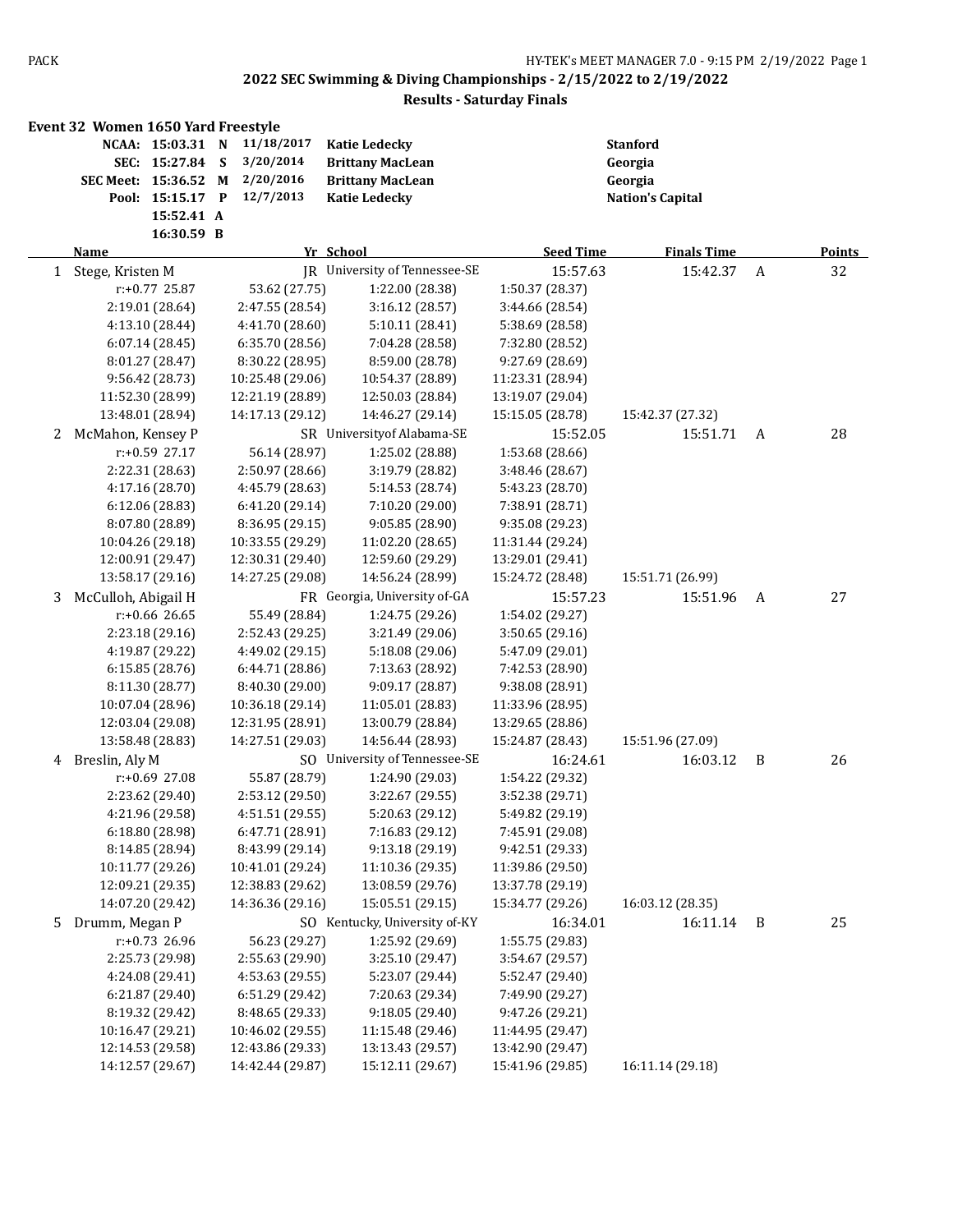#### **Results - Saturday Finals**

|    | <b>Name</b>        | Yr School        |                             | <b>Seed Time</b> | <b>Finals Time</b> |              | <b>Points</b> |
|----|--------------------|------------------|-----------------------------|------------------|--------------------|--------------|---------------|
|    | 6 Preble, Averee M |                  | JR Auburn University-SE     | 16:38.41         | 16:12.83           | $\, {\bf B}$ | 24            |
|    | r:+0.70 26.81      | 55.60 (28.79)    | 1:24.73 (29.13)             | 1:54.01 (29.28)  |                    |              |               |
|    | 2:23.48 (29.47)    | 2:52.87 (29.39)  | 3:22.35 (29.48)             | 3:51.90 (29.55)  |                    |              |               |
|    | 4:21.50 (29.60)    | 4:51.16 (29.66)  | 5:20.71 (29.55)             | 5:50.26 (29.55)  |                    |              |               |
|    | 6:19.72 (29.46)    | 6:49.22 (29.50)  | 7:18.66 (29.44)             | 7:48.09 (29.43)  |                    |              |               |
|    | 8:17.51 (29.42)    | 8:46.91 (29.40)  | 9:16.44 (29.53)             | 9:46.32 (29.88)  |                    |              |               |
|    | 10:16.09 (29.77)   | 10:45.90 (29.81) | 11:15.58 (29.68)            | 11:45.54 (29.96) |                    |              |               |
|    | 12:15.39 (29.85)   | 12:45.19 (29.80) | 13:15.09 (29.90)            | 13:44.90 (29.81) |                    |              |               |
|    | 14:14.65 (29.75)   | 14:44.48 (29.83) | 15:14.26 (29.78)            | 15:43.93 (29.67) | 16:12.83 (28.90)   |              |               |
| 7  | Mathieu, Tylor J   |                  | JR University of Florida-FL | 16:15.76         | 16:13.39           | B            | 23            |
|    | r:+0.78 27.29      | 57.28 (29.99)    | 1:27.49 (30.21)             | 1:57.62 (30.13)  |                    |              |               |
|    | 2:27.55 (29.93)    | 2:57.55 (30.00)  | 3:27.46 (29.91)             | 3:57.40 (29.94)  |                    |              |               |
|    | 4:27.18 (29.78)    | 4:56.87 (29.69)  | 5:26.51 (29.64)             | 5:56.08 (29.57)  |                    |              |               |
|    | 6:25.66 (29.58)    | 6:55.38 (29.72)  | 7:25.09 (29.71)             | 7:54.91 (29.82)  |                    |              |               |
|    | 8:24.37 (29.46)    | 8:53.76 (29.39)  | 9:23.32 (29.56)             | 9:53.04 (29.72)  |                    |              |               |
|    | 10:22.70 (29.66)   | 10:52.17 (29.47) | 11:21.53 (29.36)            | 11:51.19 (29.66) |                    |              |               |
|    | 12:20.51 (29.32)   | 12:50.01 (29.50) | 13:19.49 (29.48)            | 13:48.89 (29.40) |                    |              |               |
|    | 14:18.17 (29.28)   | 14:47.54 (29.37) | 15:16.83 (29.29)            | 15:45.92 (29.09) | 16:13.39 (27.47)   |              |               |
| 8  | Palsha, Peyton L   |                  | Georgia, University of-GA   | 16:41.59         | 16:13.64           | B            | 22            |
|    | r:+0.70 26.88      | 55.49 (28.61)    | 1:24.36 (28.87)             | 1:53.58 (29.22)  |                    |              |               |
|    | 2:23.00 (29.42)    | 2:52.31 (29.31)  | 3:21.90 (29.59)             | 3:51.46 (29.56)  |                    |              |               |
|    | 4:20.92 (29.46)    | 4:50.58 (29.66)  | 5:20.48 (29.90)             | 5:50.28 (29.80)  |                    |              |               |
|    | 6:20.07 (29.79)    | 6:49.91 (29.84)  | 7:19.79 (29.88)             | 7:49.91 (30.12)  |                    |              |               |
|    | 8:19.97 (30.06)    | 8:49.90 (29.93)  | 9:19.89 (29.99)             | 9:49.61 (29.72)  |                    |              |               |
|    | 10:19.73 (30.12)   | 10:49.74 (30.01) | 11:19.48 (29.74)            | 11:49.36 (29.88) |                    |              |               |
|    | 12:19.33 (29.97)   | 12:49.10 (29.77) | 13:19.14 (30.04)            | 13:49.13 (29.99) |                    |              |               |
|    | 14:19.07 (29.94)   | 14:48.41 (29.34) | 15:17.86 (29.45)            | 15:46.20 (28.34) | 16:13.64 (27.44)   |              |               |
| 9  | Bauer, Elise C     |                  | SO University of Florida-FL | 16:14.91         | 16:15.18           | B            | 20            |
|    | r:+0.67 26.89      | 56.12 (29.23)    | 1:25.54 (29.42)             | 1:54.76 (29.22)  |                    |              |               |
|    | 2:23.96 (29.20)    | 2:53.40 (29.44)  | 3:22.90 (29.50)             | 3:52.17 (29.27)  |                    |              |               |
|    | 4:21.61 (29.44)    | 4:51.01 (29.40)  | 5:20.40 (29.39)             | 5:49.83 (29.43)  |                    |              |               |
|    | 6:19.37 (29.54)    | 6:48.93 (29.56)  | 7:18.61 (29.68)             | 7:48.17 (29.56)  |                    |              |               |
|    | 8:17.55 (29.38)    | 8:47.24 (29.69)  | 9:17.00 (29.76)             | 9:46.82 (29.82)  |                    |              |               |
|    | 10:16.74 (29.92)   | 10:46.82 (30.08) | 11:16.67 (29.85)            | 11:46.59 (29.92) |                    |              |               |
|    | 12:16.45 (29.86)   | 12:46.53 (30.08) | 13:16.56 (30.03)            | 13:46.56 (30.00) |                    |              |               |
|    | 14:16.83 (30.27)   | 14:46.83 (30.00) | 15:16.71 (29.88)            | 15:46.44 (29.73) | 16:15.18 (28.74)   |              |               |
|    | 10 Auld, Anna R    |                  | FR University of Florida-FL | 16:27.12         | 16:16.87           | B            | 17            |
|    | r:+0.68 27.20      | 56.63 (29.43)    | 1:26.32 (29.69)             | 1:56.13 (29.81)  |                    |              |               |
|    | 2:26.13 (30.00)    | 2:56.08 (29.95)  | 3:25.99 (29.91)             | 3:56.15(30.16)   |                    |              |               |
|    | 4:25.91 (29.76)    | 4:55.75 (29.84)  | 5:25.40 (29.65)             | 5:55.35 (29.95)  |                    |              |               |
|    | 6:25.17 (29.82)    | 6:54.96 (29.79)  | 7:24.75 (29.79)             | 7:54.73 (29.98)  |                    |              |               |
|    | 8:24.33 (29.60)    | 8:53.89 (29.56)  | 9:23.63 (29.74)             | 9:53.21 (29.58)  |                    |              |               |
|    | 10:22.81 (29.60)   | 10:52.39 (29.58) | 11:22.13 (29.74)            | 11:51.92 (29.79) |                    |              |               |
|    | 12:21.48 (29.56)   | 12:51.23 (29.75) | 13:20.98 (29.75)            | 13:50.81 (29.83) |                    |              |               |
|    | 14:20.55 (29.74)   | 14:49.98 (29.43) | 15:19.17 (29.19)            | 15:48.96 (29.79) | 16:16.87 (27.91)   |              |               |
| 11 | DeGeorge, Leah C   |                  | SO University of Florida-FL | 16:15.48         | 16:17.75           | B            | 16            |
|    | r:+0.80 27.02      | 56.14 (29.12)    | 1:25.38 (29.24)             | 1:54.65 (29.27)  |                    |              |               |
|    | 2:24.01 (29.36)    | 2:53.37 (29.36)  | 3:22.87 (29.50)             | 3:52.38 (29.51)  |                    |              |               |
|    | 4:21.96 (29.58)    | 4:51.53 (29.57)  | 5:21.08 (29.55)             | 5:50.82 (29.74)  |                    |              |               |
|    | 6:20.59 (29.77)    | 6:50.40 (29.81)  | 7:20.22 (29.82)             | 7:50.03 (29.81)  |                    |              |               |
|    | 8:19.89 (29.86)    | 8:49.66 (29.77)  | 9:19.64 (29.98)             | 9:49.56 (29.92)  |                    |              |               |
|    | 10:19.29 (29.73)   | 10:49.13 (29.84) | 11:18.94 (29.81)            | 11:49.07 (30.13) |                    |              |               |
|    | 12:19.23 (30.16)   | 12:49.28 (30.05) | 13:19.58 (30.30)            | 13:49.55 (29.97) |                    |              |               |
|    | 14:19.38 (29.83)   | 14:49.43 (30.05) | 15:19.58 (30.15)            | 15:49.15 (29.57) | 16:17.75 (28.60)   |              |               |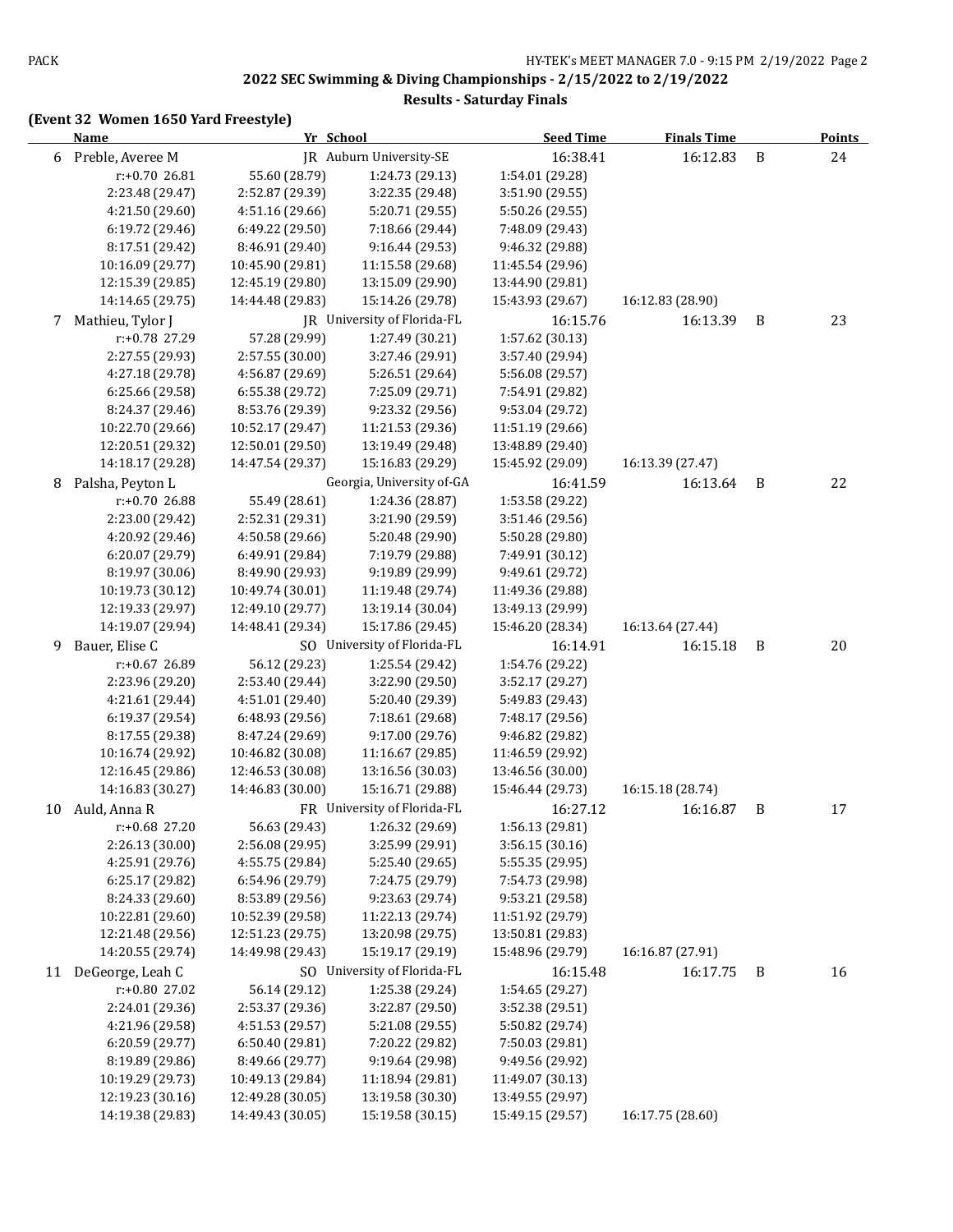#### **Results - Saturday Finals**

|       | <b>Name</b>                        | Yr School                           |                                     | <b>Seed Time</b>                   | <b>Finals Time</b> |   | <b>Points</b> |
|-------|------------------------------------|-------------------------------------|-------------------------------------|------------------------------------|--------------------|---|---------------|
| 12    | Bloebaum, Allison M                |                                     | SR Missouri-MV                      | 16:26.94                           | 16:19.96           | B | 15            |
|       | r:+0.69 27.02                      | 56.37 (29.35)                       | 1:25.81 (29.44)                     | 1:55.32 (29.51)                    |                    |   |               |
|       | 2:25.01 (29.69)                    | 2:54.70 (29.69)                     | 3:24.34 (29.64)                     | 3:54.15 (29.81)                    |                    |   |               |
|       | 4:23.84 (29.69)                    | 4:53.44 (29.60)                     | 5:22.97 (29.53)                     | 5:52.45 (29.48)                    |                    |   |               |
|       | 6:22.29 (29.84)                    | 6:52.12 (29.83)                     | 7:22.08 (29.96)                     | 7:52.02 (29.94)                    |                    |   |               |
|       | 8:21.88 (29.86)                    | 8:51.61 (29.73)                     | 9:21.51 (29.90)                     | 9:51.46 (29.95)                    |                    |   |               |
|       | 10:21.23 (29.77)                   | 10:51.24 (30.01)                    | 11:21.09 (29.85)                    | 11:51.32 (30.23)                   |                    |   |               |
|       | 12:21.56 (30.24)                   | 12:51.64 (30.08)                    | 13:21.82 (30.18)                    | 13:51.93 (30.11)                   |                    |   |               |
|       | 14:21.96 (30.03)                   | 14:51.83 (29.87)                    | 15:21.48 (29.65)                    | 15:51.26 (29.78)                   | 16:19.96 (28.70)   |   |               |
| 13    | Braswell, Leah D                   |                                     | SR University of Florida-FL         | 16:24.29                           | 16:20.71           | B | 14            |
|       | r:+0.81 27.41                      | 56.93 (29.52)                       | 1:26.79 (29.86)                     | 1:56.55 (29.76)                    |                    |   |               |
|       | 2:26.62 (30.07)                    | 2:56.53 (29.91)                     | 3:26.64 (30.11)                     | 3:56.53 (29.89)                    |                    |   |               |
|       | 4:26.68 (30.15)                    | 4:56.43 (29.75)                     | 5:26.36 (29.93)                     | 5:56.37 (30.01)                    |                    |   |               |
|       | 6:26.48 (30.11)                    | 6:56.51 (30.03)                     | 7:26.43 (29.92)                     | 7:56.36 (29.93)                    |                    |   |               |
|       | 8:26.57 (30.21)                    | 8:56.43 (29.86)                     | 9:26.55 (30.12)                     | 9:56.68 (30.13)                    |                    |   |               |
|       | 10:26.53 (29.85)                   | 10:56.49 (29.96)                    | 11:26.33 (29.84)                    | 11:56.36 (30.03)                   |                    |   |               |
|       | 12:26.27 (29.91)                   | 12:56.21 (29.94)                    | 13:26.25 (30.04)                    | 13:56.23 (29.98)                   |                    |   |               |
|       | 14:25.76 (29.53)                   | 14:55.41 (29.65)                    | 15:24.87 (29.46)                    | 15:54.04 (29.17)                   | 16:20.71 (26.67)   |   |               |
| 14    | Liles, Jolee M                     |                                     | JR Louisiana State University-LA    | 16:35.51                           | 16:21.02           | B | 13            |
|       | $r: +0.75$ 27.46                   | 56.69 (29.23)                       | 1:26.46 (29.77)                     | 1:56.37 (29.91)                    |                    |   |               |
|       | 2:26.36 (29.99)                    | 2:55.93 (29.57)                     | 3:25.93 (30.00)                     | 3:55.89 (29.96)                    |                    |   |               |
|       | 4:25.90 (30.01)                    | 4:56.06 (30.16)                     | 5:26.13 (30.07)                     | 5:55.98 (29.85)                    |                    |   |               |
|       | 6:25.96 (29.98)                    | 6:55.81 (29.85)                     | 7:25.83 (30.02)                     | 7:55.70 (29.87)                    |                    |   |               |
|       | 8:25.57 (29.87)                    | 8:55.45 (29.88)                     | 9:25.32 (29.87)                     | 9:55.14 (29.82)                    |                    |   |               |
|       | 10:24.80 (29.66)                   | 10:54.66 (29.86)                    | 11:24.63 (29.97)                    | 11:54.57 (29.94)                   |                    |   |               |
|       | 12:24.38 (29.81)                   | 12:54.20 (29.82)                    | 13:23.97 (29.77)                    | 13:53.87 (29.90)                   |                    |   |               |
|       | 14:23.73 (29.86)                   | 14:53.64 (29.91)                    | 15:23.36 (29.72)                    | 15:52.64 (29.28)                   | 16:21.02 (28.38)   |   |               |
| 15    | Nguyen, Claire P                   |                                     | JR University of Tennessee-SE       | 16:23.94                           | 16:21.61           | B | 12            |
|       | $r: +0.56$ 27.33                   | 56.51 (29.18)                       | 1:25.99 (29.48)                     | 1:55.54 (29.55)                    |                    |   |               |
|       | 2:25.49 (29.95)                    | 2:55.38 (29.89)                     | 3:25.49 (30.11)                     | 3:55.34 (29.85)                    |                    |   |               |
|       | 4:25.17 (29.83)                    | 4:54.93 (29.76)                     | 5:24.46 (29.53)                     | 5:54.13 (29.67)                    |                    |   |               |
|       | 6:23.76 (29.63)<br>8:22.57 (29.68) | 6:53.33(29.57)                      | 7:23.13 (29.80)                     | 7:52.89 (29.76)<br>9:52.07 (29.93) |                    |   |               |
|       | 10:22.06 (29.99)                   | 8:52.41 (29.84)<br>10:51.86 (29.80) | 9:22.14 (29.73)<br>11:21.87 (30.01) | 11:51.83 (29.96)                   |                    |   |               |
|       | 12:21.80 (29.97)                   | 12:51.85 (30.05)                    | 13:21.89 (30.04)                    | 13:51.87 (29.98)                   |                    |   |               |
|       | 14:21.85 (29.98)                   | 14:51.83 (29.98)                    | 15:21.87 (30.04)                    | 15:52.15 (30.28)                   | 16:21.61 (29.46)   |   |               |
| 16    | Hetzer, Emily                      |                                     | SR Auburn University-SE             | 16:17.76                           | 16:21.77           | B | 11            |
|       | r:+0.80 26.26                      | 54.87 (28.61)                       | 1:23.82 (28.95)                     | 1:52.94 (29.12)                    |                    |   |               |
|       | 2:22.18 (29.24)                    | 2:51.46 (29.28)                     | 3:20.92 (29.46)                     | 3:50.44 (29.52)                    |                    |   |               |
|       | 4:19.99 (29.55)                    | 4:49.70 (29.71)                     | 5:19.21 (29.51)                     | 5:48.94 (29.73)                    |                    |   |               |
|       | 6:18.92 (29.98)                    | 6:48.71 (29.79)                     | 7:18.67 (29.96)                     | 7:48.73 (30.06)                    |                    |   |               |
|       | 8:18.85 (30.12)                    | 8:48.92 (30.07)                     | 9:19.04 (30.12)                     | 9:49.01 (29.97)                    |                    |   |               |
|       | 10:19.04 (30.03)                   | 10:49.19 (30.15)                    | 11:19.18 (29.99)                    | 11:49.35 (30.17)                   |                    |   |               |
|       | 12:19.63 (30.28)                   | 12:49.99 (30.36)                    | 13:20.11 (30.12)                    | 13:50.38 (30.27)                   |                    |   |               |
|       | 14:20.79 (30.41)                   | 14:51.21 (30.42)                    | 15:21.89 (30.68)                    | 15:52.20 (30.31)                   | 16:21.77 (29.57)   |   |               |
| $*17$ | McNeese, Beth E                    |                                     | JR Kentucky, University of-KY       | 16:23.08                           | 16:21.93           | B | 8             |
|       | r:+0.69 27.23                      | 56.73 (29.50)                       | 1:26.30 (29.57)                     | 1:55.83 (29.53)                    |                    |   |               |
|       | 2:25.59 (29.76)                    | 2:55.26 (29.67)                     | 3:25.01 (29.75)                     | 3:54.78 (29.77)                    |                    |   |               |
|       | 4:24.61 (29.83)                    | 4:54.48 (29.87)                     | 5:23.91 (29.43)                     | 5:53.45 (29.54)                    |                    |   |               |
|       | 6:23.07 (29.62)                    | 6:52.63 (29.56)                     | 7:22.18 (29.55)                     | 7:52.00 (29.82)                    |                    |   |               |
|       | 8:21.63 (29.63)                    | 8:51.40 (29.77)                     | 9:21.18 (29.78)                     | 9:51.07 (29.89)                    |                    |   |               |
|       | 10:21.08 (30.01)                   | 10:51.07 (29.99)                    | 11:21.25 (30.18)                    | 11:51.32 (30.07)                   |                    |   |               |
|       | 12:21.52 (30.20)                   | 12:51.58 (30.06)                    | 13:21.79 (30.21)                    | 13:51.93 (30.14)                   |                    |   |               |
|       | 14:22.28 (30.35)                   | 14:52.60 (30.32)                    | 15:22.74 (30.14)                    | 15:52.81 (30.07)                   | 16:21.93 (29.12)   |   |               |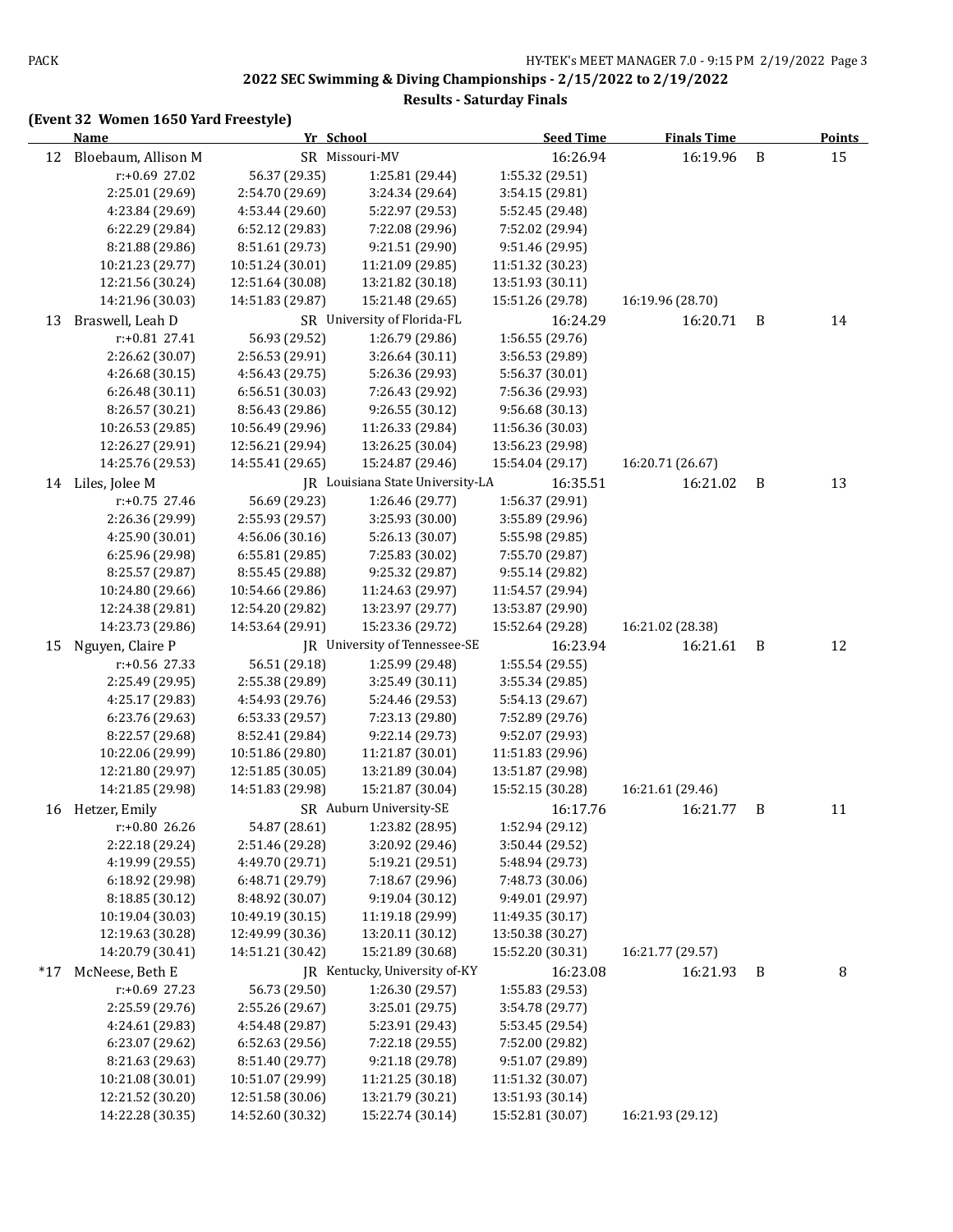#### **Results - Saturday Finals**

|       | Yr School<br><b>Name</b> |                  | <b>Seed Time</b>                     | <b>Finals Time</b> |                  | <b>Points</b> |   |
|-------|--------------------------|------------------|--------------------------------------|--------------------|------------------|---------------|---|
| $*17$ | Arner, Haley P           |                  | SR South Carolina, University of,-SC | 16:34.92           | 16:21.93         | B             | 8 |
|       | r:+0.81 27.18            | 56.77 (29.59)    | 1:26.69 (29.92)                      | 1:56.58 (29.89)    |                  |               |   |
|       | 2:26.52 (29.94)          | 2:56.54 (30.02)  | 3:26.46 (29.92)                      | 3:56.56 (30.10)    |                  |               |   |
|       | 4:26.62 (30.06)          | 4:56.76 (30.14)  | 5:27.08 (30.32)                      | 5:57.21 (30.13)    |                  |               |   |
|       | 6:27.49 (30.28)          | 6:57.80 (30.31)  | 7:27.99 (30.19)                      | 7:58.00 (30.01)    |                  |               |   |
|       | 8:27.66 (29.66)          | 8:57.26 (29.60)  | 9:27.25 (29.99)                      | 9:57.06 (29.81)    |                  |               |   |
|       | 10:26.76 (29.70)         | 10:56.63 (29.87) | 11:26.36 (29.73)                     | 11:56.11 (29.75)   |                  |               |   |
|       | 12:25.95 (29.84)         | 12:55.42 (29.47) | 13:25.13 (29.71)                     | 13:54.78 (29.65)   |                  |               |   |
|       | 14:24.52 (29.74)         | 14:54.16 (29.64) | 15:23.88 (29.72)                     | 15:53.36 (29.48)   | 16:21.93 (28.57) |               |   |
| 19    | Grottle, Abby E          |                  | SO Texas A&M University-GU           | 16:27.65           | 16:22.37         | B             | 6 |
|       | r:+0.69 27.27            | 56.71 (29.44)    | 1:26.30 (29.59)                      | 1:56.05 (29.75)    |                  |               |   |
|       | 2:25.93 (29.88)          | 2:55.76 (29.83)  | 3:25.77 (30.01)                      | 3:55.68 (29.91)    |                  |               |   |
|       | 4:25.73 (30.05)          | 4:55.89 (30.16)  | 5:25.63 (29.74)                      | 5:55.56 (29.93)    |                  |               |   |
|       | 6:25.39 (29.83)          | 6:55.44 (30.05)  | 7:25.30 (29.86)                      | 7:54.89 (29.59)    |                  |               |   |
|       | 8:24.58 (29.69)          | 8:54.35 (29.77)  | 9:24.20 (29.85)                      | 9:53.92 (29.72)    |                  |               |   |
|       | 10:23.61 (29.69)         | 10:53.37 (29.76) | 11:23.33 (29.96)                     | 11:53.45 (30.12)   |                  |               |   |
|       | 12:23.35 (29.90)         | 12:53.22 (29.87) | 13:23.47 (30.25)                     | 13:53.55 (30.08)   |                  |               |   |
|       | 14:23.39 (29.84)         | 14:53.54 (30.15) | 15:23.71 (30.17)                     | 15:53.41 (29.70)   | 16:22.37 (28.96) |               |   |
| 20    | Mason, Hayley E          |                  | SO South Carolina, University of,-SC | 16:37.73           | 16:24.77         | B             | 5 |
|       | r:+0.76 26.69            | 55.61 (28.92)    | 1:24.86 (29.25)                      | 1:54.30 (29.44)    |                  |               |   |
|       | 2:23.79 (29.49)          | 2:53.48 (29.69)  | 3:23.21 (29.73)                      | 3:53.07 (29.86)    |                  |               |   |
|       | 4:23.03 (29.96)          | 4:53.05 (30.02)  | 5:23.33 (30.28)                      | 5:53.36 (30.03)    |                  |               |   |
|       | 6:23.44 (30.08)          | 6:53.26 (29.82)  | 7:23.21 (29.95)                      | 7:53.17 (29.96)    |                  |               |   |
|       | 8:23.04 (29.87)          | 8:53.00 (29.96)  | 9:22.70 (29.70)                      | 9:52.80 (30.10)    |                  |               |   |
|       | 10:22.69 (29.89)         | 10:52.94 (30.25) | 11:23.05 (30.11)                     | 11:53.21 (30.16)   |                  |               |   |
|       | 12:23.54 (30.33)         | 12:53.81 (30.27) | 13:24.24 (30.43)                     | 13:54.73 (30.49)   |                  |               |   |
|       | 14:24.96 (30.23)         | 14:55.32 (30.36) | 15:25.33 (30.01)                     | 15:55.40 (30.07)   | 16:24.77 (29.37) |               |   |
| 21    | Golding, Kathleen A      |                  | JR University of Florida-FL          | 16:27.95           | 16:27.95         | B             | 4 |
|       | r:+0.62 27.39            | 56.84 (29.45)    | 1:26.78 (29.94)                      | 1:56.85 (30.07)    |                  |               |   |
|       | 2:26.94 (30.09)          | 2:56.70 (29.76)  | 3:26.48 (29.78)                      | 3:56.55 (30.07)    |                  |               |   |
|       | 4:26.73 (30.18)          | 4:56.66 (29.93)  | 5:26.61 (29.95)                      | 5:56.63 (30.02)    |                  |               |   |
|       | 6:26.45 (29.82)          | 6:56.49 (30.04)  | 7:26.44 (29.95)                      | 7:56.10 (29.66)    |                  |               |   |
|       | 8:25.97 (29.87)          | 8:55.84 (29.87)  | 9:25.79 (29.95)                      | 9:55.94 (30.15)    |                  |               |   |
|       | 10:25.71 (29.77)         | 10:56.05 (30.34) | 11:26.48 (30.43)                     | 11:56.38 (29.90)   |                  |               |   |
|       | 12:26.67 (30.29)         | 12:57.23 (30.56) | 13:27.49 (30.26)                     | 13:57.83 (30.34)   |                  |               |   |
|       | 14:27.93 (30.10)         | 14:58.24 (30.31) | 15:28.37 (30.13)                     | 15:58.70 (30.33)   | 16:27.95 (29.25) |               |   |
| 22    | Williams, Kaylee M       |                  | SO Kentucky, University of-KY        | 16:23.68           | 16:31.72         |               | 3 |
|       | r:+0.73 27.25            | 56.28 (29.03)    | 1:25.48 (29.20)                      | 1:54.79 (29.31)    |                  |               |   |
|       | 2:24.13 (29.34)          | 2:53.61 (29.48)  | 3:23.18 (29.57)                      | 3:52.85 (29.67)    |                  |               |   |
|       | 4:22.52 (29.67)          | 4:52.33 (29.81)  | 5:22.18 (29.85)                      | 5:52.13 (29.95)    |                  |               |   |
|       | 6:22.11 (29.98)          | 6:52.22 (30.11)  | 7:22.41 (30.19)                      | 7:52.78 (30.37)    |                  |               |   |
|       | 8:23.22 (30.44)          | 8:53.59 (30.37)  | 9:24.02 (30.43)                      | 9:54.62 (30.60)    |                  |               |   |
|       | 10:25.39 (30.77)         | 10:56.21 (30.82) | 11:26.65 (30.44)                     | 11:57.16 (30.51)   |                  |               |   |
|       | 12:27.83 (30.67)         | 12:58.27 (30.44) | 13:29.02 (30.75)                     | 13:59.94 (30.92)   |                  |               |   |
|       | 14:30.66 (30.72)         | 15:01.17 (30.51) | 15:31.80 (30.63)                     | 16:02.20 (30.40)   | 16:31.72 (29.52) |               |   |
| 23    | Rodriguez, Kelly M       |                  | SR Kentucky, University of-KY        | 16:51.23           | 16:32.41         |               | 2 |
|       | r:+0.69 27.79            | 57.44 (29.65)    | 1:27.42 (29.98)                      | 1:57.59 (30.17)    |                  |               |   |
|       | 2:27.63 (30.04)          | 2:57.95 (30.32)  | 3:28.18 (30.23)                      | 3:58.40 (30.22)    |                  |               |   |
|       | 4:28.69 (30.29)          | 4:58.93 (30.24)  | 5:29.01 (30.08)                      | 5:59.11 (30.10)    |                  |               |   |
|       | 6:29.31 (30.20)          | 6:59.56 (30.25)  | 7:29.74 (30.18)                      | 8:00.05 (30.31)    |                  |               |   |
|       | 8:30.20 (30.15)          | 9:00.30 (30.10)  | 9:30.49 (30.19)                      | 10:00.63 (30.14)   |                  |               |   |
|       | 10:30.76 (30.13)         | 11:00.83 (30.07) | 11:31.14 (30.31)                     | 12:01.47 (30.33)   |                  |               |   |
|       | 12:31.61 (30.14)         | 13:02.00 (30.39) | 13:32.09 (30.09)                     | 14:02.25 (30.16)   |                  |               |   |
|       | 14:32.48 (30.23)         | 15:02.75 (30.27) | 15:33.16 (30.41)                     | 16:03.43 (30.27)   | 16:32.41 (28.98) |               |   |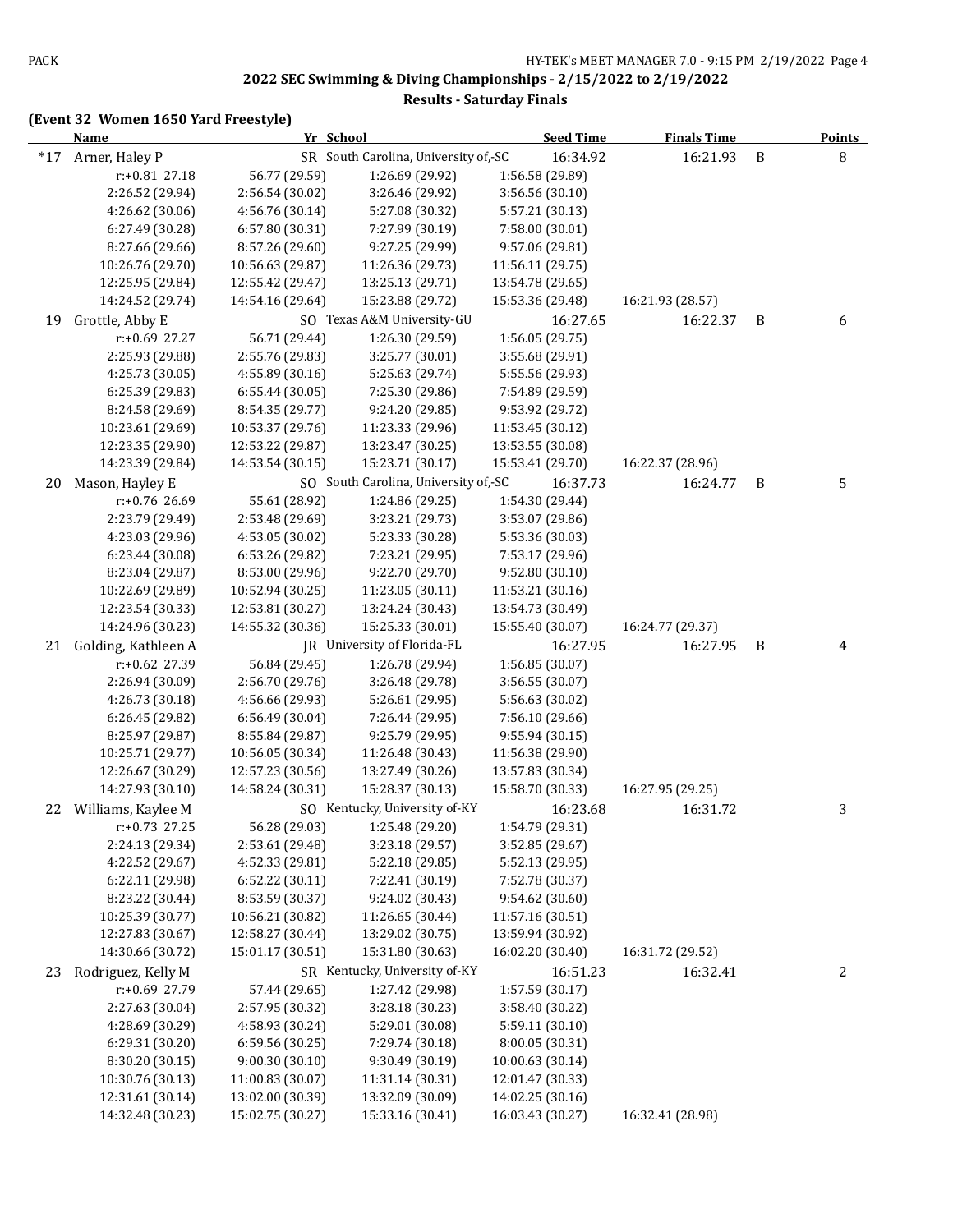#### **Results - Saturday Finals**

|    | Name                                 |                                      | Yr School                            | <b>Seed Time</b>                     | <b>Finals Time</b> | <b>Points</b> |
|----|--------------------------------------|--------------------------------------|--------------------------------------|--------------------------------------|--------------------|---------------|
| 24 | Barczyk, Jillian G                   |                                      | JR Georgia, University of-GA         | 16:30.99                             | 16:35.19           | $\mathbf{1}$  |
|    | $r: +0.67$ 26.86                     | 56.01 (29.15)                        | 1:25.83 (29.82)                      | 1:55.81 (29.98)                      |                    |               |
|    | 2:25.88 (30.07)                      | 2:55.79 (29.91)                      | 3:25.66 (29.87)                      | 3:55.80 (30.14)                      |                    |               |
|    | 4:25.79 (29.99)                      | 4:55.98 (30.19)                      | 5:26.18 (30.20)                      | 5:56.54 (30.36)                      |                    |               |
|    | 6:26.83 (30.29)                      | 6:57.13 (30.30)                      | 7:27.12 (29.99)                      | 7:57.51 (30.39)                      |                    |               |
|    | 8:27.59 (30.08)                      | 8:58.03 (30.44)                      | 9:28.62 (30.59)                      | 9:59.04 (30.42)                      |                    |               |
|    | 10:29.38 (30.34)                     | 10:59.88 (30.50)                     | 11:30.40 (30.52)                     | 12:01.05 (30.65)                     |                    |               |
|    | 12:31.85 (30.80)                     | 13:02.62 (30.77)                     | 13:33.47 (30.85)                     | 14:04.27 (30.80)                     |                    |               |
|    | 14:34.88 (30.61)                     | 15:05.30 (30.42)                     | 15:35.72 (30.42)                     | 16:05.67 (29.95)                     | 16:35.19 (29.52)   |               |
| 25 | Tomsuden, Allison N                  |                                      | SO Louisiana State University-LA     | 16:42.27                             | 16:37.11           |               |
|    | r:+0.82 27.91                        | 57.65 (29.74)                        | 1:27.62 (29.97)                      | 1:57.78 (30.16)                      |                    |               |
|    | 2:27.90 (30.12)                      | 2:58.20 (30.30)                      | 3:28.38 (30.18)                      | 3:58.47 (30.09)                      |                    |               |
|    | 4:28.73 (30.26)                      | 4:58.87 (30.14)                      | 5:28.79 (29.92)                      | 5:59.02 (30.23)                      |                    |               |
|    | 6:29.22 (30.20)                      | 6:59.41(30.19)                       | 7:29.78 (30.37)                      | 8:00.20 (30.42)                      |                    |               |
|    | 8:30.48 (30.28)                      | 9:01.00 (30.52)                      | 9:31.47 (30.47)                      | 10:01.67 (30.20)                     |                    |               |
|    | 10:31.95 (30.28)                     | 11:02.41 (30.46)                     | 11:32.91 (30.50)                     | 12:03.19 (30.28)                     |                    |               |
|    | 12:33.46 (30.27)                     | 13:03.91 (30.45)                     | 13:34.50 (30.59)                     | 14:05.09 (30.59)                     |                    |               |
|    | 14:35.74 (30.65)                     | 15:06.27 (30.53)                     | 15:36.79 (30.52)                     | 16:07.32 (30.53)                     | 16:37.11 (29.79)   |               |
| 26 | Miller, Nikki                        |                                      | SR University of Florida-FL          | 16:33.37                             | 16:37.70           |               |
|    | r:+0.69 27.38                        | 56.91 (29.53)                        | 1:26.91 (30.00)<br>3:26.75 (29.74)   | 1:56.83 (29.92)                      |                    |               |
|    | 2:26.90 (30.07)                      | 2:57.01 (30.11)                      |                                      | 3:56.67 (29.92)<br>5:57.30 (30.17)   |                    |               |
|    | 4:26.91 (30.24)<br>6:27.53 (30.23)   | 4:56.97 (30.06)<br>6:57.67(30.14)    | 5:27.13 (30.16)<br>7:27.96 (30.29)   | 7:58.21 (30.25)                      |                    |               |
|    | 8:28.47 (30.26)                      | 8:59.06 (30.59)                      | 9:29.48 (30.42)                      | 10:00.22 (30.74)                     |                    |               |
|    | 10:30.90 (30.68)                     | 11:01.54 (30.64)                     | 11:32.19 (30.65)                     | 12:02.76 (30.57)                     |                    |               |
|    | 12:33.56 (30.80)                     | 13:04.03 (30.47)                     | 13:34.91 (30.88)                     | 14:05.55 (30.64)                     |                    |               |
|    | 14:36.35 (30.80)                     | 15:07.19 (30.84)                     | 15:37.79 (30.60)                     | 16:08.33 (30.54)                     | 16:37.70 (29.37)   |               |
| 27 | Shahboz, Lain M                      |                                      | SO University of Florida-FL          | 16:27.87                             | 16:39.60           |               |
|    | r:+0.69 26.79                        | 56.41 (29.62)                        | 1:26.32 (29.91)                      | 1:56.25 (29.93)                      |                    |               |
|    | 2:26.16 (29.91)                      | 2:56.26 (30.10)                      | 3:26.32 (30.06)                      | 3:56.54 (30.22)                      |                    |               |
|    | 4:26.74 (30.20)                      | 4:56.96 (30.22)                      | 5:27.37 (30.41)                      | 5:57.73 (30.36)                      |                    |               |
|    | 6:28.12 (30.39)                      | 6:58.49 (30.37)                      | 7:28.90 (30.41)                      | 7:59.29 (30.39)                      |                    |               |
|    | 8:29.90 (30.61)                      | 9:00.45 (30.55)                      | 9:30.91 (30.46)                      | 10:01.56 (30.65)                     |                    |               |
|    | 10:32.15 (30.59)                     | 11:02.80 (30.65)                     | 11:33.37 (30.57)                     | 12:03.98 (30.61)                     |                    |               |
|    | 12:34.62 (30.64)                     | 13:05.24 (30.62)                     | 13:36.00 (30.76)                     | 14:06.78 (30.78)                     |                    |               |
|    | 14:37.93 (31.15)                     | 15:08.74 (30.81)                     | 15:39.41 (30.67)                     | 16:09.90 (30.49)                     | 16:39.60 (29.70)   |               |
| 28 | Wright, Mollie J                     |                                      | JR Texas A&M University-GU           | 16:53.69                             | 16:44.19           |               |
|    | r:+0.66 27.47                        | 57.13 (29.66)                        | 1:27.05 (29.92)                      | 1:57.18 (30.13)                      |                    |               |
|    | 2:27.25 (30.07)                      | 2:57.25 (30.00)                      | 3:27.50 (30.25)                      | 3:57.94 (30.44)                      |                    |               |
|    | 4:28.33 (30.39)                      | 4:58.87 (30.54)                      | 5:29.23 (30.36)                      | 5:59.80 (30.57)                      |                    |               |
|    | 6:30.53 (30.73)                      | 7:01.22 (30.69)                      | 7:32.00 (30.78)                      | 8:02.78 (30.78)                      |                    |               |
|    | 8:33.53 (30.75)                      | 9:04.41 (30.88)                      | 9:35.16 (30.75)                      | 10:06.13 (30.97)                     |                    |               |
|    | 10:36.99 (30.86)                     | 11:08.07 (31.08)                     | 11:39.10 (31.03)                     | 12:10.13 (31.03)                     |                    |               |
|    | 12:41.34 (31.21)                     | 13:12.17 (30.83)                     | 13:42.95 (30.78)                     | 14:13.84 (30.89)                     |                    |               |
|    | 14:44.63 (30.79)                     | 15:15.34 (30.71)                     | 15:45.79 (30.45)                     | 16:16.00 (30.21)                     | 16:44.19 (28.19)   |               |
| 29 | Hill, Hayley B                       |                                      | Missouri-MV                          | 16:47.59                             | 16:44.26           |               |
|    | $r: +0.75$ 27.40                     | 56.89 (29.49)                        | 1:26.83 (29.94)                      | 1:57.11 (30.28)                      |                    |               |
|    | 2:27.45 (30.34)                      | 2:57.79 (30.34)                      | 3:28.04 (30.25)                      | 3:58.29 (30.25)                      |                    |               |
|    | 4:28.74 (30.45)                      | 4:59.27 (30.53)                      | 5:29.89 (30.62)                      | 6:00.29 (30.40)                      |                    |               |
|    | 6:30.76 (30.47)                      | 7:01.36 (30.60)                      | 7:32.03 (30.67)                      | 8:02.79 (30.76)                      |                    |               |
|    | 8:33.60 (30.81)                      | 9:04.44 (30.84)                      | 9:35.30 (30.86)                      | 10:06.16 (30.86)                     |                    |               |
|    | 10:37.13 (30.97)                     | 11:08.08 (30.95)                     | 11:39.00 (30.92)                     | 12:10.09 (31.09)                     |                    |               |
|    | 12:41.31 (31.22)<br>14:43.92 (30.75) | 13:11.73 (30.42)<br>15:14.79 (30.87) | 13:42.39 (30.66)<br>15:45.02 (30.23) | 14:13.17 (30.78)<br>16:15.32 (30.30) | 16:44.26 (28.94)   |               |
|    |                                      |                                      |                                      |                                      |                    |               |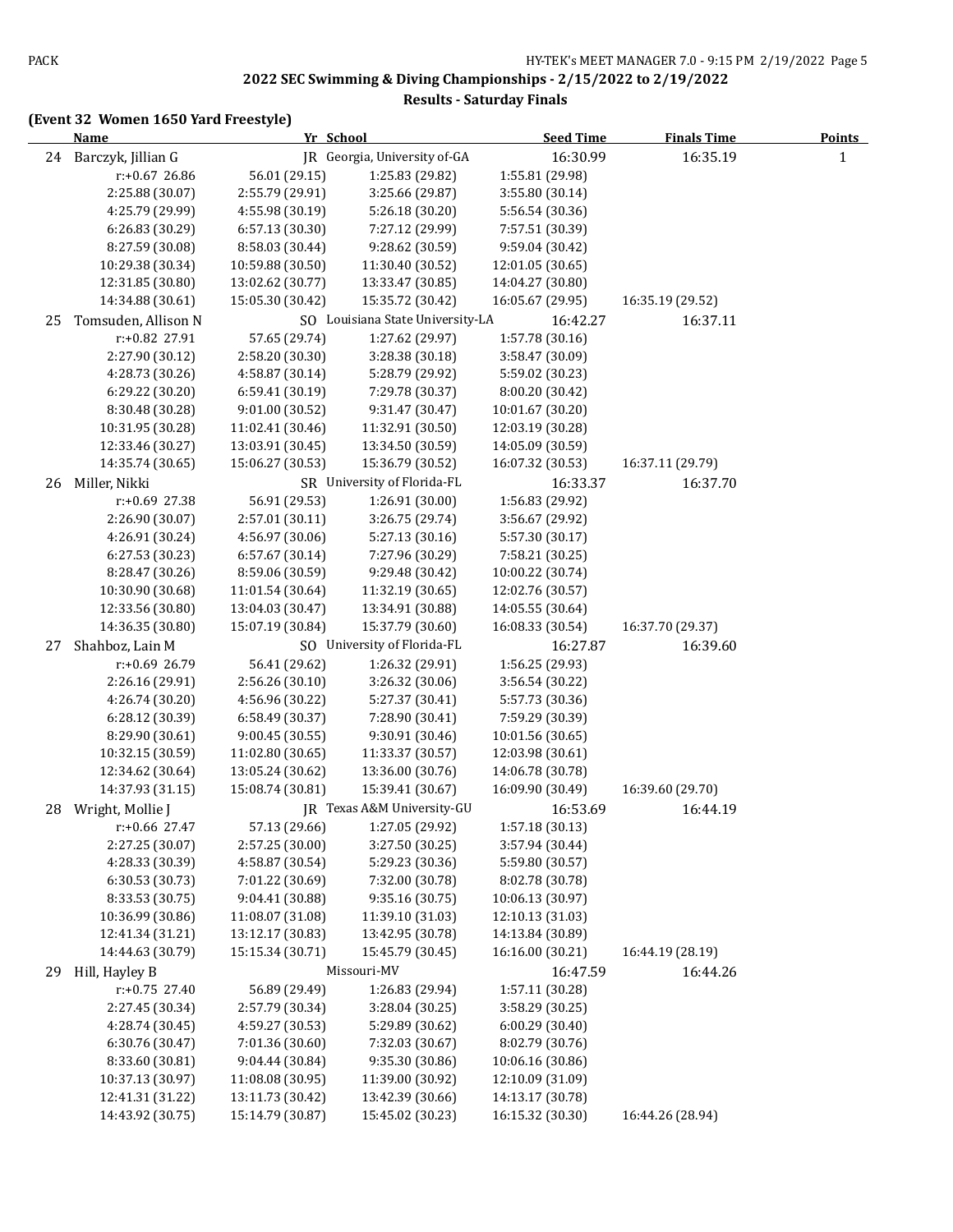#### **Results - Saturday Finals**

|    | <b>Name</b>                      |                               | Yr School                                 | <b>Seed Time</b> | <b>Finals Time</b>    |   | <b>Points</b> |
|----|----------------------------------|-------------------------------|-------------------------------------------|------------------|-----------------------|---|---------------|
| 30 | Smith, Jane                      |                               | Missouri-MV                               | 16:36.01         | 16:54.33              |   |               |
|    | r:+0.70 27.18                    | 56.65 (29.47)                 | 1:26.80 (30.15)                           | 1:57.42 (30.62)  |                       |   |               |
|    | 2:27.89 (30.47)                  | 2:58.39 (30.50)               | 3:29.02 (30.63)                           | 3:59.61 (30.59)  |                       |   |               |
|    | 4:30.31 (30.70)                  | 5:01.06 (30.75)               | 5:31.97 (30.91)                           | 6:02.92 (30.95)  |                       |   |               |
|    | 6:33.87 (30.95)                  | 7:04.72 (30.85)               | 7:35.68 (30.96)                           | 8:06.77 (31.09)  |                       |   |               |
|    | 8:37.87 (31.10)                  | 9:09.02 (31.15)               | 9:39.84 (30.82)                           | 10:10.87 (31.03) |                       |   |               |
|    | 10:41.95 (31.08)                 | 11:12.94 (30.99)              | 11:43.95 (31.01)                          | 12:15.00 (31.05) |                       |   |               |
|    | 12:46.10 (31.10)                 | 13:17.12 (31.02)              | 13:48.21 (31.09)                          | 14:19.31 (31.10) |                       |   |               |
|    | 14:50.43 (31.12)                 | 15:21.63 (31.20)              | 15:52.82 (31.19)                          | 16:24.09 (31.27) | 16:54.33 (30.24)      |   |               |
| 31 | Vetkoetter, Clare M              |                               | FR Vanderbilt University-SE               | 17:22.44         | 17:01.36              |   |               |
|    | $r: +0.79$ 28.41                 | 58.52 (30.11)                 | 1:29.30 (30.78)                           | 2:00.27 (30.97)  |                       |   |               |
|    | 2:31.19 (30.92)                  | 3:02.08 (30.89)               | 3:32.96 (30.88)                           | 4:04.06 (31.10)  |                       |   |               |
|    | 4:34.99 (30.93)                  | 5:05.65 (30.66)               | 5:36.65 (31.00)                           | 6:07.67 (31.02)  |                       |   |               |
|    | 6:38.73 (31.06)                  | 7:09.80 (31.07)               | 7:40.86 (31.06)                           | 8:12.07 (31.21)  |                       |   |               |
|    | 8:43.32 (31.25)                  | 9:14.50 (31.18)               | 9:45.75 (31.25)                           | 10:16.99 (31.24) |                       |   |               |
|    | 10:48.33 (31.34)                 | 11:19.58 (31.25)              | 11:50.87 (31.29)                          | 12:22.07 (31.20) |                       |   |               |
|    | 12:53.30 (31.23)                 | 13:24.45 (31.15)              | 13:55.79 (31.34)                          | 14:27.12 (31.33) |                       |   |               |
|    | 14:58.35 (31.23)                 | 15:29.55 (31.20)              | 16:00.71 (31.16)                          | 16:31.59 (30.88) | 17:01.36 (29.77)      |   |               |
| 32 | Novoszath, Melinda               |                               | SO South Carolina, University of,-SC      | <b>NT</b>        | 17:03.21              |   |               |
|    | $r: +0.73$ 27.60                 | 57.26 (29.66)                 | 1:27.27 (30.01)                           | 1:57.39 (30.12)  |                       |   |               |
|    | 2:27.58 (30.19)                  | 2:57.97 (30.39)               | 3:28.60 (30.63)                           | 3:59.30 (30.70)  |                       |   |               |
|    | 4:29.89 (30.59)                  | 5:00.74 (30.85)               | 5:31.88 (31.14)                           | 6:03.15 (31.27)  |                       |   |               |
|    | 6:34.55 (31.40)                  | 7:06.00 (31.45)               | 7:37.32 (31.32)                           | 8:08.89 (31.57)  |                       |   |               |
|    | 8:40.51 (31.62)                  | 9:12.40 (31.89)               | 9:43.53 (31.13)                           | 10:14.92 (31.39) |                       |   |               |
|    | 10:46.35 (31.43)                 | 11:17.82 (31.47)              | 11:49.27 (31.45)                          | 12:20.96 (31.69) |                       |   |               |
|    | 12:52.80 (31.84)                 | 13:24.18 (31.38)              | 13:55.65 (31.47)                          | 14:27.13 (31.48) |                       |   |               |
|    | 14:58.70 (31.57)                 | 15:30.08 (31.38)              | 16:01.47 (31.39)                          | 16:32.69 (31.22) | 17:03.21 (30.52)      |   |               |
|    |                                  |                               |                                           |                  |                       |   |               |
|    | Event 33 Men 1650 Yard Freestyle | 2/22/2020                     |                                           |                  |                       |   |               |
|    | NCAA: 14:12.08<br>SEC: 14:12.08  | $\mathbf N$<br>2/22/2020<br>S | <b>Robert Finke</b><br><b>Bobby Finke</b> |                  | Florida<br>Florida    |   |               |
|    | SEC Meet: 14:12.08 M             | 2/22/2020                     | <b>Robert Finke</b>                       |                  | Florida               |   |               |
|    | Pool: 14:38.91 P                 | 2/18/2017                     | <b>Akaram Mahmoud</b>                     |                  | <b>South Carolina</b> |   |               |
|    | 14:37.31 A                       |                               |                                           |                  |                       |   |               |
|    | 15:26.19 B                       |                               |                                           |                  |                       |   |               |
|    | <b>Name</b>                      |                               | Yr School                                 | <b>Seed Time</b> | <b>Finals Time</b>    |   | <b>Points</b> |
|    | 1 Freeman, Trey P                |                               | JR University of Florida-FL               | 14:50.11         | 14:39.74              | B | 32            |
|    | $r: +0.68$ 24.32                 | 51.07 (26.75)                 | 1:17.98 (26.91)                           | 1:45.07 (27.09)  |                       |   |               |
|    | 2:12.28 (27.21)                  | 2:39.48 (27.20)               | 3:06.73 (27.25)                           | 3:33.90 (27.17)  |                       |   |               |
|    | 4:01.05 (27.15)                  | 4:28.10 (27.05)               | 4:55.00 (26.90)                           | 5:22.11(27.11)   |                       |   |               |
|    | 5:49.21 (27.10)                  | 6:16.39 (27.18)               | 6:43.55 (27.16)                           | 7:10.58 (27.03)  |                       |   |               |
|    | 7:37.90 (27.32)                  | 8:05.30 (27.40)               | 8:32.53 (27.23)                           | 8:59.80 (27.27)  |                       |   |               |
|    | 9:26.71 (26.91)                  | 9:53.67 (26.96)               | 10:20.44 (26.77)                          | 10:47.41 (26.97) |                       |   |               |
|    | 11:13.98 (26.57)                 | 11:40.31 (26.33)              | 12:06.76 (26.45)                          | 12:32.95 (26.19) |                       |   |               |
|    | 12:59.05 (26.10)                 | 13:25.11 (26.06)              | 13:50.79 (25.68)                          | 14:15.82 (25.03) | 14:39.74 (23.92)      |   |               |
| 2  | Magahey, Jake M                  |                               | SO Georgia, University of-GA              | 14:49.98         | 14:40.20              | B | 28            |
|    | r:+0.66 24.06                    | 50.37 (26.31)                 | 1:17.57 (27.20)                           | 1:44.77 (27.20)  |                       |   |               |
|    | 2:12.11 (27.34)                  | 2:39.14 (27.03)               | 3:06.24 (27.10)                           | 3:33.34 (27.10)  |                       |   |               |
|    | 4:00.29 (26.95)                  | 4:27.24 (26.95)               | 4:54.14 (26.90)                           | 5:21.06 (26.92)  |                       |   |               |
|    | 5:47.91 (26.85)                  | 6:14.69 (26.78)               | 6:41.49 (26.80)                           | 7:08.19 (26.70)  |                       |   |               |
|    | 7:34.92 (26.73)                  | 8:01.60 (26.68)               | 8:28.25 (26.65)                           | 8:54.89 (26.64)  |                       |   |               |
|    | 9:21.56 (26.67)                  | 9:48.42 (26.86)               | 10:15.03 (26.61)                          | 10:41.63 (26.60) |                       |   |               |
|    | 11:08.57 (26.94)                 | 11:35.48 (26.91)              | 12:02.24 (26.76)                          | 12:28.78 (26.54) |                       |   |               |
|    | 12:55.43 (26.65)                 | 13:22.07 (26.64)              | 13:48.67 (26.60)                          | 14:14.98 (26.31) | 14:40.20 (25.22)      |   |               |
|    |                                  |                               |                                           |                  |                       |   |               |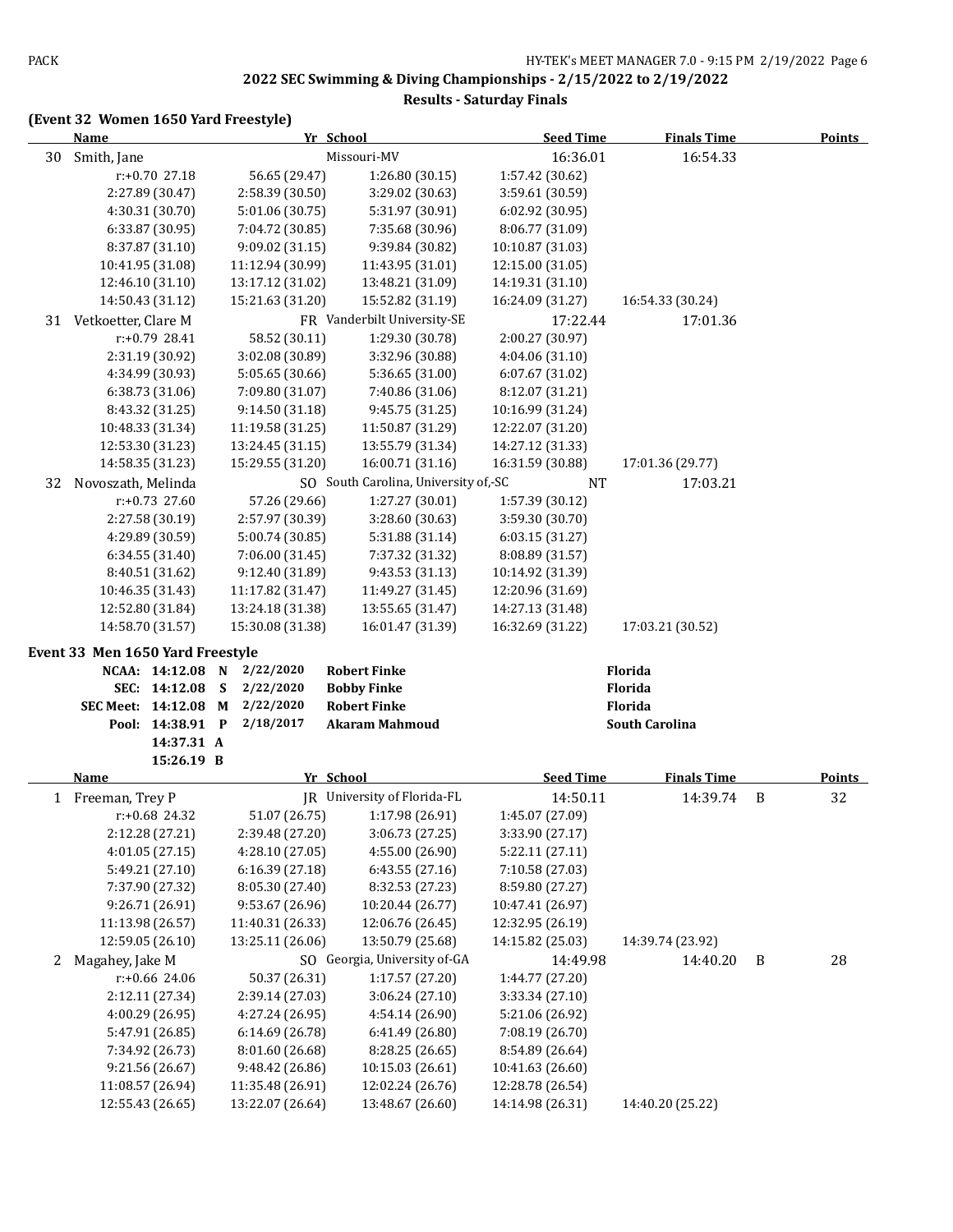#### **Results - Saturday Finals**

|   | Name                         |                  | Yr School                     |                  | <b>Finals Time</b> |   | <b>Points</b> |  |
|---|------------------------------|------------------|-------------------------------|------------------|--------------------|---|---------------|--|
|   | 3 Watson, Tyler J            |                  | JR University of Florida-FL   | 15:00.00         | 14:40.45           | B | 27            |  |
|   | r:+0.75 24.32                | 50.51 (26.19)    | 1:16.75 (26.24)               | 1:43.07 (26.32)  |                    |   |               |  |
|   | 2:09.63 (26.56)              | 2:36.19 (26.56)  | 3:02.82 (26.63)               | 3:29.57 (26.75)  |                    |   |               |  |
|   | 3:56.48 (26.91)              | 4:23.17 (26.69)  | 4:49.66 (26.49)               | 5:16.39 (26.73)  |                    |   |               |  |
|   | 5:43.19 (26.80)              | 6:09.91 (26.72)  | 6:36.78 (26.87)               | 7:03.67 (26.89)  |                    |   |               |  |
|   | 7:30.65 (26.98)              | 7:57.57 (26.92)  | 8:24.63 (27.06)               | 8:51.60 (26.97)  |                    |   |               |  |
|   | 9:18.49 (26.89)              | 9:45.25 (26.76)  | 10:12.15 (26.90)              | 10:39.09 (26.94) |                    |   |               |  |
|   | 11:06.24 (27.15)             | 11:33.37 (27.13) | 12:00.53 (27.16)              | 12:27.70 (27.17) |                    |   |               |  |
|   | 12:54.87 (27.17)             | 13:21.94 (27.07) | 13:48.76 (26.82)              | 14:15.51 (26.75) | 14:40.45 (24.94)   |   |               |  |
| 4 | Bonson, Michael P            |                  | SO Auburn University-SE       | 14:52.80         | 14:44.63           | B | 26            |  |
|   | r:+0.75 24.48                | 51.09 (26.61)    | 1:18.13 (27.04)               | 1:45.49 (27.36)  |                    |   |               |  |
|   | 2:12.31 (26.82)              | 2:39.62 (27.31)  | 3:06.77 (27.15)               | 3:33.88 (27.11)  |                    |   |               |  |
|   | 4:00.87 (26.99)              | 4:27.50 (26.63)  | 4:54.37 (26.87)               | 5:21.10 (26.73)  |                    |   |               |  |
|   | 5:48.13 (27.03)              | 6:15.03 (26.90)  | 6:41.78 (26.75)               | 7:08.73 (26.95)  |                    |   |               |  |
|   | 7:35.73 (27.00)              | 8:02.42 (26.69)  | 8:29.12 (26.70)               | 8:55.67 (26.55)  |                    |   |               |  |
|   | 9:22.59 (26.92)              | 9:49.45 (26.86)  | 10:16.18 (26.73)              | 10:43.16 (26.98) |                    |   |               |  |
|   | 11:10.34 (27.18)             | 11:37.38 (27.04) | 12:04.28 (26.90)              | 12:31.05 (26.77) |                    |   |               |  |
|   | 12:57.67 (26.62)             | 13:24.16 (26.49) | 13:51.26 (27.10)              | 14:18.44 (27.18) | 14:44.63 (26.19)   |   |               |  |
| 5 | Lindholm, Oskar S            |                  | FR University of Florida-FL   | 15:05.65         | 14:50.78           | B | 25            |  |
|   | r:+0.79 24.58                | 51.51 (26.93)    | 1:18.46 (26.95)               | 1:45.76 (27.30)  |                    |   |               |  |
|   | 2:12.92 (27.16)              | 2:40.09 (27.17)  | 3:07.43 (27.34)               | 3:34.81 (27.38)  |                    |   |               |  |
|   | 4:02.14 (27.33)              | 4:29.62 (27.48)  | 4:57.22 (27.60)               | 5:24.41 (27.19)  |                    |   |               |  |
|   | 5:52.02 (27.61)              | 6:18.97(26.95)   | 6:45.84 (26.87)               | 7:13.08 (27.24)  |                    |   |               |  |
|   | 7:40.27 (27.19)              | 8:07.43 (27.16)  | 8:34.65 (27.22)               | 9:01.70 (27.05)  |                    |   |               |  |
|   | 9:28.83 (27.13)              | 9:56.28 (27.45)  | 10:23.03 (26.75)              | 10:50.05 (27.02) |                    |   |               |  |
|   | 11:17.11 (27.06)             | 11:44.11 (27.00) | 12:11.36 (27.25)              | 12:38.12 (26.76) |                    |   |               |  |
|   | 13:05.21 (27.09)             | 13:32.33 (27.12) | 13:59.18 (26.85)              | 14:25.84 (26.66) | 14:50.78 (24.94)   |   |               |  |
| 6 | Mestre, Alfonso E            |                  | JR University of Florida-FL   | 14:54.18         | 14:53.32           | B | 24            |  |
|   | r:+0.72 24.34                | 51.09 (26.75)    | 1:17.98 (26.89)               | 1:44.99 (27.01)  |                    |   |               |  |
|   | 2:12.20 (27.21)              | 2:39.30 (27.10)  | 3:06.49 (27.19)               | 3:33.79 (27.30)  |                    |   |               |  |
|   | 4:01.25 (27.46)              | 4:28.30 (27.05)  | 4:55.26 (26.96)               | 5:22.23 (26.97)  |                    |   |               |  |
|   | 5:49.32 (27.09)              | 6:16.50 (27.18)  | 6:43.62 (27.12)               | 7:10.51 (26.89)  |                    |   |               |  |
|   | 7:37.88 (27.37)              | 8:05.20 (27.32)  | 8:32.63 (27.43)               | 9:00.07 (27.44)  |                    |   |               |  |
|   | 9:27.26 (27.19)              | 9:54.31 (27.05)  | 10:21.79 (27.48)              | 10:48.95 (27.16) |                    |   |               |  |
|   | 11:16.08 (27.13)             | 11:43.41 (27.33) | 12:10.94 (27.53)              | 12:38.58 (27.64) |                    |   |               |  |
|   | 13:05.73 (27.15)             | 13:32.98 (27.25) | 14:00.45 (27.47)              | 14:27.46 (27.01) | 14:53.32 (25.86)   |   |               |  |
|   | 7 Hernandez-Tome, Nicholas R |                  | JR University of Florida-FL   | 15:22.05         | 14:54.46           | B | 23            |  |
|   | r:+0.67 24.41                |                  | 50.87 (26.46) 1:17.91 (27.04) | 1:44.90 (26.99)  |                    |   |               |  |
|   | 2:12.04 (27.14)              | 2:39.23 (27.19)  | 3:06.44 (27.21)               | 3:33.58 (27.14)  |                    |   |               |  |
|   | 4:00.63 (27.05)              | 4:27.71 (27.08)  | 4:54.81 (27.10)               | 5:21.93 (27.12)  |                    |   |               |  |
|   | 5:49.20 (27.27)              | 6:16.52 (27.32)  | 6:43.78 (27.26)               | 7:11.00 (27.22)  |                    |   |               |  |
|   | 7:38.15 (27.15)              | 8:05.50 (27.35)  | 8:32.72 (27.22)               | 9:00.06 (27.34)  |                    |   |               |  |
|   | 9:27.30 (27.24)              | 9:54.42 (27.12)  | 10:21.69 (27.27)              | 10:48.88 (27.19) |                    |   |               |  |
|   | 11:16.12 (27.24)             | 11:43.45 (27.33) | 12:10.90 (27.45)              | 12:38.30 (27.40) |                    |   |               |  |
|   | 13:05.80 (27.50)             | 13:33.34 (27.54) | 14:00.83 (27.49)              | 14:28.21 (27.38) | 14:54.46 (26.25)   |   |               |  |
| 8 | VanDeusen, Jack M            |                  | SO University of Florida-FL   | 15:06.66         | 14:55.57           | B | 22            |  |
|   | r:+0.70 24.79                | 51.31 (26.52)    | 1:18.21(26.90)                | 1:45.06 (26.85)  |                    |   |               |  |
|   | 2:11.98 (26.92)              | 2:38.96 (26.98)  | 3:06.09 (27.13)               | 3:33.46 (27.37)  |                    |   |               |  |
|   | 4:00.85 (27.39)              | 4:28.18 (27.33)  | 4:55.64 (27.46)               | 5:23.13 (27.49)  |                    |   |               |  |
|   | 5:50.70 (27.57)              | 6:18.28 (27.58)  | 6:46.00 (27.72)               | 7:13.45 (27.45)  |                    |   |               |  |
|   | 7:40.80 (27.35)              | 8:07.74 (26.94)  | 8:34.99 (27.25)               | 9:02.21 (27.22)  |                    |   |               |  |
|   | 9:29.41 (27.20)              | 9:56.53 (27.12)  | 10:23.73 (27.20)              | 10:51.06 (27.33) |                    |   |               |  |
|   | 11:18.32 (27.26)             | 11:45.76 (27.44) | 12:13.15 (27.39)              | 12:40.52 (27.37) |                    |   |               |  |
|   | 13:07.78 (27.26)             | 13:35.04 (27.26) | 14:02.57 (27.53)              | 14:29.56 (26.99) | 14:55.57 (26.01)   |   |               |  |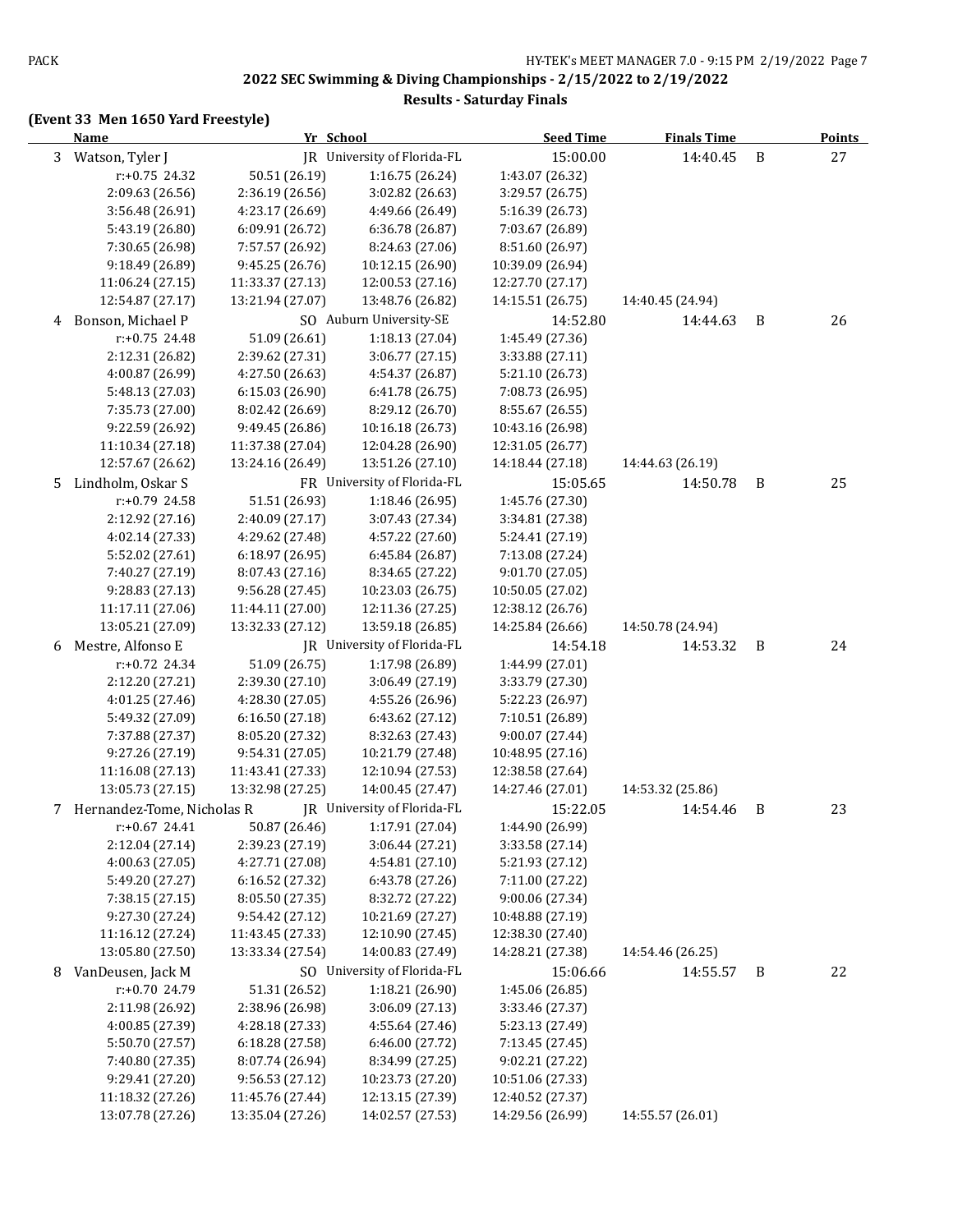#### **Results - Saturday Finals**

|    | <b>Name</b>        | Yr School        |                                      | <b>Seed Time</b> | <b>Finals Time</b> |   | <b>Points</b> |
|----|--------------------|------------------|--------------------------------------|------------------|--------------------|---|---------------|
| 9  | Gravley, Brennan C |                  | IR University of Florida-FL          | 14:56.02         | 14:58.86           | B | 20            |
|    | $r: +0.64$ 24.06   | 50.84 (26.78)    | 1:17.96 (27.12)                      | 1:45.03 (27.07)  |                    |   |               |
|    | 2:12.17 (27.14)    | 2:39.43 (27.26)  | 3:06.70 (27.27)                      | 3:34.11 (27.41)  |                    |   |               |
|    | 4:01.47 (27.36)    | 4:28.79 (27.32)  | 4:56.03 (27.24)                      | 5:23.38 (27.35)  |                    |   |               |
|    | 5:50.91 (27.53)    | 6:18.33 (27.42)  | 6:45.73 (27.40)                      | 7:13.20 (27.47)  |                    |   |               |
|    | 7:40.56 (27.36)    | 8:07.99 (27.43)  | 8:35.44 (27.45)                      | 9:02.92 (27.48)  |                    |   |               |
|    | 9:30.37 (27.45)    | 9:57.76 (27.39)  | 10:25.31 (27.55)                     | 10:52.90 (27.59) |                    |   |               |
|    | 11:20.40 (27.50)   | 11:47.95 (27.55) | 12:15.58 (27.63)                     | 12:43.27 (27.69) |                    |   |               |
|    | 13:10.89 (27.62)   | 13:38.40 (27.51) | 14:06.00 (27.60)                     | 14:33.40 (27.40) | 14:58.86 (25.46)   |   |               |
| 10 | Caruso, Nicholas J |                  | FR Kentucky, University of-KY        | 15:22.27         | 15:00.40           | B | 17            |
|    | $r: +0.73$ 25.04   | 51.90 (26.86)    | 1:18.86 (26.96)                      | 1:46.09 (27.23)  |                    |   |               |
|    | 2:13.41 (27.32)    | 2:40.65 (27.24)  | 3:08.06 (27.41)                      | 3:35.43 (27.37)  |                    |   |               |
|    | 4:02.84 (27.41)    | 4:29.98 (27.14)  | 4:57.24 (27.26)                      | 5:24.32 (27.08)  |                    |   |               |
|    | 5:51.51 (27.19)    | 6:18.99 (27.48)  | 6:46.40 (27.41)                      | 7:14.04 (27.64)  |                    |   |               |
|    | 7:41.68 (27.64)    | 8:09.26 (27.58)  | 8:36.93 (27.67)                      | 9:04.42 (27.49)  |                    |   |               |
|    | 9:31.89 (27.47)    | 9:59.42 (27.53)  | 10:26.89 (27.47)                     | 10:54.24 (27.35) |                    |   |               |
|    | 11:21.69 (27.45)   | 11:49.17 (27.48) | 12:16.44 (27.27)                     | 12:43.82 (27.38) |                    |   |               |
|    | 13:11.26 (27.44)   | 13:38.92 (27.66) | 14:06.50 (27.58)                     | 14:34.01 (27.51) | 15:00.40 (26.39)   |   |               |
| 11 | Clark, Jakob D     |                  | IR Kentucky, University of-KY        | 15:12.75         | 15:04.55           | B | 16            |
|    | $r.+0.73$ 24.32    | 50.85 (26.53)    | 1:18.00(27.15)                       | 1:45.14 (27.14)  |                    |   |               |
|    | 2:12.44 (27.30)    | 2:39.80 (27.36)  | 3:07.60 (27.80)                      | 3:34.95 (27.35)  |                    |   |               |
|    | 4:02.53 (27.58)    | 4:30.00 (27.47)  | 4:57.34 (27.34)                      | 5:24.80 (27.46)  |                    |   |               |
|    | 5:52.41 (27.61)    | 6:19.88 (27.47)  | 6:47.54 (27.66)                      | 7:14.92 (27.38)  |                    |   |               |
|    | 7:42.30 (27.38)    | 8:09.66 (27.36)  | 8:37.16 (27.50)                      | 9:04.71 (27.55)  |                    |   |               |
|    | 9:32.37 (27.66)    | 10:00.09 (27.72) | 10:27.83 (27.74)                     | 10:55.31 (27.48) |                    |   |               |
|    | 11:23.09 (27.78)   | 11:50.98 (27.89) | 12:18.65 (27.67)                     | 12:46.61 (27.96) |                    |   |               |
|    | 13:14.47 (27.86)   | 13:42.25 (27.78) | 14:10.00 (27.75)                     | 14:37.68 (27.68) | 15:04.55 (26.87)   |   |               |
| 12 | Davila, Rafael A   |                  | SR South Carolina, University of,-SC | 15:25.38         | 15:04.88           | B | 15            |
|    | $r: +0.72$ 24.62   | 51.44 (26.82)    | 1:18.68 (27.24)                      | 1:45.91 (27.23)  |                    |   |               |
|    | 2:13.11 (27.20)    | 2:40.42 (27.31)  | 3:07.77 (27.35)                      | 3:34.96 (27.19)  |                    |   |               |
|    | 4:02.17 (27.21)    | 4:29.49 (27.32)  | 4:56.78 (27.29)                      | 5:24.06 (27.28)  |                    |   |               |
|    | 5:51.52 (27.46)    | 6:18.96 (27.44)  | 6:46.44 (27.48)                      | 7:13.97 (27.53)  |                    |   |               |
|    | 7:41.49 (27.52)    | 8:09.07 (27.58)  | 8:36.41 (27.34)                      | 9:03.95 (27.54)  |                    |   |               |
|    | 9:31.39 (27.44)    | 9:58.97 (27.58)  | 10:26.63 (27.66)                     | 10:54.25 (27.62) |                    |   |               |
|    | 11:21.82 (27.57)   | 11:49.41 (27.59) | 12:17.06 (27.65)                     | 12:44.84 (27.78) |                    |   |               |
|    | 13:12.86 (28.02)   | 13:40.98 (28.12) | 14:09.20 (28.22)                     | 14:37.47 (28.27) | 15:04.88 (27.41)   |   |               |
| 13 | Camblong, Tommylee |                  | SO Georgia, University of-GA         | 15:01.01         | 15:05.47           | B | 14            |
|    | r:+0.67 24.67      | 51.51 (26.84)    | 1:18.76 (27.25)                      | 1:45.95 (27.19)  |                    |   |               |
|    | 2:13.38 (27.43)    | 2:40.81 (27.43)  | 3:08.29 (27.48)                      | 3:35.98 (27.69)  |                    |   |               |
|    | 4:03.65 (27.67)    | 4:31.37 (27.72)  | 4:59.21 (27.84)                      | 5:26.90 (27.69)  |                    |   |               |
|    | 5:54.58 (27.68)    | 6:22.25 (27.67)  | 6:49.85 (27.60)                      | 7:17.55 (27.70)  |                    |   |               |
|    | 7:45.39 (27.84)    | 8:12.99 (27.60)  | 8:40.45 (27.46)                      | 9:07.93 (27.48)  |                    |   |               |
|    | 9:35.41 (27.48)    | 10:03.00 (27.59) | 10:30.64 (27.64)                     | 10:58.27 (27.63) |                    |   |               |
|    | 11:25.62 (27.35)   | 11:53.39 (27.77) | 12:20.91 (27.52)                     | 12:48.37 (27.46) |                    |   |               |
|    | 13:16.06 (27.69)   | 13:43.81 (27.75) | 14:11.53 (27.72)                     | 14:39.24 (27.71) | 15:05.47 (26.23)   |   |               |
|    | 14 Rosely, Zane T  |                  | SO Kentucky, University of-KY        | 15:16.35         | 15:06.51           | B | 13            |
|    | $r.+0.61$ 24.42    | 51.04 (26.62)    | 1:18.13 (27.09)                      | 1:45.47 (27.34)  |                    |   |               |
|    | 2:12.87 (27.40)    | 2:40.30 (27.43)  | 3:07.81 (27.51)                      | 3:35.39 (27.58)  |                    |   |               |
|    | 4:02.99 (27.60)    | 4:30.69 (27.70)  | 4:58.11 (27.42)                      | 5:25.61 (27.50)  |                    |   |               |
|    | 5:53.27 (27.66)    | 6:21.10 (27.83)  | 6:48.94 (27.84)                      | 7:16.82 (27.88)  |                    |   |               |
|    | 7:44.73 (27.91)    | 8:12.41 (27.68)  | 8:40.10 (27.69)                      | 9:07.76 (27.66)  |                    |   |               |
|    | 9:35.50 (27.74)    | 10:03.21 (27.71) | 10:30.92 (27.71)                     | 10:58.59 (27.67) |                    |   |               |
|    | 11:26.30 (27.71)   | 11:54.15 (27.85) | 12:21.86 (27.71)                     | 12:49.34 (27.48) |                    |   |               |
|    | 13:16.92 (27.58)   | 13:44.50 (27.58) | 14:11.93 (27.43)                     | 14:39.63 (27.70) | 15:06.51 (26.88)   |   |               |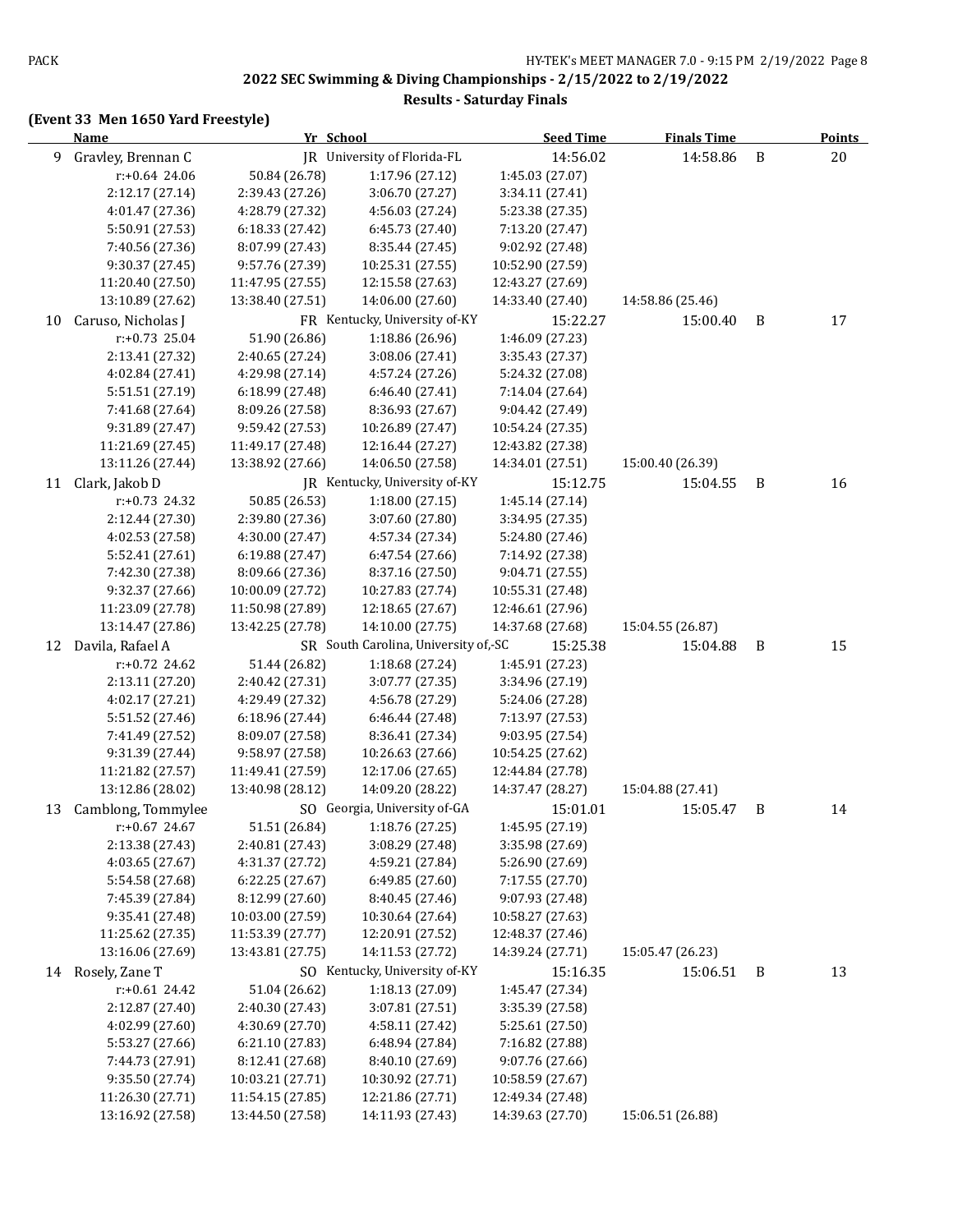#### **Results - Saturday Finals**

|    | <b>Name</b>                         |                  | Yr School<br><b>Seed Time</b> |                  | <b>Finals Time</b> |   | <b>Points</b> |
|----|-------------------------------------|------------------|-------------------------------|------------------|--------------------|---|---------------|
| 15 | Mathias, Mason D                    |                  | FR Auburn University-SE       | 15:12.09         | 15:08.97           | B | 12            |
|    | r:+0.68 24.65                       | 51.45 (26.80)    | 1:18.69 (27.24)               | 1:45.75 (27.06)  |                    |   |               |
|    | 2:12.64 (26.89)                     | 2:39.51 (26.87)  | 3:06.32 (26.81)               | 3:33.41 (27.09)  |                    |   |               |
|    | 4:00.40 (26.99)                     | 4:27.72 (27.32)  | 4:54.89 (27.17)               | 5:22.27 (27.38)  |                    |   |               |
|    | 5:49.82 (27.55)                     | 6:17.51 (27.69)  | 6:45.16 (27.65)               | 7:12.87 (27.71)  |                    |   |               |
|    | 7:40.56 (27.69)                     | 8:08.44 (27.88)  | 8:36.32 (27.88)               | 9:04.39 (28.07)  |                    |   |               |
|    | 9:32.20 (27.81)                     | 10:00.32 (28.12) | 10:28.37 (28.05)              | 10:56.43 (28.06) |                    |   |               |
|    | 11:24.61 (28.18)                    | 11:52.81 (28.20) | 12:20.97 (28.16)              | 12:49.31 (28.34) |                    |   |               |
|    | 13:17.59 (28.28)                    | 13:45.60 (28.01) | 14:13.82 (28.22)              | 14:41.96 (28.14) | 15:08.97 (27.01)   |   |               |
| 16 | Davis, Grant M                      |                  | FR Auburn University-SE       | 15:00.48         | 15:09.54           | B | 11            |
|    | r:+0.68 24.33                       | 51.05 (26.72)    | 1:18.02 (26.97)               | 1:45.37 (27.35)  |                    |   |               |
|    | 2:12.60 (27.23)                     | 2:39.92 (27.32)  | 3:07.08 (27.16)               | 3:34.34 (27.26)  |                    |   |               |
|    | 4:01.71 (27.37)                     | 4:28.94 (27.23)  | 4:55.99 (27.05)               | 5:23.20 (27.21)  |                    |   |               |
|    | 5:50.48 (27.28)                     | 6:17.85 (27.37)  | 6:45.30 (27.45)               | 7:12.68 (27.38)  |                    |   |               |
|    | 7:40.14 (27.46)                     | 8:07.65 (27.51)  | 8:35.27 (27.62)               | 9:02.84 (27.57)  |                    |   |               |
|    | 9:30.19 (27.35)                     | 9:57.60 (27.41)  | 10:25.21 (27.61)              | 10:52.76 (27.55) |                    |   |               |
|    | 11:20.54 (27.78)                    | 11:48.41 (27.87) | 12:16.46 (28.05)              | 12:45.03 (28.57) |                    |   |               |
|    | 13:13.83 (28.80)                    | 13:42.77 (28.94) | 14:11.92 (29.15)              | 14:41.24 (29.32) | 15:09.54 (28.30)   |   |               |
| 17 | Ponce de Leon, Rafael N             |                  | SO University of Tennessee-SE | 15:18.86         | 15:09.90           | B | 9             |
|    | $r: +0.70$ 24.24                    | 50.95 (26.71)    | 1:18.30 (27.35)               | 1:45.75 (27.45)  |                    |   |               |
|    | 2:13.21 (27.46)                     | 2:40.55 (27.34)  | 3:07.88 (27.33)               | 3:35.20 (27.32)  |                    |   |               |
|    | 4:02.50 (27.30)                     | 4:29.65 (27.15)  | 4:56.70 (27.05)               | 5:23.89 (27.19)  |                    |   |               |
|    | 5:51.31 (27.42)                     | 6:18.83 (27.52)  | 6:46.39 (27.56)               | 7:13.98 (27.59)  |                    |   |               |
|    | 7:41.68 (27.70)                     | 8:09.36 (27.68)  | 8:37.12 (27.76)               | 9:04.89 (27.77)  |                    |   |               |
|    | 9:32.50 (27.61)                     | 10:00.42 (27.92) | 10:28.38 (27.96)              | 10:56.26 (27.88) |                    |   |               |
|    | 11:24.37 (28.11)                    | 11:52.36 (27.99) | 12:20.40 (28.04)              | 12:48.70 (28.30) |                    |   |               |
|    | 13:17.17 (28.47)                    | 13:45.67 (28.50) | 14:14.13 (28.46)              | 14:42.48 (28.35) | 15:09.90 (27.42)   |   |               |
| 18 | Tepper, Joey E                      |                  | SO University of Tennessee-SE | 15:00.33         | 15:10.58           | B | 7             |
|    | r:+0.86 24.37                       | 50.64 (26.27)    | 1:17.33 (26.69)               | 1:44.04 (26.71)  |                    |   |               |
|    | 2:10.85 (26.81)                     | 2:37.98 (27.13)  | 3:05.12 (27.14)               | 3:32.27 (27.15)  |                    |   |               |
|    | 3:59.56 (27.29)                     | 4:27.02 (27.46)  | 4:54.44 (27.42)               | 5:21.84 (27.40)  |                    |   |               |
|    | 5:49.43 (27.59)                     | 6:17.36 (27.93)  | 6:45.18 (27.82)               | 7:13.03 (27.85)  |                    |   |               |
|    | 7:41.18 (28.15)                     | 8:09.22 (28.04)  | 8:37.28 (28.06)               | 9:05.54 (28.26)  |                    |   |               |
|    | 9:33.59 (28.05)                     | 10:01.92 (28.33) | 10:30.02 (28.10)              | 10:58.19 (28.17) |                    |   |               |
|    | 11:26.34 (28.15)                    | 11:54.69 (28.35) | 12:23.03 (28.34)              | 12:51.29 (28.26) |                    |   |               |
|    | 13:19.73 (28.44)                    | 13:47.91 (28.18) | 14:16.09 (28.18)              | 14:43.97 (27.88) | 15:10.58 (26.61)   |   |               |
| 19 | Makhija, Aryan                      |                  | SR Auburn University-SE       | 15:12.02         | 15:12.41           | B | 6             |
|    | r:+0.66 24.66                       | 51.57 (26.91)    | 1:18.72 (27.15)               | 1:46.13 (27.41)  |                    |   |               |
|    | 2:13.91 (27.78)                     | 2:41.70 (27.79)  | 3:09.48 (27.78)               | 3:37.37 (27.89)  |                    |   |               |
|    | 4:05.24 (27.87)                     | 4:33.25 (28.01)  | 5:00.74 (27.49)               | 5:28.21 (27.47)  |                    |   |               |
|    | 5:55.64 (27.43)                     | 6:23.04(27.40)   | 6:50.73 (27.69)               | 7:18.51 (27.78)  |                    |   |               |
|    | 7:46.34 (27.83)                     | 8:14.27 (27.93)  | 8:42.14 (27.87)               | 9:09.99 (27.85)  |                    |   |               |
|    | 9:37.85 (27.86)                     | 10:05.86 (28.01) | 10:33.85 (27.99)              | 11:02.00 (28.15) |                    |   |               |
|    | 11:29.84 (27.84)                    | 11:57.57 (27.73) | 12:25.55 (27.98)              | 12:53.64 (28.09) |                    |   |               |
|    | 13:21.75 (28.11)                    | 13:49.79 (28.04) | 14:17.60 (27.81)              | 14:45.26 (27.66) | 15:12.41 (27.15)   |   |               |
|    |                                     |                  | Georgia, University of-GA     |                  |                    |   |               |
| 20 | Durmer, Jeffrey J                   |                  |                               | 15:52.71         | 15:15.02           | B | 5             |
|    | $r: +0.65$ 24.58                    | 51.57 (26.99)    | 1:19.15 (27.58)               | 1:46.94 (27.79)  |                    |   |               |
|    | 2:14.70 (27.76)                     | 2:42.55 (27.85)  | 3:10.24(27.69)                | 3:37.92 (27.68)  |                    |   |               |
|    | 4:05.72 (27.80)                     | 4:33.58 (27.86)  | 5:01.22 (27.64)               | 5:28.88 (27.66)  |                    |   |               |
|    | 5:57.02 (28.14)                     | 6:25.03 (28.01)  | 6:53.09 (28.06)               | 7:21.01 (27.92)  |                    |   |               |
|    | 7:49.22 (28.21)                     | 8:17.30 (28.08)  | 8:45.28 (27.98)               | 9:13.09 (27.81)  |                    |   |               |
|    | 9:41.06 (27.97)<br>11:33.46 (28.14) | 10:09.21 (28.15) | 10:37.37 (28.16)              | 11:05.32 (27.95) |                    |   |               |
|    |                                     | 12:01.55 (28.09) | 12:29.61 (28.06)              | 12:57.54 (27.93) |                    |   |               |
|    | 13:25.55 (28.01)                    | 13:53.70 (28.15) | 14:21.71 (28.01)              | 14:49.37 (27.66) | 15:15.02 (25.65)   |   |               |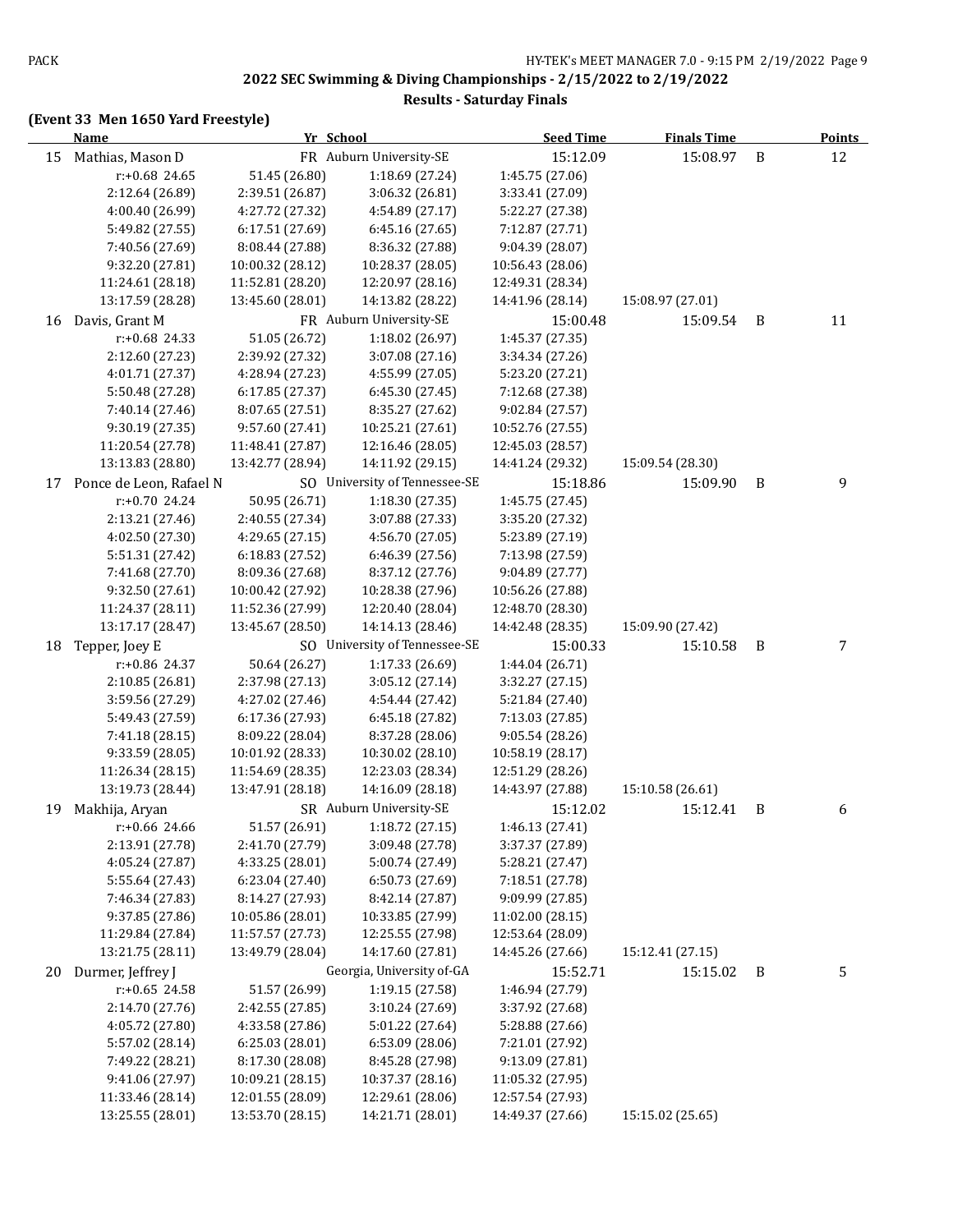**Results - Saturday Finals**

|    | <b>Name</b>       |                  | Yr School                     | <b>Seed Time</b>                     | <b>Finals Time</b> |              | <b>Points</b> |
|----|-------------------|------------------|-------------------------------|--------------------------------------|--------------------|--------------|---------------|
|    | 21 Rosipal, Adam  |                  | SR Kentucky, University of-KY | 15:37.04                             | 15:15.08           | $\, {\bf B}$ | 4             |
|    | $r: +0.67$ 24.42  | 51.39 (26.97)    | 1:19.14 (27.75)               | 1:46.42 (27.28)                      |                    |              |               |
|    | 2:13.92 (27.50)   | 2:41.24 (27.32)  | 3:08.57 (27.33)               | 3:36.08 (27.51)                      |                    |              |               |
|    | 4:03.59 (27.51)   | 4:31.03 (27.44)  | 4:58.41 (27.38)               | 5:25.91 (27.50)                      |                    |              |               |
|    | 5:53.57 (27.66)   | 6:20.94 (27.37)  | 6:48.54 (27.60)               | 7:16.27 (27.73)                      |                    |              |               |
|    | 7:43.97 (27.70)   | 8:11.74 (27.77)  | 8:39.44 (27.70)               | 9:06.88 (27.44)                      |                    |              |               |
|    | 9:34.28 (27.40)   | 10:02.02 (27.74) | 10:29.69 (27.67)              | 10:57.44 (27.75)                     |                    |              |               |
|    | 11:25.11 (27.67)  | 11:52.82 (27.71) | 12:20.65 (27.83)              | 12:49.00 (28.35)                     |                    |              |               |
|    | 13:17.93 (28.93)  | 13:47.39 (29.46) | 14:17.29 (29.90)              | 14:46.68 (29.39)                     | 15:15.08 (28.40)   |              |               |
| 22 | Vargas, Joaquin   |                  | University of Tennessee-SE    | <b>NT</b>                            | 15:19.36           | B            | 3             |
|    | $r: +0.70$ 24.18  | 50.70 (26.52)    | 1:18.37 (27.67)               | 1:46.19 (27.82)                      |                    |              |               |
|    | 2:14.11 (27.92)   | 2:42.45 (28.34)  | 3:10.59 (28.14)               | 3:38.85 (28.26)                      |                    |              |               |
|    | 4:06.99 (28.14)   | 4:34.88 (27.89)  | 5:03.00 (28.12)               | 5:31.13 (28.13)                      |                    |              |               |
|    | 5:59.36 (28.23)   | 6:27.38 (28.02)  | 6:55.52(28.14)                | 7:23.65 (28.13)                      |                    |              |               |
|    | 7:51.75 (28.10)   | 8:20.05 (28.30)  | 8:48.19 (28.14)               | 9:16.33 (28.14)                      |                    |              |               |
|    | 9:44.65 (28.32)   | 10:13.31 (28.66) | 10:41.60 (28.29)              | 11:09.86 (28.26)                     |                    |              |               |
|    | 11:38.22 (28.36)  | 12:06.44 (28.22) | 12:34.72 (28.28)              | 13:03.08 (28.36)                     |                    |              |               |
|    | 13:31.46 (28.38)  | 13:58.81 (27.35) | 14:26.54 (27.73)              | 14:54.21 (27.67)                     | 15:19.36 (25.15)   |              |               |
| 23 | Dickey, Trey B    |                  | FR Texas A&M University-GU    | 15:09.07                             | 15:19.43           | B            | 2             |
|    | r:+0.77 24.46     | 51.37 (26.91)    | 1:18.32 (26.95)               | 1:45.49 (27.17)                      |                    |              |               |
|    | 2:12.37 (26.88)   | 2:39.63 (27.26)  | 3:06.75 (27.12)               | 3:34.01 (27.26)                      |                    |              |               |
|    | 4:01.46 (27.45)   | 4:29.38 (27.92)  | 4:57.34 (27.96)               | 5:25.57 (28.23)                      |                    |              |               |
|    | 5:53.98 (28.41)   | 6:22.09(28.11)   | 6:50.19(28.10)                | 7:19.01 (28.82)                      |                    |              |               |
|    | 7:47.43 (28.42)   | 8:16.39 (28.96)  | 8:44.76 (28.37)               | 9:13.05 (28.29)                      |                    |              |               |
|    | 9:41.27 (28.22)   | 10:09.92 (28.65) | 10:38.74 (28.82)              | 11:07.13 (28.39)                     |                    |              |               |
|    | 11:35.47 (28.34)  | 12:03.90 (28.43) | 12:32.62 (28.72)              | 13:01.05 (28.43)                     |                    |              |               |
|    | 13:29.29 (28.24)  | 13:57.86 (28.57) | 14:26.05 (28.19)              | 14:53.46 (27.41)                     | 15:19.43 (25.97)   |              |               |
|    | 24 Stuart, Luke D |                  | SR Texas A&M University-GU    | <b>NT</b>                            | 15:21.00           | B            | 1             |
|    | r:+0.66 25.06     | 52.33 (27.27)    | 1:19.98 (27.65)               | 1:48.15 (28.17)                      |                    |              |               |
|    | 2:16.18 (28.03)   | 2:44.15 (27.97)  | 3:12.08 (27.93)               | 3:39.84 (27.76)                      |                    |              |               |
|    | 4:07.81 (27.97)   | 4:35.75 (27.94)  | 5:03.77 (28.02)               | 5:31.92 (28.15)                      |                    |              |               |
|    | 5:59.97 (28.05)   | 6:28.06 (28.09)  | 6:56.34 (28.28)               | 7:24.46 (28.12)                      |                    |              |               |
|    | 7:52.81 (28.35)   | 8:21.15 (28.34)  | 8:49.64 (28.49)               | 9:17.90 (28.26)                      |                    |              |               |
|    | 9:46.10 (28.20)   | 10:14.28 (28.18) | 10:42.71 (28.43)              | 11:10.80 (28.09)                     |                    |              |               |
|    | 11:39.16 (28.36)  | 12:07.70 (28.54) | 12:36.03 (28.33)              | 13:04.36 (28.33)                     |                    |              |               |
|    | 13:32.49 (28.13)  | 14:00.66 (28.17) | 14:28.58 (27.92)              | 14:55.37 (26.79)                     | 15:21.00 (25.63)   |              |               |
| 25 | Dubois, Jack R    |                  | SR Missouri-MV                | 15:02.27                             | 15:21.48           | B            |               |
|    | r:+0.66 24.96     | 51.94 (26.98)    | 1:19.11 (27.17)               | 1:46.34 (27.23)                      |                    |              |               |
|    | 2:13.80 (27.46)   | 2:41.36 (27.56)  | 3:09.05 (27.69)               | 3:36.39 (27.34)                      |                    |              |               |
|    | 4:04.06 (27.67)   | 4:31.66 (27.60)  | 4:59.36 (27.70)               | 5:27.23 (27.87)                      |                    |              |               |
|    | 5:55.00 (27.77)   | 6:22.63 (27.63)  | 6:50.62 (27.99)               | 7:18.50 (27.88)                      |                    |              |               |
|    | 7:46.80 (28.30)   | 8:15.02 (28.22)  | 8:43.34 (28.32)               | 9:11.69 (28.35)                      |                    |              |               |
|    | 9:40.08 (28.39)   | 10:08.71 (28.63) | 10:37.51 (28.80)              | 11:06.25 (28.74)                     |                    |              |               |
|    | 11:34.95 (28.70)  | 12:03.66 (28.71) | 12:32.45 (28.79)              | 13:00.68 (28.23)                     |                    |              |               |
|    | 13:29.21 (28.53)  | 13:57.80 (28.59) | 14:25.91 (28.11)              | 14:53.89 (27.98)                     | 15:21.48 (27.59)   |              |               |
|    | 26 Kiesler, Gil   |                  | SR University of Alabama-SE   | 15:26.92                             | 15:27.13           |              |               |
|    | $r: +0.68$ 25.03  | 52.83 (27.80)    | 1:21.30 (28.47)               | 1:49.75 (28.45)                      |                    |              |               |
|    | 2:18.45 (28.70)   | 2:47.23 (28.78)  | 3:16.00 (28.77)               | 3:44.68 (28.68)                      |                    |              |               |
|    | 4:13.22 (28.54)   | 4:41.85 (28.63)  | 5:10.47 (28.62)               | 5:39.07 (28.60)                      |                    |              |               |
|    | 6:07.52 (28.45)   | 6:35.93 (28.41)  | 7:04.37 (28.44)               | 7:32.92 (28.55)                      |                    |              |               |
|    | 8:01.27 (28.35)   | 8:29.87 (28.60)  | 8:58.01 (28.14)               | 9:26.32 (28.31)                      |                    |              |               |
|    | 9:54.67 (28.35)   | 10:22.99 (28.32) | 10:51.27 (28.28)              | 11:19.27 (28.00)                     |                    |              |               |
|    | 11:47.23 (27.96)  | 12:15.14 (27.91) | 12:42.76 (27.62)              | 13:10.30 (27.54)<br>15:00.60 (27.39) |                    |              |               |
|    | 13:37.97 (27.67)  | 14:05.73 (27.76) | 14:33.21 (27.48)              |                                      | 15:27.13 (26.53)   |              |               |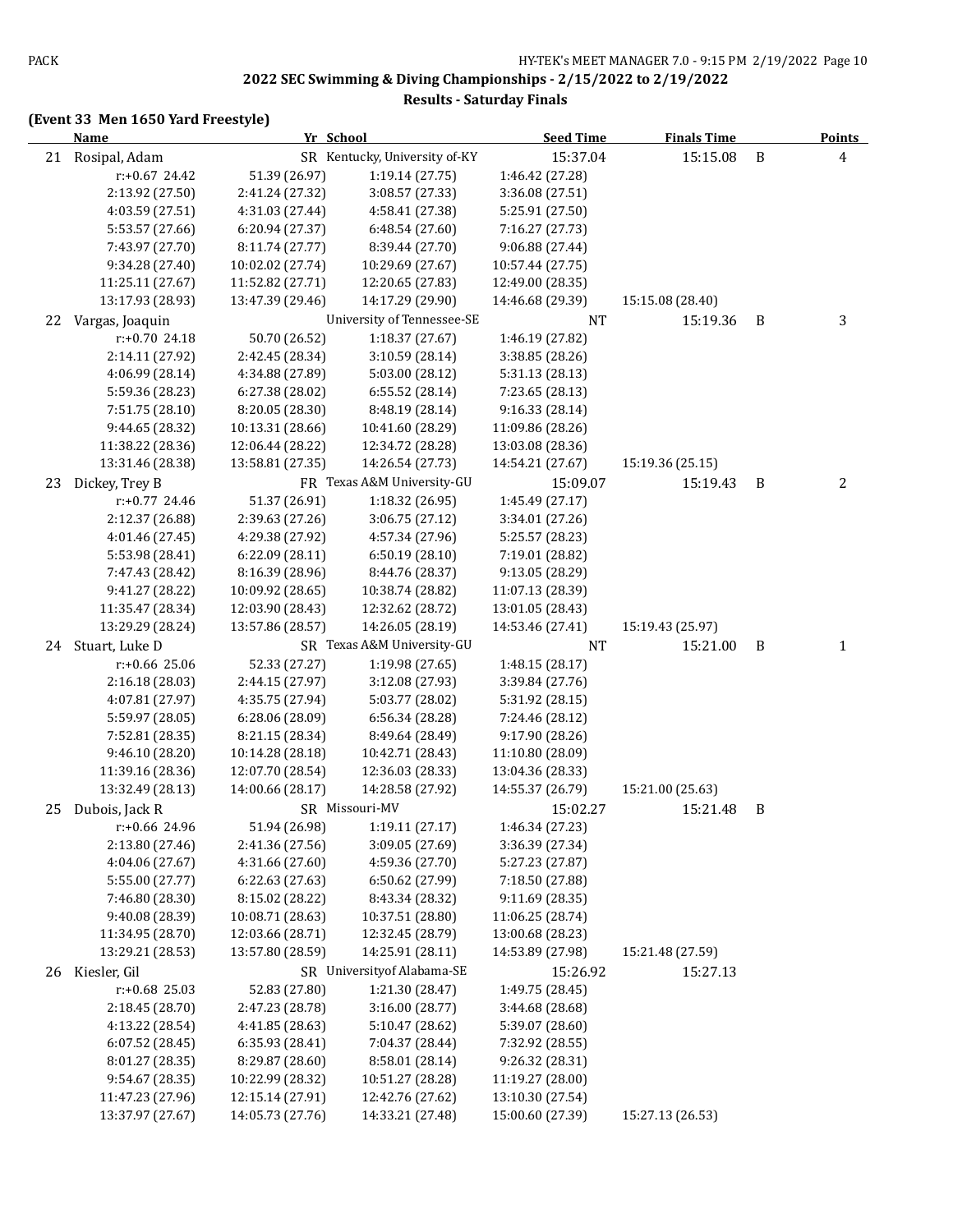#### **Results - Saturday Finals**

|    | <b>Name</b>                        | Yr School        |                                      | <b>Seed Time</b> | <b>Finals Time</b> | <b>Points</b> |
|----|------------------------------------|------------------|--------------------------------------|------------------|--------------------|---------------|
|    | 27 Blake, Daniel J                 |                  | SR Kentucky, University of-KY        | 15:57.36         | 15:29.08           |               |
|    | r:+0.70 24.97                      | 52.60 (27.63)    | 1:20.82 (28.22)                      | 1:48.82 (28.00)  |                    |               |
|    | 2:17.30 (28.48)                    | 2:45.35 (28.05)  | 3:13.71 (28.36)                      | 3:41.83 (28.12)  |                    |               |
|    | 4:10.03 (28.20)                    | 4:38.18 (28.15)  | 5:06.26 (28.08)                      | 5:34.35 (28.09)  |                    |               |
|    | 6:02.50(28.15)                     | 6:30.70 (28.20)  | 6:58.72 (28.02)                      | 7:26.73 (28.01)  |                    |               |
|    | 7:54.87 (28.14)                    | 8:23.05 (28.18)  | 8:51.38 (28.33)                      | 9:19.59 (28.21)  |                    |               |
|    | 9:47.94 (28.35)                    | 10:16.13 (28.19) | 10:44.59 (28.46)                     | 11:13.36 (28.77) |                    |               |
|    | 11:41.99 (28.63)                   | 12:10.43 (28.44) | 12:39.37 (28.94)                     | 13:08.04 (28.67) |                    |               |
|    | 13:36.47 (28.43)                   | 14:05.32 (28.85) | 14:33.70 (28.38)                     | 15:01.96 (28.26) | 15:29.08 (27.12)   |               |
| 28 | Himsieh, Jibran B                  |                  | Missouri-MV                          | 15:33.75         | 15:30.66           |               |
|    | $r: +0.68$ 25.15                   | 52.94 (27.79)    | 1:21.15 (28.21)                      | 1:49.35 (28.20)  |                    |               |
|    | 2:17.91 (28.56)                    | 2:46.48 (28.57)  | 3:15.14(28.66)                       | 3:43.75 (28.61)  |                    |               |
|    | 4:12.47 (28.72)                    | 4:41.29 (28.82)  | 5:09.62 (28.33)                      | 5:38.10 (28.48)  |                    |               |
|    | 6:06.37 (28.27)                    | 6:34.58 (28.21)  | 7:02.86 (28.28)                      | 7:31.06 (28.20)  |                    |               |
|    | 7:59.25 (28.19)                    | 8:27.52 (28.27)  | 8:55.59 (28.07)                      | 9:24.06 (28.47)  |                    |               |
|    | 9:52.43 (28.37)                    | 10:20.81 (28.38) | 10:49.25 (28.44)                     | 11:17.64 (28.39) |                    |               |
|    | 11:45.86 (28.22)                   | 12:14.31 (28.45) | 12:42.54 (28.23)                     | 13:10.72 (28.18) |                    |               |
|    | 13:38.79 (28.07)                   | 14:07.30 (28.51) | 14:35.64 (28.34)                     | 15:03.44 (27.80) | 15:30.66 (27.22)   |               |
| 29 | Vikstrom, Isak M                   |                  | JR Louisiana State University-LA     | 15:36.15         | 15:36.49           |               |
|    | $r+0.69$ 25.15                     | 52.60 (27.45)    | 1:20.34 (27.74)                      | 1:47.98 (27.64)  |                    |               |
|    | 2:15.87 (27.89)                    | 2:43.77 (27.90)  | 3:11.52 (27.75)                      | 3:39.59 (28.07)  |                    |               |
|    | 4:07.79 (28.20)                    | 4:36.15 (28.36)  | 5:04.75 (28.60)                      | 5:33.25 (28.50)  |                    |               |
|    | 6:01.65(28.40)                     | 6:30.11 (28.46)  | 6:58.65 (28.54)                      | 7:27.11 (28.46)  |                    |               |
|    | 7:56.14 (29.03)                    | 8:24.69 (28.55)  | 8:53.52 (28.83)                      | 9:22.58 (29.06)  |                    |               |
|    | 9:51.70 (29.12)                    | 10:20.62 (28.92) | 10:49.42 (28.80)                     | 11:18.55 (29.13) |                    |               |
|    | 11:47.68 (29.13)                   | 12:16.86 (29.18) | 12:46.06 (29.20)                     | 13:14.97 (28.91) |                    |               |
|    | 13:43.62 (28.65)                   | 14:12.49 (28.87) | 14:40.97 (28.48)                     | 15:09.98 (29.01) | 15:36.49 (26.51)   |               |
|    | Novoszath, Tamas                   |                  | GR South Carolina, University of,-SC | 15:22.82         |                    |               |
| 30 | $r: +0.68$ 25.20                   |                  | 1:20.66 (27.84)                      |                  | 15:37.41           |               |
|    |                                    | 52.82 (27.62)    |                                      | 1:48.31 (27.65)  |                    |               |
|    | 2:16.06 (27.75)                    | 2:43.77 (27.71)  | 3:11.37 (27.60)                      | 3:39.00 (27.63)  |                    |               |
|    | 4:06.73 (27.73)                    | 4:34.63 (27.90)  | 5:02.69 (28.06)                      | 5:30.65 (27.96)  |                    |               |
|    | 5:58.51 (27.86)<br>7:51.86 (28.74) | 6:26.72 (28.21)  | 6:54.77 (28.05)<br>8:49.42 (28.63)   | 7:23.12 (28.35)  |                    |               |
|    | 9:47.03 (28.75)                    | 8:20.79 (28.93)  |                                      | 9:18.28 (28.86)  |                    |               |
|    |                                    | 10:15.89 (28.86) | 10:45.17 (29.28)                     | 11:14.37 (29.20) |                    |               |
|    | 11:43.80 (29.43)                   | 12:13.11 (29.31) | 12:42.49 (29.38)                     | 13:11.44 (28.95) |                    |               |
|    | 13:40.61 (29.17)                   | 14:10.05 (29.44) | 14:39.45 (29.40)                     | 15:08.83 (29.38) | 15:37.41 (28.58)   |               |
|    | 31 Faber, Hendrik A                |                  | GR South Carolina, University of,-SC | 15:59.41         | 15:43.85           |               |
|    | r:+0.64 24.94                      | 52.24 (27.30)    | 1:19.62 (27.38)                      | 1:47.33 (27.71)  |                    |               |
|    | 2:15.16 (27.83)                    | 2:43.05 (27.89)  | 3:11.05(28.00)                       | 3:39.08 (28.03)  |                    |               |
|    | 4:07.38 (28.30)                    | 4:35.61 (28.23)  | 5:04.06 (28.45)                      | 5:32.65 (28.59)  |                    |               |
|    | 6:01.28 (28.63)                    | 6:30.00 (28.72)  | 6:58.89 (28.89)                      | 7:27.83 (28.94)  |                    |               |
|    | 7:56.75 (28.92)                    | 8:25.77 (29.02)  | 8:54.91 (29.14)                      | 9:23.84 (28.93)  |                    |               |
|    | 9:52.99 (29.15)                    | 10:21.87 (28.88) | 10:51.06 (29.19)                     | 11:20.46 (29.40) |                    |               |
|    | 11:49.90 (29.44)                   | 12:19.40 (29.50) | 12:48.87 (29.47)                     | 13:18.37 (29.50) |                    |               |
|    | 13:47.94 (29.57)                   | 14:17.58 (29.64) | 14:46.73 (29.15)                     | 15:16.10 (29.37) | 15:43.85 (27.75)   |               |
|    | 32 Florea, Dane C                  |                  | SR Missouri-MV                       | 15:50.15         | 15:45.02           |               |
|    | $r: +0.65$ 25.37                   | 53.22 (27.85)    | 1:21.84 (28.62)                      | 1:50.18 (28.34)  |                    |               |
|    | 2:18.85 (28.67)                    | 2:47.48 (28.63)  | 3:15.99 (28.51)                      | 3:44.89 (28.90)  |                    |               |
|    | 4:13.94 (29.05)                    | 4:42.95 (29.01)  | 5:11.93 (28.98)                      | 5:40.98 (29.05)  |                    |               |
|    | 6:09.87 (28.89)                    | 6:38.73 (28.86)  | 7:07.55 (28.82)                      | 7:36.21 (28.66)  |                    |               |
|    | 8:05.29 (29.08)                    | 8:34.23 (28.94)  | 9:03.18 (28.95)                      | 9:31.96 (28.78)  |                    |               |
|    | 10:00.87 (28.91)                   | 10:29.68 (28.81) | 10:58.57 (28.89)                     | 11:27.35 (28.78) |                    |               |
|    | 11:56.38 (29.03)                   | 12:25.31 (28.93) | 12:53.99 (28.68)                     | 13:22.67 (28.68) |                    |               |
|    | 13:51.35 (28.68)                   | 14:20.27 (28.92) | 14:48.76 (28.49)                     | 15:17.22 (28.46) | 15:45.02 (27.80)   |               |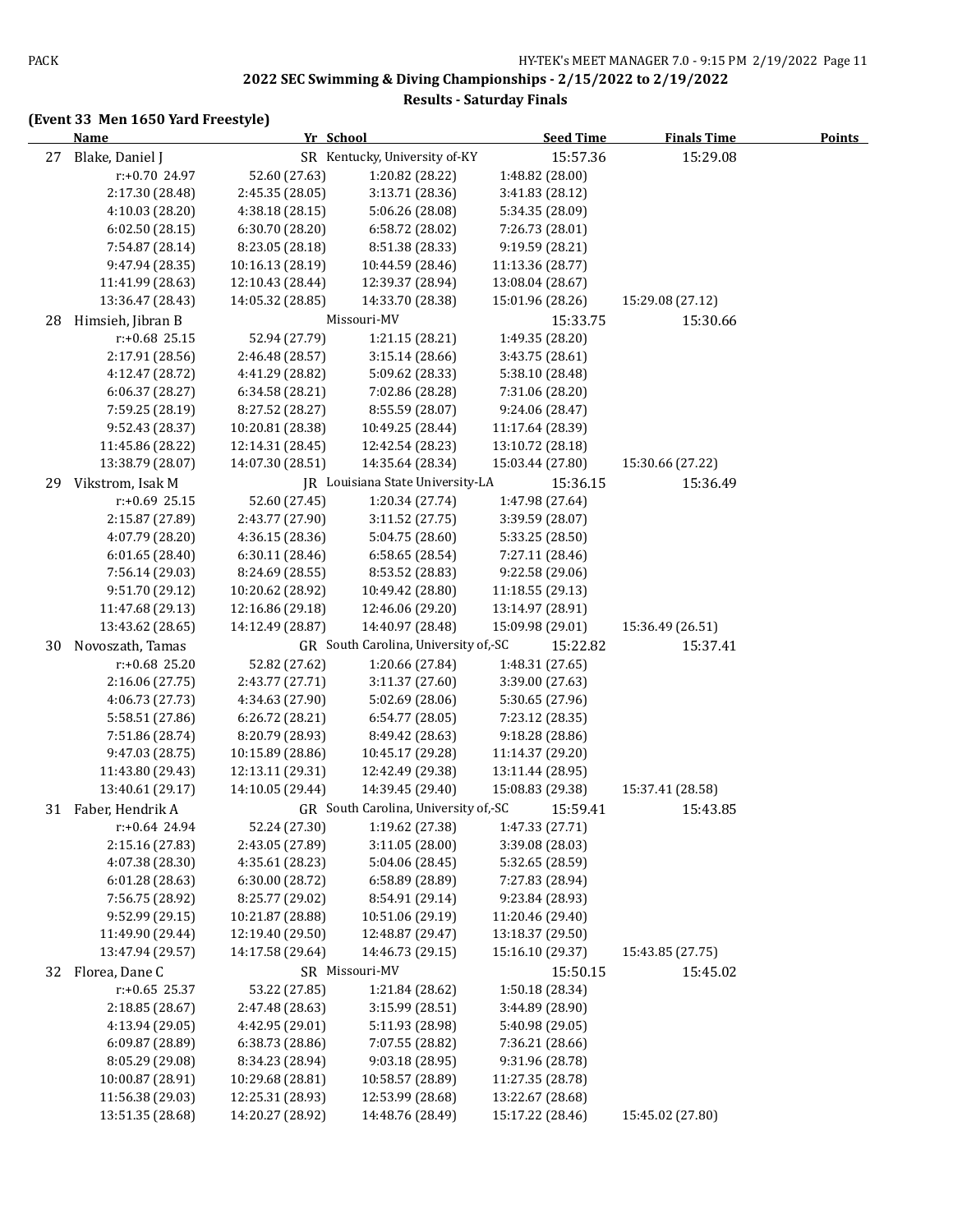#### **Results - Saturday Finals**

|                  | <b>Name</b>                               |                  |   |                  | Yr School                            | <b>Seed Time</b>   | <b>Finals Time</b> |   | <b>Points</b> |
|------------------|-------------------------------------------|------------------|---|------------------|--------------------------------------|--------------------|--------------------|---|---------------|
| 33               | Hausdorf, Brendan R                       |                  |   |                  | FR Louisiana State University-LA     | 16:13.49           | 16:11.23           |   |               |
|                  |                                           | $r: +0.62$ 26.11 |   | 54.12 (28.01)    | 1:22.71 (28.59)                      | 1:51.51 (28.80)    |                    |   |               |
|                  | 2:20.78 (29.27)                           |                  |   | 2:50.00 (29.22)  | 3:19.37 (29.37)                      | 3:48.70 (29.33)    |                    |   |               |
|                  |                                           | 4:18.34 (29.64)  |   | 4:47.94 (29.60)  | 5:17.25 (29.31)                      | 5:46.59 (29.34)    |                    |   |               |
|                  | 6:15.97 (29.38)                           |                  |   | 6:45.46 (29.49)  | 7:14.96 (29.50)                      | 7:44.91 (29.95)    |                    |   |               |
|                  | 8:14.57 (29.66)                           |                  |   | 8:44.46 (29.89)  | 9:14.42 (29.96)                      | 9:44.30 (29.88)    |                    |   |               |
|                  | 10:14.33 (30.03)                          |                  |   | 10:44.47 (30.14) | 11:14.63 (30.16)                     | 11:44.64 (30.01)   |                    |   |               |
|                  | 12:14.43 (29.79)                          |                  |   | 12:44.34 (29.91) | 13:14.36 (30.02)                     | 13:44.11 (29.75)   |                    |   |               |
|                  | 14:14.04 (29.93)                          |                  |   | 14:43.71 (29.67) | 15:13.48 (29.77)                     | 15:43.13 (29.65)   | 16:11.23 (28.10)   |   |               |
| 34               | Tyler, Cooper M                           |                  |   |                  | FR Kentucky, University of-KY        | 16:16.78           | 16:11.80           |   |               |
|                  |                                           | $r: +0.55$ 25.34 |   | 53.21 (27.87)    | 1:21.35 (28.14)                      | 1:49.88 (28.53)    |                    |   |               |
|                  |                                           | 2:18.61 (28.73)  |   | 2:47.07 (28.46)  | 3:15.86 (28.79)                      | 3:44.77 (28.91)    |                    |   |               |
|                  | 4:13.75 (28.98)                           |                  |   | 4:42.93 (29.18)  | 5:12.01 (29.08)                      | 5:41.57 (29.56)    |                    |   |               |
|                  | 6:11.13 (29.56)                           |                  |   | 6:40.96 (29.83)  | 7:10.85 (29.89)                      | 7:40.80 (29.95)    |                    |   |               |
|                  | 8:11.08 (30.28)                           |                  |   | 8:41.30 (30.22)  | 9:11.79 (30.49)                      | 9:42.01 (30.22)    |                    |   |               |
|                  | 10:12.40 (30.39)                          |                  |   | 10:41.95 (29.55) | 11:11.78 (29.83)                     | 11:41.86 (30.08)   |                    |   |               |
|                  | 12:12.17 (30.31)                          |                  |   | 12:42.08 (29.91) | 13:12.27 (30.19)                     | 13:42.75 (30.48)   |                    |   |               |
|                  | 14:12.86 (30.11)                          |                  |   | 14:42.88 (30.02) | 15:13.19 (30.31)                     | 15:42.85 (29.66)   | 16:11.80 (28.95)   |   |               |
|                  | <b>Event 34 Women 200 Yard Backstroke</b> |                  |   |                  |                                      |                    |                    |   |               |
|                  | NCAA:                                     | 1:47.24 N        |   | 3/23/2019        | <b>Beata Nelson</b>                  |                    | Wisconsin          |   |               |
|                  | SEC:                                      | 1:48.06          | S | 2/22/2020        | <b>Rhyan White</b>                   |                    | Alabama            |   |               |
|                  | <b>SEC Meet:</b>                          | 1:48.34 M        |   | 2/21/2009        | <b>Gemma Spofforth</b>               |                    | Florida            |   |               |
|                  | Pool:                                     | 1:49.30 P        |   | 11/21/2020       | <b>Rhyan White</b>                   |                    | Alabama            |   |               |
|                  |                                           | 1:50.50 A        |   |                  |                                      |                    |                    |   |               |
|                  |                                           | $1:57.11$ B      |   |                  |                                      |                    |                    |   |               |
|                  | Name                                      |                  |   |                  | Yr School                            | <b>Prelim Time</b> | <b>Finals Time</b> |   | <b>Points</b> |
| A - Final        |                                           |                  |   |                  |                                      |                    |                    |   |               |
|                  | 1 White, Rhyan E                          |                  |   |                  | SR University of Alabama-SE          | 1:51.57            | 1:50.22            | A | 32            |
|                  |                                           | r:+0.68 25.36    |   | 53.15 (27.79)    | 1:21.37 (28.22)                      | 1:50.22 (28.85)    |                    |   |               |
| 2                | Brooks, Caitlin P                         |                  |   |                  | JR Kentucky, University of-KY        | 1:53.43            | 1:50.73            | B | 28            |
|                  |                                           | $r: +0.51$ 25.64 |   | 52.99 (27.35)    | 1:21.29 (28.30)                      | 1:50.73 (29.44)    |                    |   |               |
| 3                | Sorenson, Sophie L                        |                  |   |                  | SR Kentucky, University of-KY        | 1:52.62            | 1:52.22            | B | 27            |
|                  |                                           | r:+0.81 25.79    |   | 53.42 (27.63)    | 1:22.12 (28.70)                      | 1:52.22 (30.10)    |                    |   |               |
|                  | 4 Kraus, Mari L                           |                  |   |                  | SR South Carolina, University of,-SC | 1:53.44            | 1:53.11            | B | 26            |
|                  |                                           | $r: +0.71$ 26.84 |   | 54.78 (27.94)    | 1:23.58 (28.80)                      | 1:53.11 (29.53)    |                    |   |               |
| 5.               | Liberto, Morgan S                         |                  |   |                  | SR University of Alabama-SE          | 1:52.63            | 1:53.31            | B | 25            |
|                  |                                           | $r: +0.64$ 26.24 |   | 54.39 (28.15)    | 1:23.62 (29.23)                      | 1:53.31 (29.69)    |                    |   |               |
|                  | 6 Barzelay, Aviv                          |                  |   |                  | FR Texas A&M University-GU           | 1:54.17            | 1:53.77 B          |   | 24            |
|                  |                                           | $r: +0.62$ 26.48 |   | 54.93 (28.45)    | 1:24.47 (29.54)                      | 1:53.77 (29.30)    |                    |   |               |
|                  | 7 Herren, Parker S                        |                  |   |                  | SR Kentucky, University of-KY        | 1:53.96            | 1:54.58            | B | 23            |
|                  |                                           | $r: +0.77$ 26.94 |   | 55.95 (29.01)    | 1:25.50 (29.55)                      | 1:54.58 (29.08)    |                    |   |               |
|                  | 8 Rees, Meredith A                        |                  |   |                  | JR Missouri-MV                       | 1:53.82            | 1:55.21            | B | 22            |
|                  |                                           | $r: +0.68$ 26.28 |   | 54.78 (28.50)    | 1:24.68 (29.90)                      | 1:55.21 (30.53)    |                    |   |               |
| <b>B</b> - Final |                                           |                  |   |                  |                                      |                    |                    |   |               |
|                  | 9 Fuller, Josephine A                     |                  |   |                  | FR University of Tennessee-SE        | 1:56.28            | 1:53.68            | B | 20            |
|                  |                                           | r:+0.70 26.36    |   | 54.94 (28.58)    | 1:24.49 (29.55)                      | 1:53.68 (29.19)    |                    |   |               |
|                  | 10 Zavaros, Rosie                         |                  |   |                  | SR University of Florida-FL          | 1:55.54            | 1:54.56            | B | 17            |
|                  |                                           | r:+0.69 26.87    |   | 56.01 (29.14)    | 1:25.42 (29.41)                      | 1:54.56 (29.14)    |                    |   |               |
|                  | 11 Sansome, Millie K                      |                  |   |                  | JR Georgia, University of-GA         | 1:55.52            | 1:54.80            | B | 16            |
|                  |                                           | $r: +0.63$ 26.61 |   | 55.57 (28.96)    | 1:25.15 (29.58)                      | 1:54.80 (29.65)    |                    |   |               |
|                  | *12 Lee, Meghan R                         |                  |   |                  | SO Auburn University-SE              | 1:55.18            | 1:54.95            | B | 14            |
|                  |                                           | r:+0.67 26.97    |   | 56.06 (29.09)    | 1:25.69 (29.63)                      | 1:54.95 (29.26)    |                    |   |               |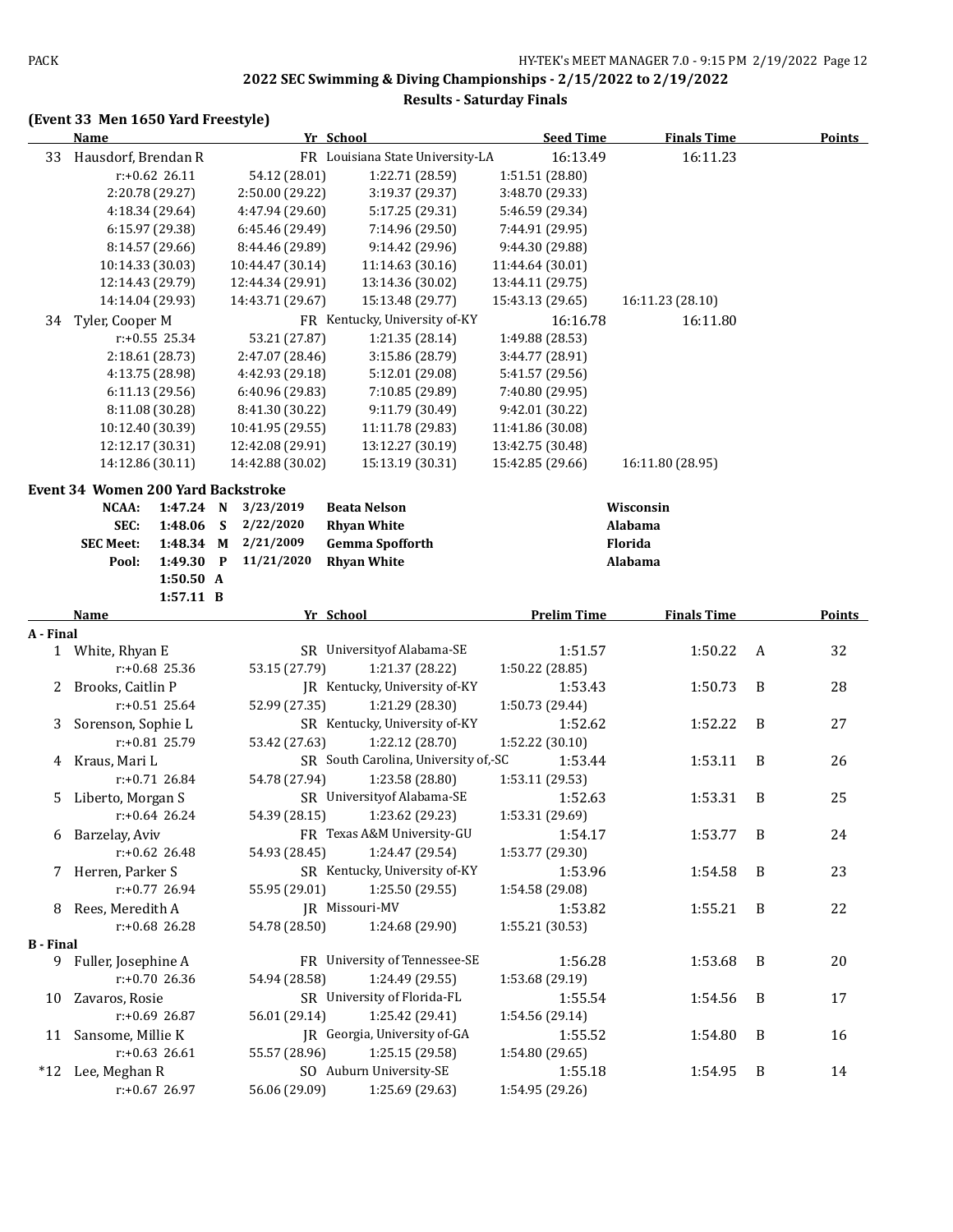|           | B - Final  (Event 34 Women 200 Yard Backstroke)<br><b>Name</b> | Yr School      |                                      | <b>Prelim Time</b> | <b>Finals Time</b> |   | <b>Points</b> |
|-----------|----------------------------------------------------------------|----------------|--------------------------------------|--------------------|--------------------|---|---------------|
| $*12$     | Waldrep, Ellie G                                               |                | FR Auburn University-SE              | 1:55.00            | 1:54.95            | B | 14            |
|           | r:+0.79 26.75                                                  | 55.39 (28.64)  | 1:24.64 (29.25)                      | 1:54.95 (30.31)    |                    |   |               |
|           | *12 Zavaros, Mabel                                             |                | SO University of Florida-FL          | 1:55.26            | 1:54.95            | B | 14            |
|           | r:+0.59 27.01                                                  | 56.02 (29.01)  | 1:25.46 (29.44)                      | 1:54.95 (29.49)    |                    |   |               |
| 15        | Stewart, Bayley D                                              |                | SR University of Tennessee-SE        | 1:54.68            | 1:54.98            | B | 12            |
|           | $r: +0.61$ 27.75                                               | 56.70 (28.95)  | 1:25.73 (29.03)                      | 1:54.98 (29.25)    |                    |   |               |
| 16        | Smith, Summer D                                                |                | FR University of Tennessee-SE        | 1:55.24            | 1:56.02            | B | 11            |
|           | r:+0.73 27.07                                                  | 55.82 (28.75)  | 1:25.48 (29.66)                      | 1:56.02 (30.54)    |                    |   |               |
| C - Final |                                                                |                |                                      |                    |                    |   |               |
|           | 17 Buerger, Torie H                                            |                | SO Kentucky, University of-KY        | 1:56.70            | 1:54.97            | B | 9             |
|           | $r: +0.72$ 27.06                                               | 55.52 (28.46)  | 1:24.73 (29.21)                      | 1:54.97 (30.24)    |                    |   |               |
| 18        | Ogle, Jodi M                                                   |                | JR Kentucky, University of-KY        | 1:56.50            | 1:55.10            | B | 7             |
|           | r:+0.68 28.01                                                  | 57.29 (29.28)  | 1:26.07 (28.78)                      | 1:55.10 (29.03)    |                    |   |               |
| 19        | Homovich, Maddie L                                             |                | SR Georgia, University of-GA         | 1:56.36            | 1:55.16            | B | 6             |
|           | r:+0.68 27.29                                                  | 56.49 (29.20)  | 1:26.02 (29.53)                      | 1:55.16 (29.14)    |                    |   |               |
| 20        | Szklaruk-Traipe, Sarah B                                       |                | SO Texas A&M University-GU           | 1:56.36            | 1:55.95            | B | 5             |
|           | $r: +0.77$ 27.22                                               | 56.24 (29.02)  | 1:25.97 (29.73)                      | 1:55.95 (29.98)    |                    |   |               |
|           | 21 Pantano, Bella L                                            |                | SO South Carolina, University of,-SC | 1:56.34            | 1:56.06            | B | 4             |
|           | r:+0.69 26.87                                                  | 55.64 (28.77)  | 1:25.38 (29.74)                      | 1:56.06 (30.68)    |                    |   |               |
| 22        | Mattson, Hannah M                                              |                | JR Auburn University-SE              | 1:57.04            | 1:57.06            | B | 3             |
|           | $r: +0.71$ 27.80                                               | 57.94 (30.14)  | 1:27.66 (29.72)                      | 1:57.06 (29.40)    |                    |   |               |
| 23        | Mechling, Maddie J                                             |                | SO University of Alabama-SE          | 1:57.46            | 1:57.36            |   | 2             |
|           | $r: +0.61$ 27.27                                               | 56.85 (29.58)  | 1:27.11 (30.26)                      | 1:57.36 (30.25)    |                    |   |               |
|           | 24 Duffy, Colleen M                                            |                | Missouri-MV                          | 1:57.45            | 1:59.29            |   | $\mathbf{1}$  |
|           | $r: +0.77$ 27.23                                               | 56.75 (29.52)  | 1:27.46 (30.71)                      | 1:59.29 (31.83)    |                    |   |               |
|           | <b>Preliminaries</b>                                           |                |                                      |                    |                    |   |               |
| 25        | Taute, Abbey L                                                 |                | Missouri-MV                          | 1:57.58            |                    |   |               |
| 26        | Merritt, Kensley E                                             |                | SO Auburn University-SE              | 1:57.71            |                    |   |               |
| $*27$     | Kovac, CJ J                                                    | SR Missouri-MV |                                      | 1:57.99            |                    |   |               |
| $*27$     | Ward, Trinity M                                                |                | JR Kentucky, University of-KY        | 1:57.99            |                    |   |               |
| 29        | Caldow, Elle E                                                 |                | SO University of Tennessee-SE        | 1:58.07            |                    |   |               |
| 30        | Koczo, Abigail E                                               |                | JR University of Alabama-SE          | 1:58.89            |                    |   |               |
| 31        | Thompson, Sarah-grace G                                        |                | SO Louisiana State University-LA     | 1:59.70            |                    |   |               |
| 32        | Brown, Portia R                                                |                | SR Georgia, University of-GA         | 1:59.85            |                    |   |               |
| 33        | Clifton, Maddi L                                               |                | IR Louisiana State University-LA     | 2:00.83            |                    |   |               |
| 34        | Parker, Riley C                                                |                | SO South Carolina, University of,-SC | 2:00.99            |                    |   |               |
| 35        | Sweeney, Devan M                                               |                | Auburn University-SE                 | 2:01.09            |                    |   |               |
| 36        | Simpson, Rebecca                                               |                | FR University of Arkansas-AR         | 2:02.05            |                    |   |               |
| 37        | Pearl, Ella                                                    | FR             | University of Arkansas-AR            | 2:02.28            |                    |   |               |
| 38        | Stout, Alina C                                                 | SO.            | Vanderbilt University-SE             | 2:05.45            |                    |   |               |
| 39        | Tran, Trinity N                                                | SO.            | Vanderbilt University-SE             | 2:05.95            |                    |   |               |
| 40        | Utley, Kailia G                                                | FR             | Vanderbilt University-SE             | 2:06.52            |                    |   |               |
| 41        | Dalton, Emma M                                                 | FR.            | Vanderbilt University-SE             | 2:09.95            |                    |   |               |
| 42        | Thomas, Lauren R                                               | SR             | Vanderbilt University-SE             | 2:13.49            |                    |   |               |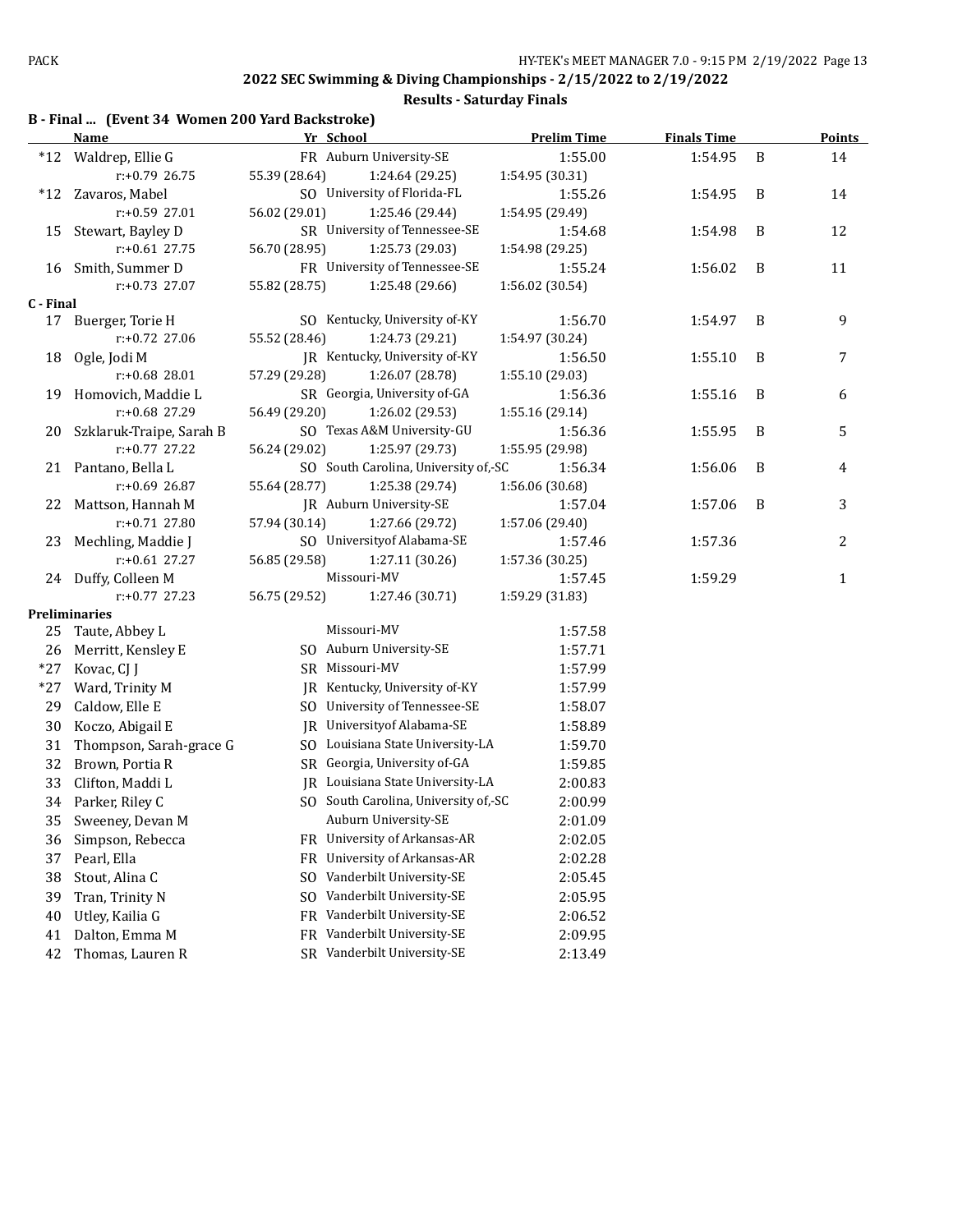|                  | <b>Event 35 Men 200 Yard Backstroke</b>    |                                                             |   |                                                  |                                                                                       |                    |                                                                                  |   |        |
|------------------|--------------------------------------------|-------------------------------------------------------------|---|--------------------------------------------------|---------------------------------------------------------------------------------------|--------------------|----------------------------------------------------------------------------------|---|--------|
|                  | NCAA:<br>SEC:<br><b>SEC Meet:</b><br>Pool: | 1:35.73 N<br>1:35.75<br>1:36.85 M<br>1:37.87 P<br>1:39.13 A | S | 3/26/2016<br>3/27/2021<br>2/24/2021<br>12/5/2013 | <b>Ryan Murphy</b><br><b>Shaine Casas</b><br><b>Shaine Casas</b><br>Arkady Vyatchanin |                    | California<br><b>Texas A&amp;M</b><br><b>Texas A&amp;M</b><br><b>NY Aquatics</b> |   |        |
|                  |                                            | 1:45.04 B                                                   |   |                                                  |                                                                                       |                    |                                                                                  |   |        |
|                  | Name                                       |                                                             |   |                                                  | Yr School                                                                             | <b>Prelim Time</b> | <b>Finals Time</b>                                                               |   | Points |
| A - Final        |                                            |                                                             |   |                                                  |                                                                                       |                    |                                                                                  |   |        |
|                  | 1 Smith, Kieran S                          |                                                             |   |                                                  | SR University of Florida-FL                                                           | 1:40.90            | 1:39.51                                                                          | B | 32     |
|                  |                                            | $r: +0.70$ 23.63                                            |   | 48.73 (25.10)                                    | 1:14.08(25.35)                                                                        | 1:39.51 (25.43)    |                                                                                  |   |        |
|                  | Gogulski, Ethan D                          |                                                             |   |                                                  | IR Texas A&M University-GU                                                            | 1:40.87            | 1:39.58                                                                          | B | 28     |
|                  |                                            | $r: +0.73$ 23.65                                            |   | 48.83 (25.18)                                    | 1:14.02 (25.19)                                                                       | 1:39.58 (25.56)    |                                                                                  |   |        |
| 3                | Erzen, Anze F                              |                                                             |   |                                                  | JR Texas A&M University-GU                                                            | 1:40.36            | 1:40.31                                                                          | B | 27     |
|                  |                                            | $r: +0.65$ 23.71                                            |   | 49.04 (25.33)                                    | 1:14.69(25.65)                                                                        | 1:40.31 (25.62)    |                                                                                  |   |        |
|                  | 4 Dunham, Bradley T                        |                                                             |   |                                                  | JR Georgia, University of-GA                                                          | 1:40.54            | 1:40.69                                                                          | B | 26     |
|                  |                                            | $r: +0.81$ 23.56                                            |   | 49.00 (25.44)                                    | 1:14.80 (25.80)<br>SR Missouri-MV                                                     | 1:40.69 (25.89)    |                                                                                  |   |        |
| 5.               | Dahlgren, Jack A                           |                                                             |   |                                                  |                                                                                       | 1:40.91            | 1:41.08                                                                          | B | 25     |
|                  |                                            | r:+0.70 23.53                                               |   | 48.99 (25.46)                                    | 1:14.81 (25.82)                                                                       | 1:41.08 (26.27)    |                                                                                  |   |        |
|                  | 6 Marcum, Jake L                           |                                                             |   |                                                  | SR University of Alabama-SE                                                           | 1:41.49            | 1:41.26                                                                          | B | 24     |
|                  |                                            | $r: +0.72$ 23.85                                            |   | 49.13 (25.28)                                    | 1:14.94 (25.81)                                                                       | 1:41.26 (26.32)    |                                                                                  |   |        |
| 7                | Smith, Lleyton A                           | $r: +0.71$ 23.39                                            |   |                                                  | JR Auburn University-SE<br>1:14.79 (26.31)                                            | 1:41.50            | 1:42.04                                                                          | B | 23     |
|                  |                                            |                                                             |   | 48.48 (25.09)                                    | SO University of Alabama-SE                                                           | 1:42.04 (27.25)    |                                                                                  |   |        |
|                  | 8 Stelmar, Eric R                          | $r: +0.68$ 23.57                                            |   | 49.37 (25.80)                                    | 1:15.46 (26.09)                                                                       | 1:41.53            | 1:42.18                                                                          | B | 22     |
| <b>B</b> - Final |                                            |                                                             |   |                                                  |                                                                                       | 1:42.18 (26.72)    |                                                                                  |   |        |
|                  | 9 Menke, Matthew T                         |                                                             |   |                                                  | JR University of Alabama-SE                                                           | 1:41.75            | 1:40.63                                                                          | B | 20     |
|                  |                                            | $r: +0.76$ 23.25                                            |   | 48.71 (25.46)                                    | 1:14.66 (25.95)                                                                       | 1:40.63 (25.97)    |                                                                                  |   |        |
| 10               | Stoffle, Nathaniel L                       |                                                             |   |                                                  | FR Auburn University-SE                                                               | 1:41.64            | 1:40.92                                                                          | B | 17     |
|                  |                                            | r:+0.70 22.91                                               |   | 48.16 (25.25)                                    | 1:14.39 (26.23)                                                                       | 1:40.92 (26.53)    |                                                                                  |   |        |
| 11               | Grum, Ian P                                |                                                             |   |                                                  | JR Georgia, University of-GA                                                          | 1:41.86            | 1:41.62                                                                          | B | 16     |
|                  |                                            | r:+0.70 23.39                                               |   | 48.60 (25.21)                                    | 1:14.84 (26.24)                                                                       | 1:41.62 (26.78)    |                                                                                  |   |        |
|                  | 12 Malec, Mikolaj                          |                                                             |   |                                                  | Missouri-MV                                                                           | 1:42.80            | 1:43.15                                                                          | B | 15     |
|                  |                                            | $r: +0.72$ 24.05                                            |   | 50.13 (26.08)                                    | 1:16.76 (26.63)                                                                       | 1:43.15 (26.39)    |                                                                                  |   |        |
| 13               | Groters, Patrick G                         |                                                             |   |                                                  | JR South Carolina, University of,-SC                                                  | 1:42.65            | 1:43.24                                                                          | B | 14     |
|                  |                                            | $r: +0.67$ 24.06                                            |   | 49.52 (25.46)                                    | 1:16.26(26.74)                                                                        | 1:43.24 (26.98)    |                                                                                  |   |        |
|                  | 14 Shomper, Thomas M                       |                                                             |   |                                                  | SO Texas A&M University-GU                                                            | 1:43.80            | 1:43.32                                                                          | B | 13     |
|                  |                                            | $r: +0.64$ 24.01                                            |   | 49.91 (25.90)                                    | 1:16.54(26.63)                                                                        | 1:43.32 (26.78)    |                                                                                  |   |        |
|                  | 15 Wilby, Mason J                          |                                                             |   |                                                  | SR Kentucky, University of-KY                                                         | 1:41.90            | 1:44.26 B                                                                        |   | 12     |
|                  |                                            | $r: +0.64$ 23.54                                            |   | 49.39 (25.85)                                    | 1:16.55(27.16)                                                                        | 1:44.26 (27.71)    |                                                                                  |   |        |
|                  | 16 Logan, Charlie R                        |                                                             |   |                                                  | JR Georgia, University of-GA                                                          | 1:43.20            | 1:44.73                                                                          | B | 11     |
|                  |                                            | r:+0.74 24.24                                               |   | 50.18 (25.94)                                    | 1:17.48 (27.30)                                                                       | 1:44.73 (27.25)    |                                                                                  |   |        |
| C - Final        |                                            |                                                             |   |                                                  |                                                                                       |                    |                                                                                  |   |        |
|                  | 17 Lierz, Harrison M                       |                                                             |   |                                                  | SO University of Tennessee-SE                                                         | 1:44.02            | 1:42.43                                                                          | B | 9      |
|                  |                                            | r:+0.70 23.52                                               |   | 49.06 (25.54)                                    | 1:15.31(26.25)                                                                        | 1:42.43 (27.12)    |                                                                                  |   |        |
|                  | 18 Bochenski, Grant R                      |                                                             |   |                                                  | Missouri-MV                                                                           | 1:43.81            | 1:42.99                                                                          | B | 7      |
|                  |                                            | r:+0.69 23.65                                               |   | 49.24 (25.59)                                    | 1:15.88 (26.64)                                                                       | 1:42.99 (27.11)    |                                                                                  |   |        |
| 19               | Norton, Mitchell J                         |                                                             |   |                                                  | FR Georgia, University of-GA                                                          | 1:44.79            | 1:43.47                                                                          | B | 6      |
|                  |                                            | $r: +0.67$ 24.14                                            |   | 50.34 (26.20)                                    | 1:17.01 (26.67)                                                                       | 1:43.47 (26.46)    |                                                                                  |   |        |
| 20               | Hulet, Tyler J                             |                                                             |   |                                                  | FR Texas A&M University-GU                                                            | 1:44.65            | 1:43.57                                                                          | B | 5      |
|                  |                                            | r:+0.66 23.48                                               |   | 48.96 (25.48)                                    | 1:15.56 (26.60)                                                                       | 1:43.57 (28.01)    |                                                                                  |   |        |
| 21 -             | Miceli, Mateo S                            |                                                             |   |                                                  | FR University of Alabama-SE                                                           | 1:45.26            | 1:43.79                                                                          | B | 4      |
|                  |                                            | r:+0.69 23.98                                               |   | 50.37 (26.39)                                    | 1:17.37 (27.00)                                                                       | 1:43.79 (26.42)    |                                                                                  |   |        |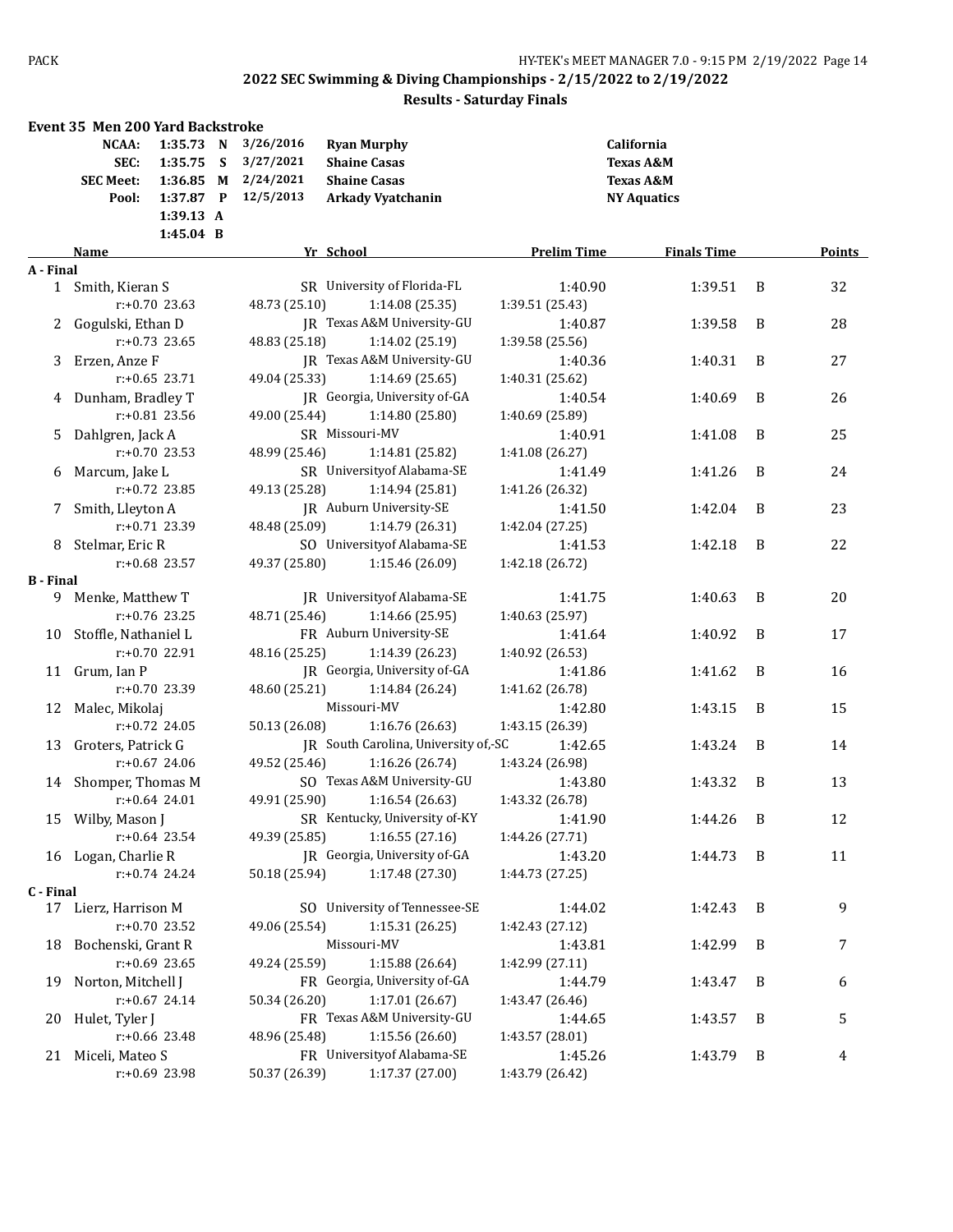|                  | C - Final  (Event 35 Men 200 Yard Backstroke)<br>Name |                   | Yr School                                           | <b>Prelim Time</b>     | <b>Finals Time</b> |   | <b>Points</b> |
|------------------|-------------------------------------------------------|-------------------|-----------------------------------------------------|------------------------|--------------------|---|---------------|
| 22               | Curtis, Griffin M                                     |                   | FR Louisiana State University-LA                    | 1:43.90                | 1:44.09            | B | 3             |
|                  | r:+0.74 23.89                                         | 50.04 (26.15)     | 1:16.97 (26.93)                                     | 1:44.09 (27.12)        |                    |   |               |
| 23               | Mussler, Jackson D                                    |                   | FR Kentucky, University of-KY                       | 1:43.93                | 1:44.94            | B | 2             |
|                  | $r: +0.76$ 24.95                                      | 51.15 (26.20)     | 1:17.93 (26.78)                                     | 1:44.94 (27.01)        |                    |   |               |
|                  | 24 Walsh, Keegan J                                    |                   | SR Georgia, University of-GA                        | 1:45.00                | 1:46.70            |   | 1             |
|                  | $r: +0.77$ 24.75                                      | 51.33 (26.58)     | 1:19.06 (27.73)                                     | 1:46.70 (27.64)        |                    |   |               |
|                  | <b>Preliminaries</b>                                  |                   |                                                     |                        |                    |   |               |
| 25               | McGovern, Trevor Q                                    |                   | SO Auburn University-SE                             | 1:45.38                |                    |   |               |
| 26               | Oliver, Cade M                                        |                   | Missouri-MV                                         | 1:45.43                |                    |   |               |
| 27               | Hamilton, Jack B                                      |                   | FR Kentucky, University of-KY                       | 1:45.56                |                    |   |               |
| 28               | Glenn, Kevin C                                        |                   | FR Louisiana State University-LA                    | 1:45.85                |                    |   |               |
| 29               | Henderson, James B                                    |                   | SO Louisiana State University-LA                    | 1:45.87                |                    |   |               |
| 30               | Gordon, John Michael                                  |                   | JR Kentucky, University of-KY                       | 1:46.14                |                    |   |               |
| 31               | Parker, Sam E                                         |                   | FR Georgia, University of-GA                        | 1:46.63                |                    |   |               |
| 32               | Hanke, Sam W                                          |                   | SO South Carolina, University of,-SC                | 1:46.77                |                    |   |               |
| 33               | Toepfer, Nicholas A                                   |                   | FR Louisiana State University-LA                    | 1:48.19                |                    |   |               |
|                  | Event 36 Women 100 Yard Freestyle                     |                   |                                                     |                        |                    |   |               |
|                  | NCAA:<br>45.56 N                                      | 3/18/2017         | <b>Simone Manuel</b>                                |                        | <b>Stanford</b>    |   |               |
|                  | SEC:<br>45.83<br>S                                    | 2/22/2020         | Erika Brown                                         |                        | <b>Tennessee</b>   |   |               |
|                  | <b>SEC Meet:</b>                                      | 45.83 M 2/22/2020 | Erika Brown                                         |                        | <b>Tennessee</b>   |   |               |
|                  | 46.15 P<br>Pool:                                      | 11/23/2019        | Erika Brown                                         |                        | <b>Tennessee</b>   |   |               |
|                  | 47.18 A                                               |                   |                                                     |                        |                    |   |               |
|                  | 49.51 B                                               |                   |                                                     |                        |                    |   |               |
|                  | Name                                                  |                   | Yr School                                           | <b>Prelim Time</b>     | <b>Finals Time</b> |   | Points        |
| A - Final        |                                                       |                   |                                                     |                        |                    |   |               |
| $\mathbf{1}$     | Scott, Morgan E                                       |                   | SR University of Alabama-SE                         | 47.77                  | 47.32              | B | 32            |
|                  | $r: +0.57$ 10.66                                      | 22.48 (11.82)     | 34.94 (12.46)<br><b>IR</b> University of Alabama-SE | 47.32 (12.38)          |                    | B |               |
|                  | 2 Antoniou, Kalia<br>$r: +0.64$ 11.04                 | 23.00 (11.96)     | 35.62 (12.62)                                       | 48.08<br>47.67 (12.05) | 47.67              |   | 28            |
| 3                | Petkova, Diana P                                      |                   | SO University of Alabama-SE                         | 48.29                  | 47.82              | B | 27            |
|                  | $r: +0.67$ 10.88                                      | 22.86 (11.98)     | 35.42 (12.56)                                       | 47.82 (12.40)          |                    |   |               |
| 4                | Gaines, Riley M                                       |                   | SR Kentucky, University of-KY                       | 48.35                  | 47.88              | B | 26            |
|                  | $r: +0.65$ 10.91                                      | 23.18 (12.27)     | 35.45 (12.27)                                       | 47.88 (12.43)          |                    |   |               |
| 5.               | Dupre, Cora A                                         |                   | JR University of Alabama-SE                         | 48.20                  | 47.91              | B | 25            |
|                  | $r: +0.62$ 10.95                                      | 23.08 (12.13)     | 35.50 (12.42)                                       | 47.91 (12.41)          |                    |   |               |
| 6                | Pintar, Tjasa                                         |                   | SR University of Tennessee-SE                       | 48.41                  | 48.41              | B | 24            |
|                  | $r: +0.62$ 11.21                                      | 23.52 (12.31)     | 36.09 (12.57)                                       | 48.41 (12.32)          |                    |   |               |
|                  | 7 Rumley, Jasmine N                                   |                   | SO University of Tennessee-SE                       | 48.41                  | 48.49              | B | 23            |
|                  | r:+0.60 10.94                                         | 23.09 (12.15)     | 35.77 (12.68)                                       | 48.49 (12.72)          |                    |   |               |
|                  | 8 Rothrock, Trude R                                   |                   | SR University of Tennessee-SE                       | 48.48                  | 48.85              | B | 22            |
|                  | $r: +0.67$ 11.17                                      | 23.45 (12.28)     | 36.27 (12.82)                                       | 48.85 (12.58)          |                    |   |               |
| <b>B</b> - Final |                                                       |                   |                                                     |                        |                    |   |               |
|                  | 9 Bates, Talia B                                      |                   | JR University of Florida-FL                         | 48.51                  | 48.17              | B | 20            |
|                  | $r: +0.57$ 11.10                                      | 23.26 (12.16)     | 35.90 (12.64)                                       | 48.17 (12.27)          |                    |   |               |
| 10               | Nikonova, Ekaterina                                   |                   | FR University of Florida-FL                         | 48.52                  | 48.43              | B | 17            |
|                  | r:+0.59 11.00                                         | 23.22 (12.22)     | 36.03 (12.81)                                       | 48.43 (12.40)          |                    |   |               |
|                  | 11 Milutinovich, Katarina                             |                   | JR Louisiana State University-LA                    | 48.57                  | 48.52              | B | 16            |
|                  | $r: +0.63$ 10.93                                      | 23.23 (12.30)     | 35.81 (12.58)                                       | 48.52 (12.71)          |                    |   |               |
|                  | 12 Parker, Maxine C                                   |                   | SO Georgia, University of-GA                        | 48.69                  | 48.66              | B | 15            |
|                  | r:+0.72 11.20                                         | 23.53 (12.33)     | 36.16 (12.63)                                       | 48.66 (12.50)          |                    |   |               |
| 13               | Melton, Kobie M                                       |                   | SR University of Arkansas-AR                        | 48.78                  | 48.70              | B | 14            |
|                  | $r: +0.62$ 11.01                                      | 23.41 (12.40)     | 36.01 (12.60)                                       | 48.70 (12.69)          |                    |   |               |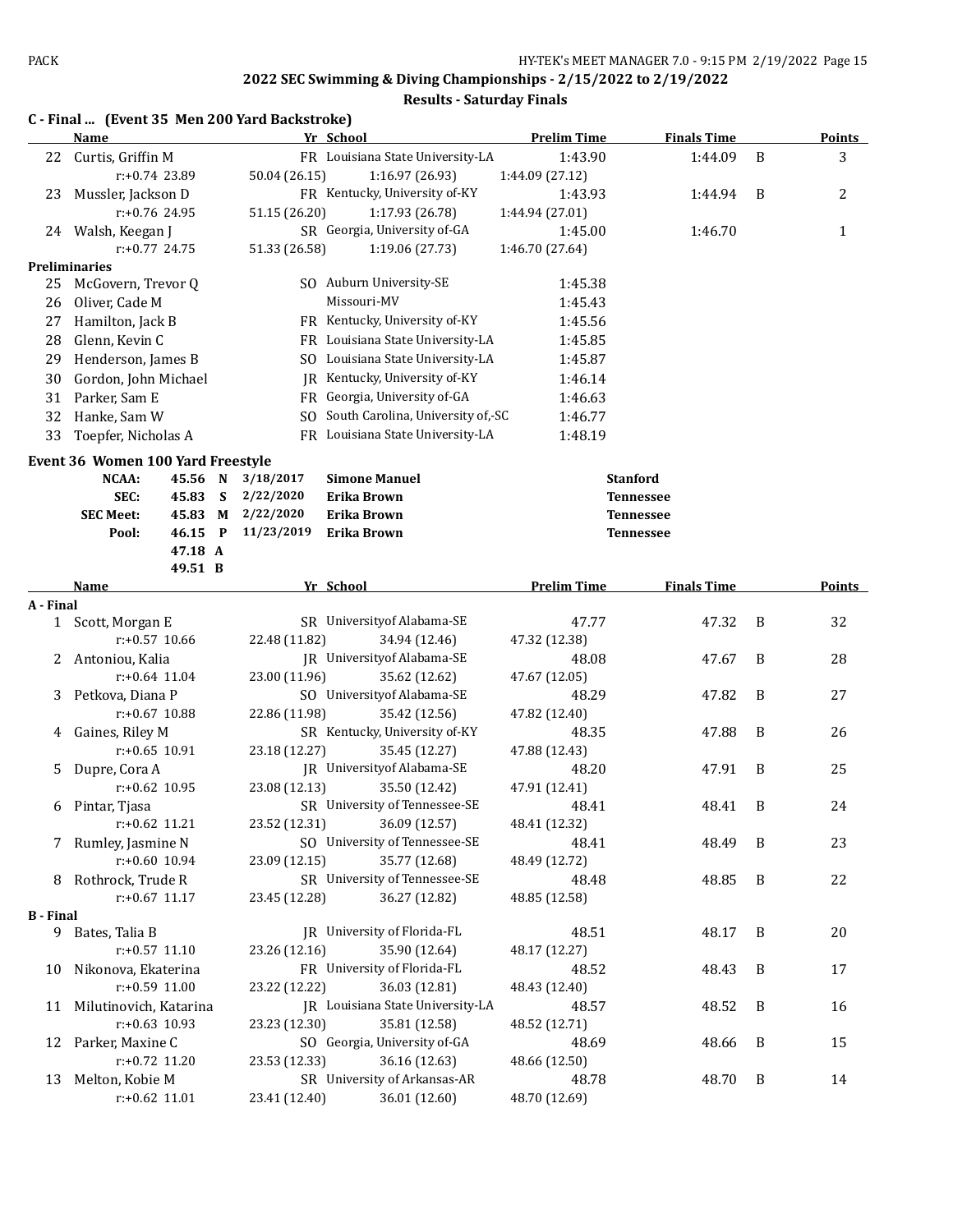#### **Results - Saturday Finals**

|                             | B - Final  (Event 36 Women 100 Yard Freestyle) |               |                               |                    |                    |   |               |  |  |  |  |
|-----------------------------|------------------------------------------------|---------------|-------------------------------|--------------------|--------------------|---|---------------|--|--|--|--|
|                             | Name                                           | Yr School     |                               | <b>Prelim Time</b> | <b>Finals Time</b> |   | <b>Points</b> |  |  |  |  |
| 14                          | Douthwright, Brooklyn E                        |               | FR University of Tennessee-SE | 48.58              | 48.76              | B | 13            |  |  |  |  |
|                             | $r: +0.62$ 11.39                               | 23.72 (12.33) | 36.37 (12.65)                 | 48.76 (12.39)      |                    |   |               |  |  |  |  |
| 15                          | Winter, Kailyn D                               |               | FR University of Alabama-SE   | 48.93              | 48.80              | B | 12            |  |  |  |  |
|                             | $r: +0.70$ 11.11                               | 23.28 (12.17) | 36.06 (12.78)                 | 48.80 (12.74)      |                    |   |               |  |  |  |  |
| 16                          | Barclay, Emily G                               |               | SR University of Arkansas-AR  | 48.71              | 48.81              | B | 11            |  |  |  |  |
|                             | $r: +0.65$ 11.10                               | 23.31 (12.21) | 36.07 (12.76)                 | 48.81 (12.74)      |                    |   |               |  |  |  |  |
| $\sim$ $\sim$ $\sim$ $\sim$ |                                                |               |                               |                    |                    |   |               |  |  |  |  |

#### **C - Final**

|           | $r: +0.65$ 11.10           | 23.31 (12.21)  | 36.07 (12.76)                        | 48.81 (12.74) |       |   |              |
|-----------|----------------------------|----------------|--------------------------------------|---------------|-------|---|--------------|
| C - Final |                            |                |                                      |               |       |   |              |
|           | 17 Stepanek, Chloe M       |                | SO Texas A&M University-GU           | 48.95         | 47.78 | B | 9            |
|           | $r: +0.60$ 10.97           | 22.85 (11.88)  | 35.34 (12.49)                        | 47.78 (12.44) |       |   |              |
| 18        | Mrozinski, Julia M         |                | FR University of Tennessee-SE        | 48.96         | 48.25 | B | 7            |
|           | $r: +0.62$ 11.18           | 23.28 (12.10)  | 36.05 (12.77)                        | 48.25 (12.20) |       |   |              |
| 19        | Feddersen, Amy J           |                | JR Missouri-MV                       | 49.10         | 48.84 | B | 6            |
|           | $r: +0.69$ 11.15           | 23.45 (12.30)  | 36.02 (12.57)                        | 48.84 (12.82) |       |   |              |
| 20        | Kutsch, AJ E               |                | JR University of Tennessee-SE        | 49.16         | 48.92 | B | 5            |
|           | $r: +0.70$ 10.90           | 22.86 (11.96)  | 35.95 (13.09)                        | 48.92 (12.97) |       |   |              |
| 21        | Smith, Sierra              |                | Missouri-MV                          | 48.97         | 49.02 | B | 4            |
|           | $r: +0.66$ 11.25           | 23.83 (12.58)  | 36.59 (12.76)                        | 49.02 (12.43) |       |   |              |
| 22        | Smith, Janie L             |                | JR South Carolina, University of,-SC | 49.12         | 49.12 | B | 3            |
|           | $r: +0.62$ 11.21           | 23.65 (12.44)  | 36.52 (12.87)                        | 49.12 (12.60) |       |   |              |
| 23        | Hamilton, Rebekah L        |                | FR Auburn University-SE              | 49.17         | 49.43 | B | 2            |
|           | $r: +0.67$ 11.35           | 23.57 (12.22)  | 36.51 (12.94)                        | 49.43 (12.92) |       |   |              |
|           | 24 Surrell-Norwood, Jada R |                | SO University of Alabama-SE          | 48.98         | 49.59 |   | $\mathbf{1}$ |
|           | $r: +0.64$ 11.37           | 23.84 (12.47)  | 36.88 (13.04)                        | 49.59 (12.71) |       |   |              |
|           | <b>Preliminaries</b>       |                |                                      |               |       |   |              |
| 25        | Keil, Megan K              | SR Missouri-MV |                                      | <b>I49.17</b> |       |   |              |
| 26        | Mulvihill, Lexie O         |                | FR Auburn University-SE              | 49.40         |       |   |              |
| 27        | Buechler, Jordan N         |                | SO Texas A&M University-GU           | 49.41         |       |   |              |
| 28        | Leehy, Mykenzie J          |                | Auburn University-SE                 | 49.45         |       |   |              |
| 29        | Kennett, Bobbi G           |                | SO Texas A&M University-GU           | 49.51         |       |   |              |
| 30        | Cothern, Bella             |                | SO University of Arkansas-AR         | 49.64         |       |   |              |
| 31        | Williams, Taylor C         |                | Missouri-MV                          | 49.66         |       |   |              |
| 32        | McCarty, Eboni F           |                | FR Georgia, University of-GA         | 49.67         |       |   |              |
| 33        | Owens, Kaitlyn M           |                | FR Texas A&M University-GU           | 49.74         |       |   |              |
| 34        | Fa'Amausili, Gabi A        |                | Georgia, University of-GA            | 49.77         |       |   |              |
| 35        | Cronk, Micayla M           |                | FR University of Florida-FL          | 49.78         |       |   |              |
| 36        | Delmenico, Mela M          |                | FR University of Alabama-SE          | 49.88         |       |   |              |
| 37        | Osborne, Reagan R          |                | SO Louisiana State University-LA     | 49.89         |       |   |              |
| 38        | Thamm, Claudia M           |                | JR Auburn University-SE              | 49.92         |       |   |              |
| 39        | Gowans, Molly L            | SR Missouri-MV |                                      | 49.94         |       |   |              |
| 40        | Kucsan, Natalie R          |                | SR Louisiana State University-LA     | 49.95         |       |   |              |

- 41 Sabol, Kristyn E SO Kentucky, University of-KY 49.96
- 42 Moore, Molly A SR University of Arkansas-AR 50.20
- 43 Steckiel, Emma J SO Auburn University-SE 50.22
- 44 Gill, Ashley M Missouri-MV Missouri-MV 50.35
- 45 Roberson, Briana J FR Georgia, University of-GA 50.37
- 46 Reinstein, Sloane O SO Georgia, University of-GA 50.38
- 47 Doennebrink, Danielle E GR South Carolina, University of,-SC 50.40
- 48 Wheeler, Kaitlynn JR Kentucky, University of-KY 50.53
- 49 Moderski, Alex C JR Missouri-MV 50.57
- \*50 Fretz, Elsa I FR Georgia, University of-GA 50.88
- 
- \*50 Beers, Eleanor D SO Vanderbilt University-SE 50.88
- 52 Curry, Peyton N FR Louisiana State University-LA 50.92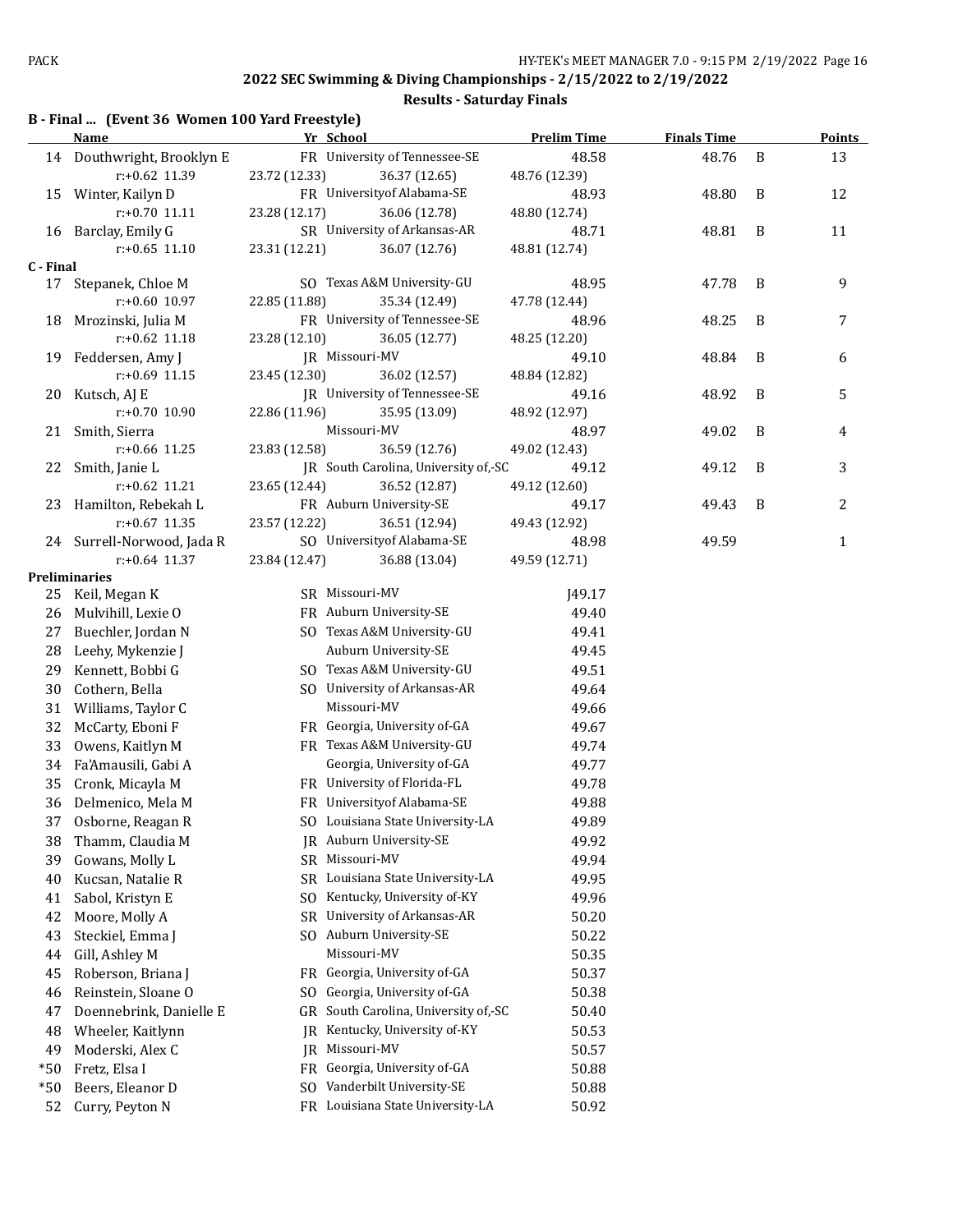#### **Results - Saturday Finals**

#### **Preliminaries ... (Event 36 Women 100 Yard Freestyle)**

|                  | <u>Name</u>                              |                 |   |               | <u>Yr School</u>                     | <b>Prelim Time</b> | <b>Finals Time</b> |   | <b>Points</b> |
|------------------|------------------------------------------|-----------------|---|---------------|--------------------------------------|--------------------|--------------------|---|---------------|
| 53               | Rink, Macy I                             |                 |   |               | Missouri-MV                          | 50.93              |                    |   |               |
| 54               | Alexander, Emma K                        |                 |   |               | JR South Carolina, University of,-SC | 50.95              |                    |   |               |
| 55               | Shanks, Cory A                           |                 |   |               | FR South Carolina, University of,-SC | 50.97              |                    |   |               |
| 56               | Rumzie, Claire                           |                 |   |               | FR University of Arkansas-AR         | 51.50              |                    |   |               |
| 57               | Thome, Allie                             |                 |   |               | FR University of Arkansas-AR         | 51.66              |                    |   |               |
| 58               | Pawlaski, Emily R                        |                 |   |               | FR Louisiana State University-LA     | 51.91              |                    |   |               |
| 59               | Almasi, Grayson C                        |                 |   |               | FR Vanderbilt University-SE          | 51.96              |                    |   |               |
| 60               | Burke, Abby E                            |                 |   |               | SR Vanderbilt University-SE          | 52.20              |                    |   |               |
| 61               | Bauer, Allison C                         |                 |   |               | <b>IR</b> Vanderbilt University-SE   | 52.31              |                    |   |               |
| 62               | Howell, Maddie L                         |                 |   |               | SO Louisiana State University-LA     | 52.32              |                    |   |               |
| 63               | Ward, Taylor K                           |                 |   |               | IR Vanderbilt University-SE          | 52.89              |                    |   |               |
| 64               | Jordan, Chantal E                        |                 |   |               | JR Vanderbilt University-SE          | 52.98              |                    |   |               |
| 65               | Cook, Karsyn B                           |                 |   |               | FR Vanderbilt University-SE          | 53.02              |                    |   |               |
|                  |                                          |                 |   |               |                                      |                    |                    |   |               |
|                  | Event 37 Men 100 Yard Freestyle<br>NCAA: | 39.90 N         |   | 3/24/2018     | <b>Caeleb Dressel</b>                | Florida            |                    |   |               |
|                  | SEC:                                     | 39.90           | S | 3/24/2018     | <b>Caeleb Dressel</b>                | Florida            |                    |   |               |
|                  | <b>SEC Meet:</b>                         | 41.07           | М | 2/20/2016     | <b>Caeleb Dressel</b>                | <b>Florida</b>     |                    |   |               |
|                  | Pool:                                    | 41.24 P         |   | 2/18/2017     | <b>Caeleb Dressel</b>                | Florida            |                    |   |               |
|                  |                                          | 41.71 A         |   |               |                                      |                    |                    |   |               |
|                  |                                          | 43.80 B         |   |               |                                      |                    |                    |   |               |
|                  | <b>Name</b>                              |                 |   |               | Yr School                            | <b>Prelim Time</b> | <b>Finals Time</b> |   | <b>Points</b> |
| A - Final        |                                          |                 |   |               |                                      |                    |                    |   |               |
|                  | 1 Curry, Brooks V                        |                 |   |               | JR Louisiana State University-LA     | 41.82              | 40.99 M A          |   | 32            |
|                  |                                          | $r: +0.59$ 9.20 |   | 19.47 (10.27) | 30.19 (10.72)                        | 40.99 (10.80)      |                    |   |               |
| 2                | Crooks, Jordan J                         |                 |   |               | FR University of Tennessee-SE        | 41.92              | 41.64              | A | 28            |
|                  |                                          | $r: +0.62$ 9.15 |   | 19.36 (10.21) | 30.24 (10.88)                        | 41.64 (11.40)      |                    |   |               |
| 3                | Chaney, Adam C                           |                 |   |               | SO University of Florida-FL          | 42.17              | 41.83              | B | 27            |
|                  |                                          | $r+0.64$ 9.39   |   | 20.00 (10.61) | 30.95 (10.95)                        | 41.83 (10.88)      |                    |   |               |
| 4                | McDuff, Macguire V                       |                 |   |               | FR University of Florida-FL          | 42.47              | 42.24              | B | 26            |
|                  |                                          | $r: +0.63$ 9.55 |   | 20.42 (10.87) | 31.41 (10.99)                        | 42.24 (10.83)      |                    |   |               |
| 5                | Bratanov, Kaloyan D                      |                 |   |               | SR Texas A&M University-GU           | 42.37              | 42.39              | B | 25            |
|                  |                                          | $r: +0.63$ 9.54 |   | 19.97 (10.43) | 31.15 (11.18)                        | 42.39 (11.24)      |                    |   |               |
| 6                | Friese, Eric E                           |                 |   |               | JR University of Florida-FL          | 42.58              | 42.65              | B | 24            |
|                  |                                          | $r+0.63$ 9.34   |   | 19.83 (10.49) | 31.20 (11.37)                        | 42.65 (11.45)      |                    |   |               |
| 7.               | Tarasenko, Aleksey                       |                 |   |               | University of Tennessee-SE           | 42.72              | 42.86              | B | 23            |
|                  |                                          | $r: +0.65$ 9.77 |   | 20.38 (10.61) | 31.62 (11.24)                        | 42.86 (11.24)      |                    |   |               |
|                  | 8 Alves, Kaique K                        |                 |   |               | FR University of Alabama-SE          | 42.60              | 42.93 B            |   | 22            |
| <b>B</b> - Final |                                          | $r: +0.65$ 9.64 |   | 20.47 (10.83) | 31.66 (11.19)                        | 42.93 (11.27)      |                    |   |               |
|                  | 9 Mestre, Alberto                        |                 |   |               | JR University of Florida-FL          | 42.92              | 42.55              | B | 20            |
|                  |                                          | r:+0.66 9.58    |   | 20.26 (10.68) | 31.45 (11.19)                        | 42.55 (11.10)      |                    |   |               |
|                  | 10 Hils, Zach C                          |                 |   |               | JR Georgia, University of-GA         | 42.91              | 42.66              | B | 17            |
|                  |                                          | $r: +0.67$ 9.75 |   | 20.45 (10.70) | 31.52 (11.07)                        | 42.66 (11.14)      |                    |   |               |
|                  | 11 Berneburg, Jonathan                   |                 |   |               | SR University of Alabama-SE          | 42.82              | 42.90              | B | 16            |
|                  |                                          | $r: +0.68$ 9.68 |   | 20.49 (10.81) | 31.76 (11.27)                        | 42.90 (11.14)      |                    |   |               |
| 12               | Shperkin, Mark                           |                 |   |               | JR South Carolina, University of,-SC | 42.81              | 42.97              | B | 15            |
|                  |                                          | $r: +0.62$ 9.64 |   | 20.35 (10.71) | 31.68 (11.33)                        | 42.97 (11.29)      |                    |   |               |
| 13               | Piotrowski, Kacper                       |                 |   |               | SO University of Alabama-SE          | 43.05              | 43.01              | B | 14            |
|                  |                                          | $r: +0.67$ 9.74 |   | 20.48 (10.74) | 31.71 (11.23)                        | 43.01 (11.30)      |                    |   |               |

14 Berg, Max SO Kentucky, University of-KY 42.74 43.13 B 13 r:+0.58 9.65 20.29 (10.64) 31.66 (11.37) 43.13 (11.47)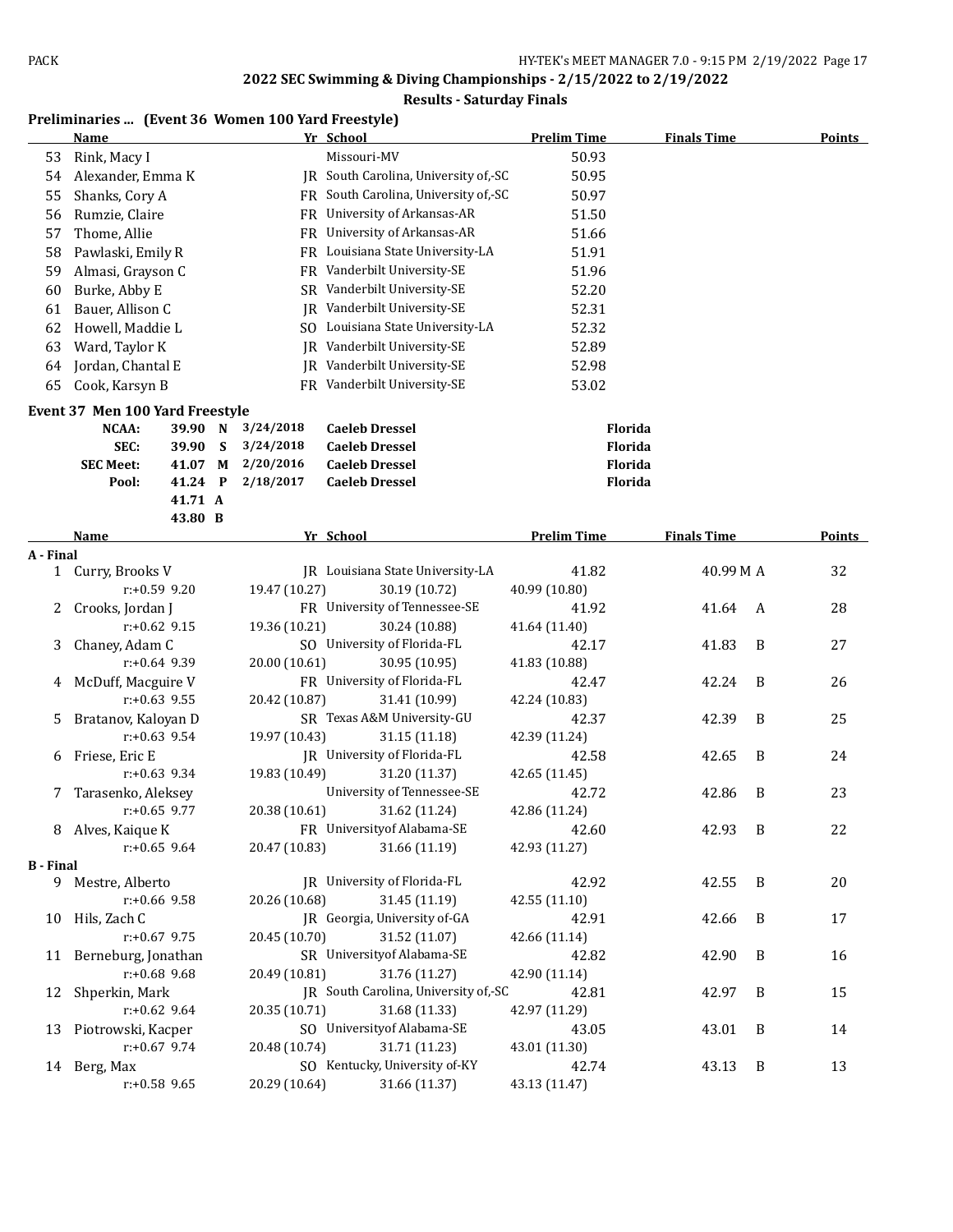|  |  |  | B - Final  (Event 37 Men 100 Yard Freestyle) |
|--|--|--|----------------------------------------------|
|--|--|--|----------------------------------------------|

|           | <b>Name</b>            | Yr School      |                                      | <b>Prelim Time</b> | <b>Finals Time</b> |   | <b>Points</b> |
|-----------|------------------------|----------------|--------------------------------------|--------------------|--------------------|---|---------------|
|           | 15 Downing, Dillon A   |                | IR Georgia, University of-GA         | 43.02              | 43.28              | B | 12            |
|           | $r: +0.65$ 9.57        | 20.32 (10.75)  | 31.75 (11.43)                        | 43.28 (11.53)      |                    |   |               |
| 16        | Tirheimer, Logan B     |                | SO Auburn University-SE              | 42.79              | 43.39              | B | 11            |
|           | $r: +0.61$ 9.77        | 20.62 (10.85)  | 31.90 (11.28)                        | 43.39 (11.49)      |                    |   |               |
| C - Final |                        |                |                                      |                    |                    |   |               |
| 17        | Kammann, Bjoern        |                | University of Tennessee-SE           | 43.06              | 43.03              | B | 9             |
|           | $r: +0.67$ 9.69        | 20.61 (10.92)  | 31.98 (11.37)                        | 43.03 (11.05)      |                    |   |               |
| 18        | Branzell, Reese S      |                | FR Georgia, University of-GA         | 43.07              | 43.15              | B | 7             |
|           | $r: +0.61$ 9.91        | 20.68 (10.77)  | 32.06 (11.38)                        | 43.15 (11.09)      |                    |   |               |
| 19        | Bailey, Seth S         |                | SR University of Tennessee-SE        | 43.62              | 43.17              | B | 6             |
|           | $r: +0.57$ 9.73        | 20.70 (10.97)  | 31.90 (11.20)                        | 43.17 (11.27)      |                    |   |               |
| 20        | Stoffle, Aidan F       |                | JR Auburn University-SE              | 43.07              | 43.24              | B | 5             |
|           | $r: +0.63$ 9.72        | 20.68 (10.96)  | 31.97 (11.29)                        | 43.24 (11.27)      |                    |   |               |
| 21        | Hammer, Kevin B        |                | <b>IR Missouri-MV</b>                | 43.34              | 43.44              | B | 4             |
|           | $r: +0.59$ 9.67        | 20.51 (10.84)  | 32.07 (11.56)                        | 43.44 (11.37)      |                    |   |               |
| 22        | Husband, Ryan A        |                | SO Auburn University-SE              | 43.57              | 43.57              | B | 3             |
|           | $r: +0.62$ 9.88        | 20.81 (10.93)  | 32.19 (11.38)                        | 43.57 (11.38)      |                    |   |               |
| 23        | Sztolcman, Christian M |                | SR Auburn University-SE              | 43.62              | 43.68              | B | 2             |
|           | $r: +0.68$ 9.93        | 20.84 (10.91)  | 32.36 (11.52)                        | 43.68 (11.32)      |                    |   |               |
|           | 24 Costin, Phil        |                | SR South Carolina, University of,-SC | 43.46              | 44.23              |   | $\mathbf{1}$  |
|           | $r: +0.70$ 10.11       | 21.03 (10.92)  | 32.57 (11.54)                        | 44.23 (11.66)      |                    |   |               |
|           | Preliminaries          |                |                                      |                    |                    |   |               |
| 25        | Ross, AJ J             |                | GR South Carolina, University of,-SC | 43.72              |                    |   |               |
| 26        | Lim, Ananda C          |                | SR Georgia, University of-GA         | 43.78              |                    |   |               |
| 27        | Jannasch, Jack A       |                | SR Louisiana State University-LA     | 43.83              |                    |   |               |
| 28        | Fuchs, Collin R        |                | SO Texas A&M University-GU           | 43.88              |                    |   |               |
| $*29$     | Adrian, Spencer W      |                | JR Louisiana State University-LA     | 43.91              |                    |   |               |
| $*29$     | Scanlon, Scott E       |                | JR University of Tennessee-SE        | 43.91              |                    |   |               |
| 31        | Auerbach, Cam R        |                | JR University of Alabama-SE          | 43.94              |                    |   |               |
| 32        | Hassling, Emil J       |                | SO Louisiana State University-LA     | 43.97              |                    |   |               |
| 33        | Leach, Kyle P          |                | SR Missouri-MV                       | 43.98              |                    |   |               |
| 34        | De Almeida, Bernardo B |                | FR University of Alabama-SE          | 43.99              |                    |   |               |
| 35        | Martin Roig, Victor    |                | FR Kentucky, University of-KY        | 44.05              |                    |   |               |
| 36        | Sesvold, Tyler E       |                | SR University of Alabama-SE          | 44.06              |                    |   |               |
| 37        | Martin, Ethan R        |                | FR South Carolina, University of,-SC | 44.28              |                    |   |               |
| 38        | Scruggs, Riley R       |                | JR Georgia, University of-GA         | 44.29              |                    |   |               |
| 39        | Whittington, William R |                | Missouri-MV                          | 44.30              |                    |   |               |
| 40        | Yish, Matthew C        |                | SR Auburn University-SE              | 44.33              |                    |   |               |
| 41        | Briggs, Nolan C        | IR             | University of Tennessee-SE           | 44.34              |                    |   |               |
| 42        | Bobo, Clayton C        | SR             | Texas A&M University-GU              | 44.36              |                    |   |               |
| $*43$     | Hines, Benjamin R      | FR             | Universityof Alabama-SE              | 44.46              |                    |   |               |
| $*43$     | Wachter, Joey W        | SO.            | Universityof Alabama-SE              | 44.46              |                    |   |               |
| 45        | Jackson, Will L        | S <sub>0</sub> | University of Tennessee-SE           | 44.53              |                    |   |               |
| 46        | Moore, Alex A          | SR             | Missouri-MV                          | 44.70              |                    |   |               |
| 47        | Reno, Seth D           | FR             | Texas A&M University-GU              | 44.80              |                    |   |               |
| 48        | Windle, Calvin K       |                | Missouri-MV                          | 44.85              |                    |   |               |
| 49        | Belair, Michael W      | FR.            | Kentucky, University of-KY           | 45.05              |                    |   |               |
| 50        | Thompson, Joel D       | SO.            | Louisiana State University-LA        | 45.20              |                    |   |               |
| 51        | Russell, Mac C         | FR             | Kentucky, University of-KY           | 45.65              |                    |   |               |
| 52        | Spradley, Tommy S      | IR             | Louisiana State University-LA        | 46.75              |                    |   |               |
| $---$     | Chambers, Micah T      | SO             | University of Tennessee-SE           | DQ                 |                    |   |               |
| $--$      | Gropper, Guy           |                | JR South Carolina, University of,-SC | <b>DFS</b>         |                    |   |               |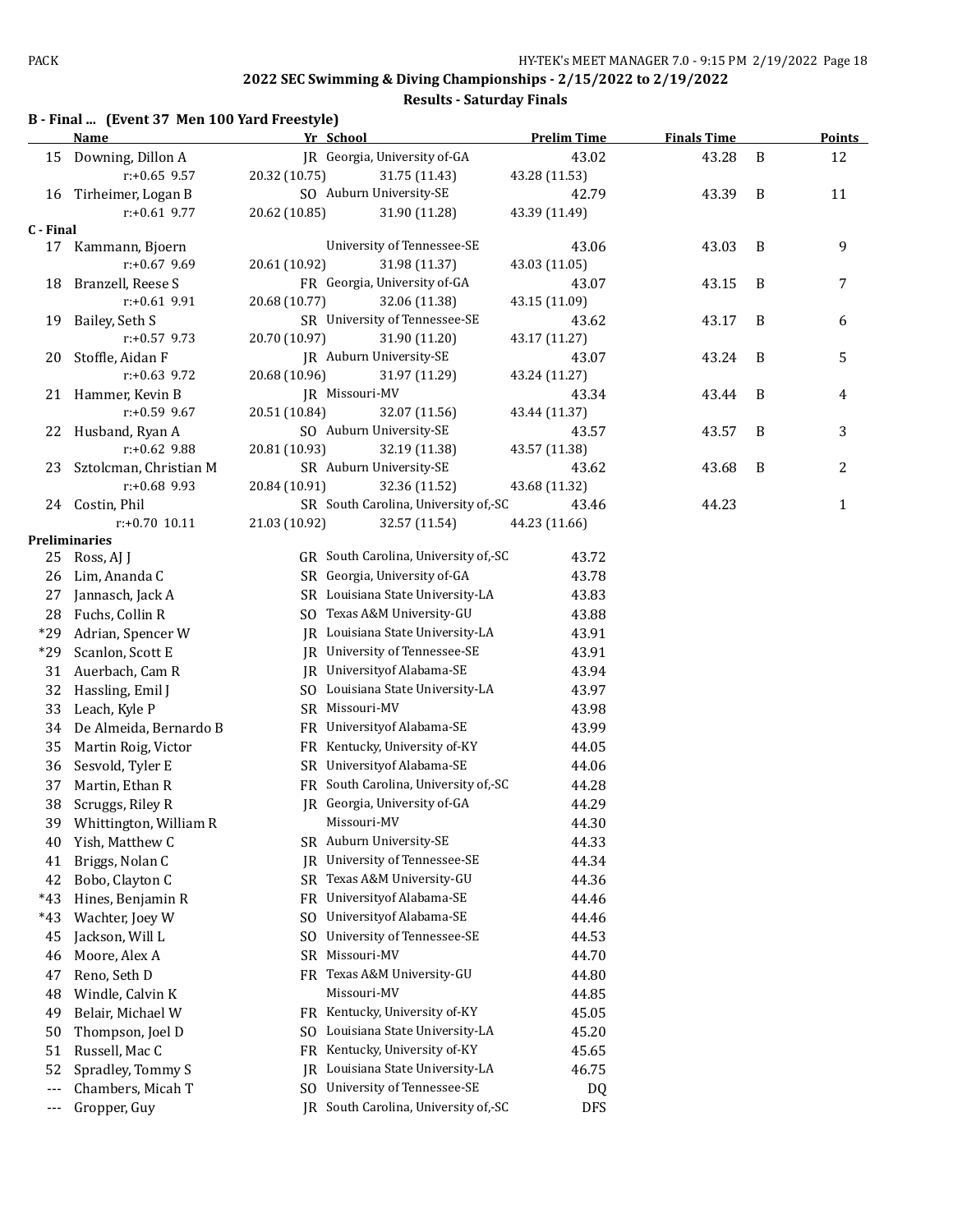|                  | <b>Event 38 Women 200 Yard Breaststroke</b> |                                                               |        |                                                   |                                                                                            |                    |                                                                     |                |        |
|------------------|---------------------------------------------|---------------------------------------------------------------|--------|---------------------------------------------------|--------------------------------------------------------------------------------------------|--------------------|---------------------------------------------------------------------|----------------|--------|
|                  | NCAA:<br>SEC:<br><b>SEC Meet:</b><br>Pool:  | 2:02.60 N<br>2:03.26<br>2:04.62<br>$2:03.58$ P<br>$2:06.58$ A | S<br>M | 3/17/2018<br>3/17/2018<br>2/18/2018<br>11/20/2021 | <b>Lilly King</b><br><b>Bethany Galat</b><br><b>Sydney Pickrem</b><br><b>Kate Douglass</b> |                    | Indiana<br><b>Texas A&amp;M</b><br><b>Texas A&amp;M</b><br>Virginia |                |        |
|                  |                                             | 2:13.97 B                                                     |        |                                                   |                                                                                            |                    |                                                                     |                |        |
|                  | Name                                        |                                                               |        |                                                   | Yr School                                                                                  | <b>Prelim Time</b> | <b>Finals Time</b>                                                  |                | Points |
| A - Final        | 1 Davey, Gillian K                          |                                                               |        |                                                   | JR Kentucky, University of-KY                                                              | 2:07.78            | 2:06.21                                                             | A              | 32     |
|                  |                                             | $r: +0.69$ 28.98                                              |        | 1:00.74 (31.76)                                   | 1:33.36 (32.62)                                                                            | 2:06.21 (32.85)    |                                                                     |                |        |
|                  | Hartman, Zoie E                             |                                                               |        |                                                   | JR Georgia, University of-GA                                                               | 2:07.46            | 2:06.27                                                             | A              | 28     |
|                  |                                             | $r: +0.74$ 28.66                                              |        | 1:00.85(32.19)                                    | 1:33.42 (32.57)                                                                            | 2:06.27 (32.85)    |                                                                     |                |        |
| 3                | McSharry, Mona L                            |                                                               |        |                                                   | SO University of Tennessee-SE                                                              | 2:07.24            | 2:07.29                                                             | B              | 27     |
|                  |                                             | $r: +0.62$ 28.49                                              |        | 1:00.38 (31.89)                                   | 1:33.33 (32.95)                                                                            | 2:07.29 (33.96)    |                                                                     |                |        |
|                  | 4 Bonnett, Bailey A                         |                                                               |        |                                                   | Kentucky, University of-KY                                                                 | 2:08.35            | 2:07.96                                                             | B              | 26     |
|                  |                                             | $r: +0.63$ 29.46                                              |        | 1:01.59 (32.13)                                   | 1:34.54 (32.95)                                                                            | 2:07.96 (33.42)    |                                                                     |                |        |
| 5                | Yager, Alexis A                             |                                                               |        |                                                   | SR University of Tennessee-SE                                                              | 2:09.04            | 2:08.42                                                             | B              | 25     |
|                  |                                             | $r: +0.69$ 29.42                                              |        | 1:01.52 (32.10)                                   | 1:34.69 (33.17)                                                                            | 2:08.42 (33.73)    |                                                                     |                |        |
| 6                | Dellatorre, Danielle G                      |                                                               |        |                                                   | Georgia, University of-GA                                                                  | 2:09.68            | 2:08.45                                                             | B              | 24     |
|                  |                                             | $r: +0.69$ 29.28                                              |        | 1:01.66 (32.38)                                   | 1:35.08 (33.42)                                                                            | 2:08.45 (33.37)    |                                                                     |                |        |
| 7.               | Wiseman, Avery K                            |                                                               |        |                                                   | FR University of Alabama-SE                                                                | 2:08.66            | 2:08.94                                                             | B              | 23     |
|                  |                                             | r:+0.69 28.49                                                 |        | 1:00.79 (32.30)                                   | 1:33.97 (33.18)                                                                            | 2:08.94 (34.97)    |                                                                     |                |        |
|                  | 8 Wright, Cat G                             |                                                               |        |                                                   | SR University of Alabama-SE                                                                | 2:09.15            | 2:10.88                                                             | B              | 22     |
|                  |                                             | $r: +0.68$ 29.37                                              |        | 1:02.29 (32.92)                                   | 1:35.96 (33.67)                                                                            | 2:10.88 (34.92)    |                                                                     |                |        |
| <b>B</b> - Final |                                             |                                                               |        |                                                   |                                                                                            |                    |                                                                     |                |        |
| 9.               | Poole, Lauren M                             |                                                               |        |                                                   | JR Kentucky, University of-KY                                                              | 2:10.37            | 2:08.59                                                             | B              | 20     |
|                  |                                             | $r: +0.69$ 29.18                                              |        | 1:01.83 (32.65)                                   | 1:34.94(33.11)                                                                             | 2:08.59 (33.65)    |                                                                     |                |        |
|                  | 10 Herrmann, Vanessa L                      |                                                               |        |                                                   | SR University of Arkansas-AR                                                               | 2:09.89            | 2:08.61                                                             | B              | 17     |
|                  |                                             | r:+0.68 28.88                                                 |        | 1:00.98 (32.10)                                   | 1:34.44 (33.46)                                                                            | 2:08.61 (34.17)    |                                                                     |                |        |
|                  | 11 Evans, Angharad W                        |                                                               |        |                                                   | FR Georgia, University of-GA                                                               | 2:11.92            | 2:09.02                                                             | B              | 16     |
|                  |                                             | $r: +0.70$ 29.03                                              |        | 1:01.94 (32.91)                                   | 1:35.31 (33.37)                                                                            | 2:09.02 (33.71)    |                                                                     |                |        |
| 12               | Ownbey, Hannah C                            |                                                               |        |                                                   | SO Auburn University-SE                                                                    | 2:10.83            | 2:09.16                                                             | B              | 15     |
|                  |                                             | $r: +0.63$ 29.12                                              |        | 1:01.74 (32.62)                                   | 1:35.42 (33.68)                                                                            | 2:09.16 (33.74)    |                                                                     |                |        |
| 13               | Mendenhall, Olivia R                        |                                                               |        |                                                   | FR Kentucky, University of-KY                                                              | 2:12.27            | 2:11.29                                                             | B              | 14     |
|                  |                                             | r:+0.77 29.36                                                 |        | 1:02.39 (33.03)                                   | 1:36.42 (34.03)                                                                            | 2:11.29 (34.87)    |                                                                     |                |        |
|                  | 14 Goettler, Laura B                        |                                                               |        |                                                   | SO South Carolina, University of,-SC                                                       | 2:10.75            | 2:12.40                                                             | B              | 13     |
|                  |                                             | $r: +0.64$ 29.69                                              |        | 1:02.65(32.96)                                    | 1:36.91 (34.26)                                                                            | 2:12.40 (35.49)    |                                                                     |                |        |
|                  | 15 Garfield, Emma M                         |                                                               |        |                                                   | SR University of Arkansas-AR 2:12.25                                                       |                    | 2:13.06                                                             | $\overline{B}$ | 12     |
|                  |                                             | r:+0.67 30.56                                                 |        | 1:04.36 (33.80)                                   | 1:38.51(34.15)                                                                             | 2:13.06 (34.55)    |                                                                     |                |        |
|                  | 16 Gebel, Alex E                            |                                                               |        |                                                   | SR University of Tennessee-SE                                                              | 2:11.49            | 2:13.97                                                             | B              | 11     |
|                  |                                             | r:+0.67 29.83                                                 |        | 1:02.46 (32.63)                                   | 1:36.88 (34.42)                                                                            | 2:13.97 (37.09)    |                                                                     |                |        |
| C - Final        |                                             |                                                               |        |                                                   |                                                                                            |                    |                                                                     |                |        |
|                  | 17 Engel, Bridget E                         |                                                               |        |                                                   | SO Kentucky, University of-KY                                                              | 2:13.36            | 2:12.02                                                             | B              | 9      |
|                  |                                             | r:+0.67 29.07                                                 |        | 1:02.42 (33.35)                                   | 1:37.09 (34.67)                                                                            | 2:12.02 (34.93)    |                                                                     |                |        |
| 18               | McCauley, Ashley E                          |                                                               |        |                                                   | JR Georgia, University of-GA                                                               | 2:12.39            | 2:12.17                                                             | B              | 7      |
|                  |                                             | r:+0.70 29.56                                                 |        | 1:02.53 (32.97)                                   | 1:36.92 (34.39)                                                                            | 2:12.17 (35.25)    |                                                                     |                |        |
| 19               | Brathwaite, Katrina                         |                                                               |        |                                                   | JR Missouri-MV                                                                             | 2:13.21            | 2:12.20                                                             | B              | 6      |
|                  |                                             | r:+0.66 29.85                                                 |        | 1:03.22 (33.37)                                   | 1:37.10 (33.88)                                                                            | 2:12.20 (35.10)    |                                                                     |                |        |
| 20               | Tarazi, Val R                               |                                                               |        |                                                   | SR Auburn University-SE                                                                    | 2:12.62            | 2:12.26                                                             | B              | 5      |
|                  |                                             | r:+0.68 29.95                                                 |        | 1:03.36 (33.41)                                   | 1:37.59 (34.23)                                                                            | 2:12.26 (34.67)    |                                                                     |                |        |
| 21 -             | Cummings, Carly P                           |                                                               |        |                                                   | Auburn University-SE                                                                       | 2:12.53            | 2:12.50                                                             | - B            | 4      |
|                  |                                             | r:+0.70 29.87                                                 |        | 1:03.02 (33.15)                                   | 1:37.24 (34.22)                                                                            | 2:12.50 (35.26)    |                                                                     |                |        |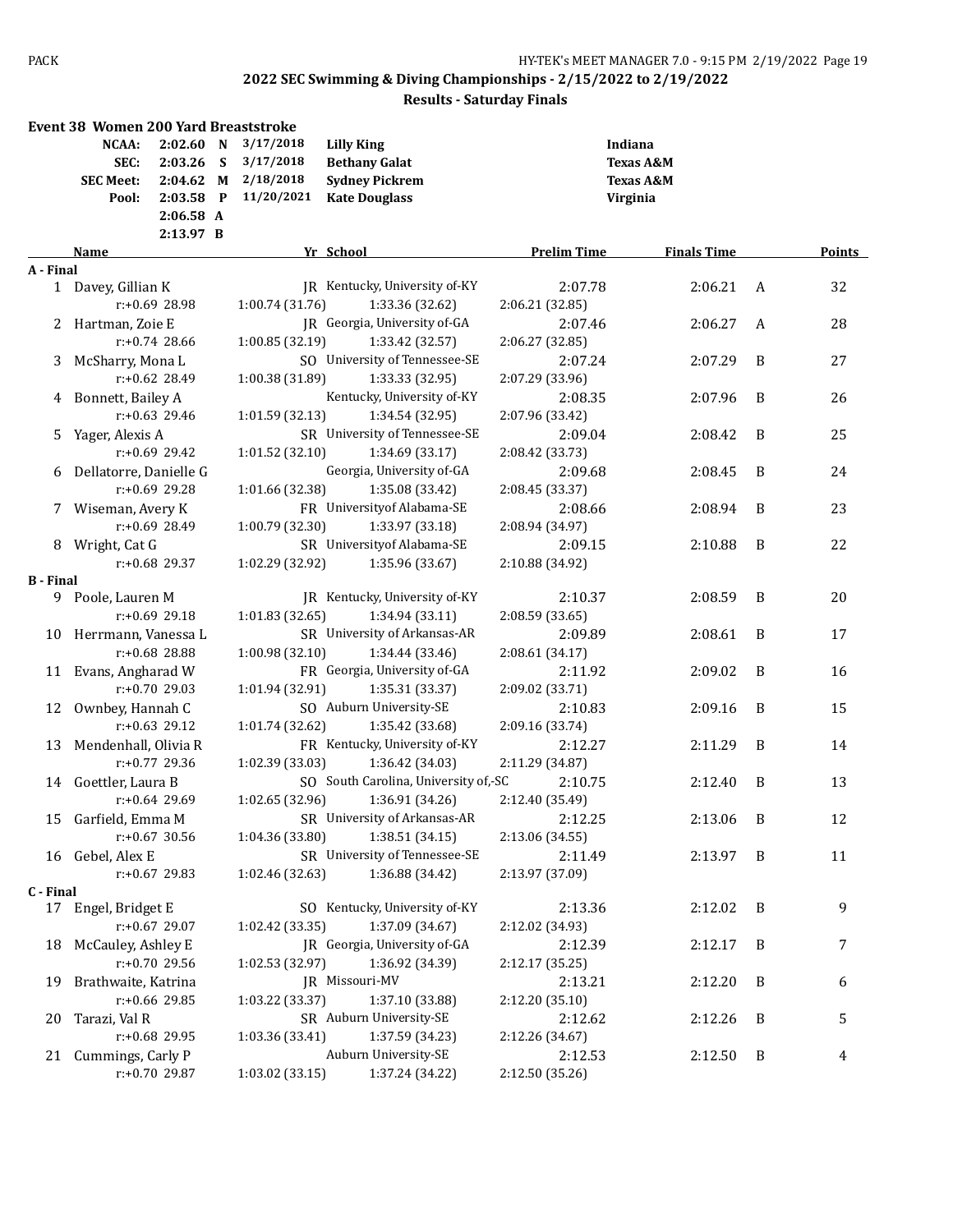#### **Results - Saturday Finals**

|           | <b>Name</b>                        |                        |   |                        | Yr School                            | <b>Prelim Time</b> | <b>Finals Time</b> |   | <b>Points</b> |
|-----------|------------------------------------|------------------------|---|------------------------|--------------------------------------|--------------------|--------------------|---|---------------|
| 22        | Reddin, Joelle C                   |                        |   |                        | FR Texas A&M University-GU           | 2:12.98            | 2:12.77            | B | 3             |
|           |                                    | $r: +0.65$ 30.42       |   | 1:03.90 (33.48)        | 1:37.72 (33.82)                      | 2:12.77 (35.05)    |                    |   |               |
| 23        | Curtis, Brynn M                    |                        |   |                        | SO Auburn University-SE              | 2:12.31            | 2:12.87            | B | 2             |
|           |                                    | r:+0.64 29.86          |   | 1:02.93 (33.07)        | 1:37.32 (34.39)                      | 2:12.87 (35.55)    |                    |   |               |
| 24        | Johnson, Georgia L                 |                        |   |                        | SO South Carolina, University of,-SC | 2:12.82            | 2:13.53            | B | $\mathbf{1}$  |
|           |                                    | r:+0.66 30.04          |   | 1:03.60 (33.56)        | 1:38.25 (34.65)                      | 2:13.53 (35.28)    |                    |   |               |
|           | <b>Preliminaries</b>               |                        |   |                        |                                      |                    |                    |   |               |
| 25        | Mangaoang, Desirae A               |                        |   | SO.                    | Texas A&M University-GU              | 2:14.36            |                    |   |               |
| 26        | Boll, Emilie                       |                        |   | IR                     | Louisiana State University-LA        | 2:14.84            |                    |   |               |
| 27        | Peoples, Olivia G                  |                        |   | FR                     | University of Florida-FL             | 2:14.87            |                    |   |               |
| 28        | Masterson, Ellie I                 |                        |   | SR                     | South Carolina, University of,-SC    | 2:15.30            |                    |   |               |
| 29        | Nelson, Emme K                     |                        |   |                        | SO Texas A&M University-GU           | 2:15.58            |                    |   |               |
| 30        | Makarova, Anastasia R              |                        |   |                        | Auburn University-SE                 | 2:15.73            |                    |   |               |
| 31        | Steele, Taylor L                   |                        |   |                        | JR South Carolina, University of,-SC | 2:15.88            |                    |   |               |
| 32        | Hurt, Colby K                      |                        |   |                        | SO Auburn University-SE              | 2:16.02            |                    |   |               |
| 33        | Jannasch, Jadyn L                  |                        |   |                        | SO Louisiana State University-LA     | 2:16.24            |                    |   |               |
| 34        | Jones, Kayla L                     |                        |   | SR                     | Missouri-MV                          | 2:16.59            |                    |   |               |
| 35        | Perttula, Andrea M                 |                        |   | IR                     | Texas A&M University-GU              | 2:16.73            |                    |   |               |
| 36        | Neubauer, Francesca Y              |                        |   | SR                     | Vanderbilt University-SE             | 2:17.06            |                    |   |               |
| 37        | Longbottom, Charlotte V            |                        |   | S <sub>0</sub>         | Texas A&M University-GU              | 2:17.37            |                    |   |               |
| 38        | McDaid, Allie A                    |                        |   | SR                     | Louisiana State University-LA        | 2:17.97            |                    |   |               |
| 39        | Smith, Alaya D                     |                        |   | S <sub>0</sub>         | Texas A&M University-GU              | 2:18.00            |                    |   |               |
| 40        | Colwell, Lizzy M                   |                        |   | <b>SR</b>              | Vanderbilt University-SE             | 2:19.89            |                    |   |               |
| 41        | Jones, Bradi E                     |                        |   | SO                     | University of Arkansas-AR            | 2:19.95            |                    |   |               |
| 42        | Norman, Kasia J                    |                        |   | FR                     | Universityof Alabama-SE              | 2:21.15            |                    |   |               |
| 43        | Porter, Krislyn P                  |                        |   | SR                     | Vanderbilt University-SE             | 2:24.54            |                    |   |               |
| 44        | Maoz, Abby T                       |                        |   |                        | FR Louisiana State University-LA     | 2:27.79            |                    |   |               |
|           |                                    |                        |   |                        |                                      |                    |                    |   |               |
|           | Event 39 Men 200 Yard Breaststroke |                        |   |                        |                                      |                    |                    |   |               |
|           | NCAA:                              | 1:47.91 N              |   | 3/25/2017              | <b>Will Licon</b>                    |                    | <b>Texas</b>       |   |               |
|           | SEC:<br><b>SEC Meet:</b>           | 1:50.80                | S | 3/28/2015<br>2/21/2015 | <b>Nic Fink</b><br><b>Nic Fink</b>   |                    | Georgia            |   |               |
|           | Pool:                              | 1:51.58 M<br>1:52.22 P |   | 2/18/2017              | <b>Anton McKee</b>                   |                    | Georgia<br>Alabama |   |               |
|           |                                    | 1:52.28 A              |   |                        |                                      |                    |                    |   |               |
|           |                                    | 1:58.43 B              |   |                        |                                      |                    |                    |   |               |
|           | Name                               |                        |   |                        | Yr School                            | <b>Prelim Time</b> | <b>Finals Time</b> |   | <b>Points</b> |
| A - Final |                                    |                        |   |                        |                                      |                    |                    |   |               |
| 1         | Maas, Derek E                      |                        |   |                        | JR University of Alabama-SE          | 1:53.11            | 1:51.56 M A        |   | 32            |
|           |                                    | $r: +0.67$ 25.08       |   | 53.85 (28.77)          | 1:22.67 (28.82)                      | 1:51.56 (28.89)    |                    |   |               |
| 2         | Mikuta, Reid R                     |                        |   |                        | SO Auburn University-SE              | 1:53.10            | 1:52.09P A         |   | 28            |
|           |                                    | $r: +0.64$ 25.21       |   | 53.46 (28.25)          | 1:22.25 (28.79)                      | 1:52.09 (29.84)    |                    |   |               |
| 3         | Puente Bustamante, Andres E        |                        |   |                        | JR Texas A&M University-GU           | 1:53.17            | 1:52.77            | B | 27            |
|           |                                    | $r: +0.68$ 25.10       |   | 53.63 (28.53)          | 1:22.84 (29.21)                      | 1:52.77 (29.93)    |                    |   |               |
|           | 4 Al-Wir, Amro B                   |                        |   |                        | SO University of Florida-FL          | 1:54.14            | 1:53.90            | B | 26            |
|           |                                    | $r: +0.65$ 26.00       |   | 54.75 (28.75)          | 1:24.15 (29.40)                      | 1:53.90 (29.75)    |                    |   |               |
| 5         | Vargas, Kevin L                    |                        |   |                        | JR University of Florida-FL          | 1:54.58            | 1:54.45            | B | 25            |
|           |                                    | $r: +0.63$ 25.75       |   | 54.58 (28.83)          | 1:24.00 (29.42)                      | 1:54.45 (30.45)    |                    |   |               |
| 6         | Goodwin, Will A                    |                        |   |                        | JR Missouri-MV                       | 1:54.06            | 1:54.67            | B | 24            |
|           |                                    | $r: +0.58$ 25.65       |   | 54.58 (28.93)          | 1:23.95 (29.37)                      | 1:54.67 (30.72)    |                    |   |               |
| 7         | Ribeiro, Vincent M                 |                        |   |                        | SO Texas A&M University-GU           | 1:54.67            | 1:54.76            | B | 23            |
|           |                                    | r:+0.58 25.69          |   | 54.66 (28.97)          | 1:24.40 (29.74)                      | 1:54.76 (30.36)    |                    |   |               |
|           | 8 Dillard, Jarel A                 |                        |   |                        | SR University of Tennessee-SE        | 1:55.35            | 1:55.48            | B | 22            |

r:+0.63 25.09 53.33 (28.24) 1:23.28 (29.95) 1:55.48 (32.20)

#### **C - Final ... (Event 38 Women 200 Yard Breaststroke)**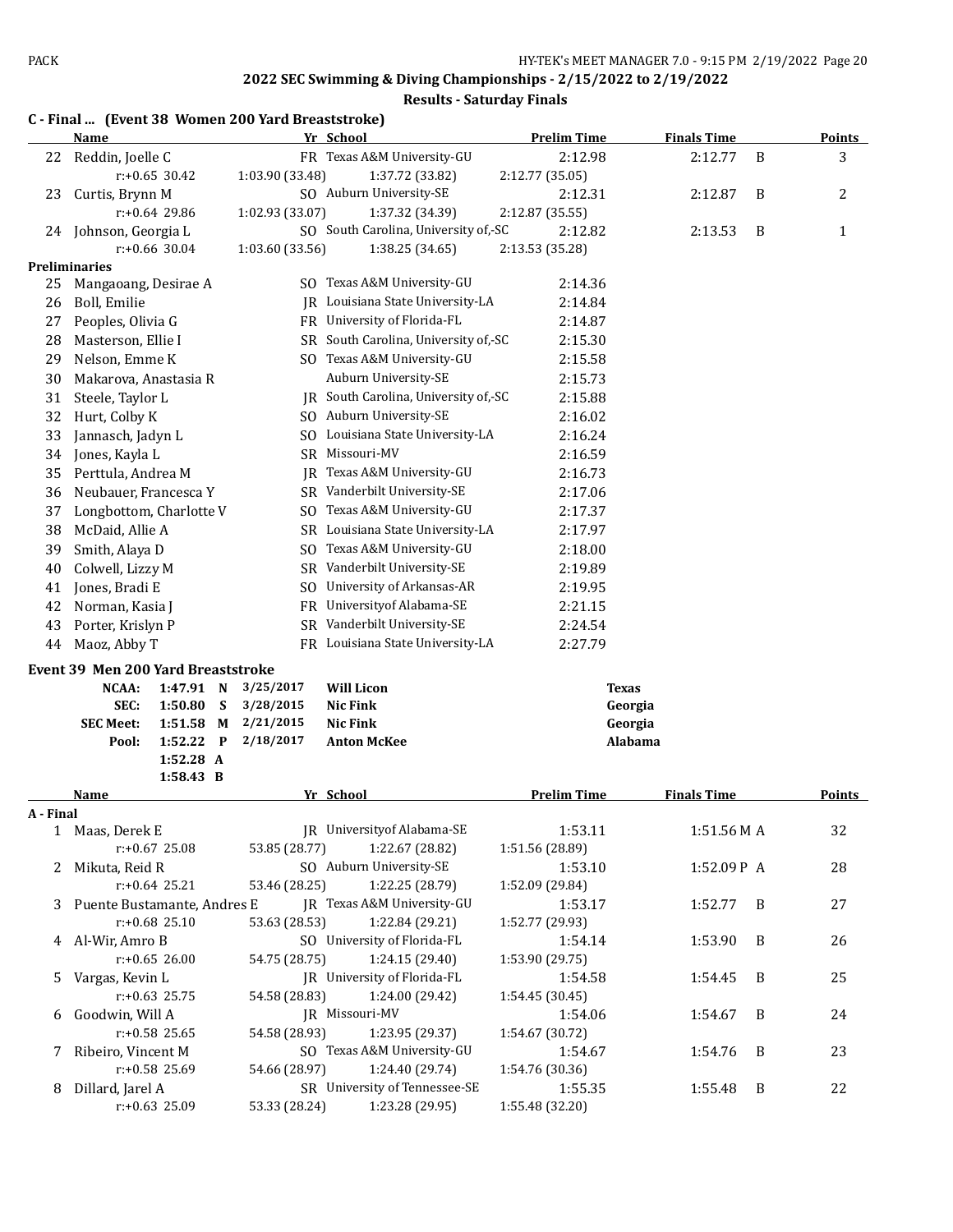#### **Results - Saturday Finals**

# **B - Final ... (Event 39 Men 200 Yard Breaststroke)**

|                  | <u>Name</u>             | Yr School     |                                      |                 | <b>Prelim Time</b> | <b>Finals Time</b> |   | <b>Points</b> |
|------------------|-------------------------|---------------|--------------------------------------|-----------------|--------------------|--------------------|---|---------------|
| <b>B</b> - Final |                         |               |                                      |                 |                    |                    |   |               |
|                  | 9 Champlin, Brett C     |               | JR University of Tennessee-SE        |                 | 1:55.70            | 1:54.27            | B | 20            |
|                  | r:+0.66 25.30           | 53.84 (28.54) | 1:23.35 (29.51)                      | 1:54.27 (30.92) |                    |                    |   |               |
|                  | 10 Barker, Kyle W       |               | SR Kentucky, University of-KY        |                 | 1:56.67            | 1:54.84            | B | 17            |
|                  | r:+0.62 25.49           | 54.82 (29.33) | 1:24.54 (29.72)                      | 1:54.84 (30.30) |                    |                    |   |               |
|                  | 11 Sanchez, Alex R      |               | SO Texas A&M University-GU           |                 | 1:56.89            | 1:55.14            | B | 16            |
|                  | r:+0.66 25.47           | 54.22 (28.75) | 1:24.05 (29.83)                      | 1:55.14 (31.09) |                    |                    |   |               |
|                  | 12 Bretzmann, Peter R   |               | FR University of Florida-FL          |                 | 1:55.97            | 1:55.58            | B | 15            |
|                  | r:+0.66 27.11           | 55.47 (28.36) | 1:24.92 (29.45)                      | 1:55.58 (30.66) |                    |                    |   |               |
| 13               | Kahl, Linus H           |               | FR University of Alabama-SE          |                 | 1:55.67            | 1:55.84            | B | 14            |
|                  | $r: +0.61$ 26.03        | 55.17 (29.14) | 1:24.93 (29.76)                      | 1:55.84 (30.91) |                    |                    |   |               |
|                  | 14 Voloschin, Arie      |               | FR Georgia, University of-GA         |                 | 1:56.38            | 1:56.68            | B | 13            |
|                  | $r: +0.67$ 25.75        | 55.18 (29.43) | 1:25.52 (30.34)                      | 1:56.68 (31.16) |                    |                    |   |               |
|                  | 15 Schababerle, Jacob T |               | SR Texas A&M University-GU           |                 | 1:56.48            | 1:56.76            | B | 12            |
|                  | r:+0.72 26.07           | 55.09 (29.02) | 1:25.51 (30.42)                      | 1:56.76 (31.25) |                    |                    |   |               |
|                  | 16 Patton, Ben H        |               | JR Missouri-MV                       |                 | 1:56.36            | 1:56.83            | B | 11            |
|                  | $r: +0.62$ 25.53        | 54.84 (29.31) | 1:25.58 (30.74)                      | 1:56.83 (31.25) |                    |                    |   |               |
| C - Final        |                         |               |                                      |                 |                    |                    |   |               |
|                  | 17 Bethel, Henry        |               | FR Auburn University-SE              |                 | 1:57.29            | 1:55.19            | B | 9             |
|                  | $r: +0.61$ 25.69        | 55.11 (29.42) | 1:24.86 (29.75)                      | 1:55.19 (30.33) |                    |                    |   |               |
|                  | 18 Houlie, Michael J    |               | SR University of Tennessee-SE        |                 | 1:57.23            | 1:55.60            | B | 7             |
|                  | $r: +0.61$ 25.67        | 54.78 (29.11) | 1:25.03 (30.25)                      | 1:55.60 (30.57) |                    |                    |   |               |
| 19               | Smith, Julian B         |               | FR University of Florida-FL          |                 | 1:56.90            | 1:55.82            | B | 6             |
|                  | $r: +0.6026.00$         | 55.21 (29.21) | 1:24.99 (29.78)                      | 1:55.82 (30.83) |                    |                    |   |               |
| 20               | Sheils, Trey M          |               | SO University of Alabama-SE          |                 | 1:57.63            | 1:56.51            | B | 5             |
|                  | $r: +0.65$ 26.06        | 55.03 (28.97) | 1:25.12 (30.09)                      | 1:56.51 (31.39) |                    |                    |   |               |
|                  | 21 Rathle, Jacques L    |               | FR Auburn University-SE              |                 | 1:57.35            | 1:57.02            | B | 4             |
|                  | $r: +0.64$ 26.43        | 55.93 (29.50) | 1:26.16 (30.23)                      | 1:57.02 (30.86) |                    |                    |   |               |
| 22               | Wayner, Harrison P      |               | SR Georgia, University of-GA         |                 | 1:57.57            | 1:57.32            | B | 3             |
|                  | $r: +0.67$ 25.73        | 55.21 (29.48) | 1:25.69 (30.48)                      | 1:57.32 (31.63) |                    |                    |   |               |
| 23               | Massey, Luke D          |               | SR South Carolina, University of,-SC |                 | 1:58.13            | 1:57.34            | B | 2             |
|                  | r:+0.64 25.99           | 55.53 (29.54) | 1:25.75 (30.22)                      | 1:57.34 (31.59) |                    |                    |   |               |
|                  | 24 Rindshoej, Freddie   |               | Missouri-MV                          |                 | 1:57.75            | 1:59.31            |   | $\mathbf{1}$  |
|                  | $r: +0.79$ 26.43        | 56.41 (29.98) | 1:27.38 (30.97)                      | 1:59.31 (31.93) |                    |                    |   |               |
|                  | Preliminaries           |               | JR South Carolina, University of,-SC |                 |                    |                    |   |               |
| 25               | Yip, Jordan             |               | JR Kentucky, University of-KY        |                 | 1:58.21<br>1:58.45 |                    |   |               |
|                  | 26 Miller, Henry S      |               |                                      |                 |                    |                    |   |               |
| 27               | Haigh, Connor E         |               | SO Georgia, University of-GA         |                 | 1:58.79            |                    |   |               |
| 28               | Kerns, Liam W           | FR            | South Carolina, University of,-SC    |                 | 1:58.86            |                    |   |               |
| 29               | Mason, Mitch K          |               | SO Louisiana State University-LA     |                 | 1:58.95            |                    |   |               |
| 30               | Sanes, Adriel N         |               | Auburn University-SE                 |                 | 1:59.52            |                    |   |               |
| 31               | Pales, Josh             |               | Missouri-MV                          |                 | 1:59.66            |                    |   |               |
| 32               | Spillane, Tyler J       |               | Missouri-MV                          |                 | 2:00.78            |                    |   |               |
| 33               | West, Daniel N          | SO.           | South Carolina, University of,-SC    |                 | 2:01.00            |                    |   |               |
| 34               | Allison, Chase M        | IR            | South Carolina, University of,-SC    |                 | 2:01.18            |                    |   |               |
| 35               | Parrott, Aaron N        |               | JR Louisiana State University-LA     |                 | 2:01.85            |                    |   |               |
| 36               | Wade, Alex C            | SR            | South Carolina, University of, SC    |                 | 2:03.47            |                    |   |               |
| 37               | Dickerson, Ezra C       |               | FR Louisiana State University-LA     |                 | 2:07.56            |                    |   |               |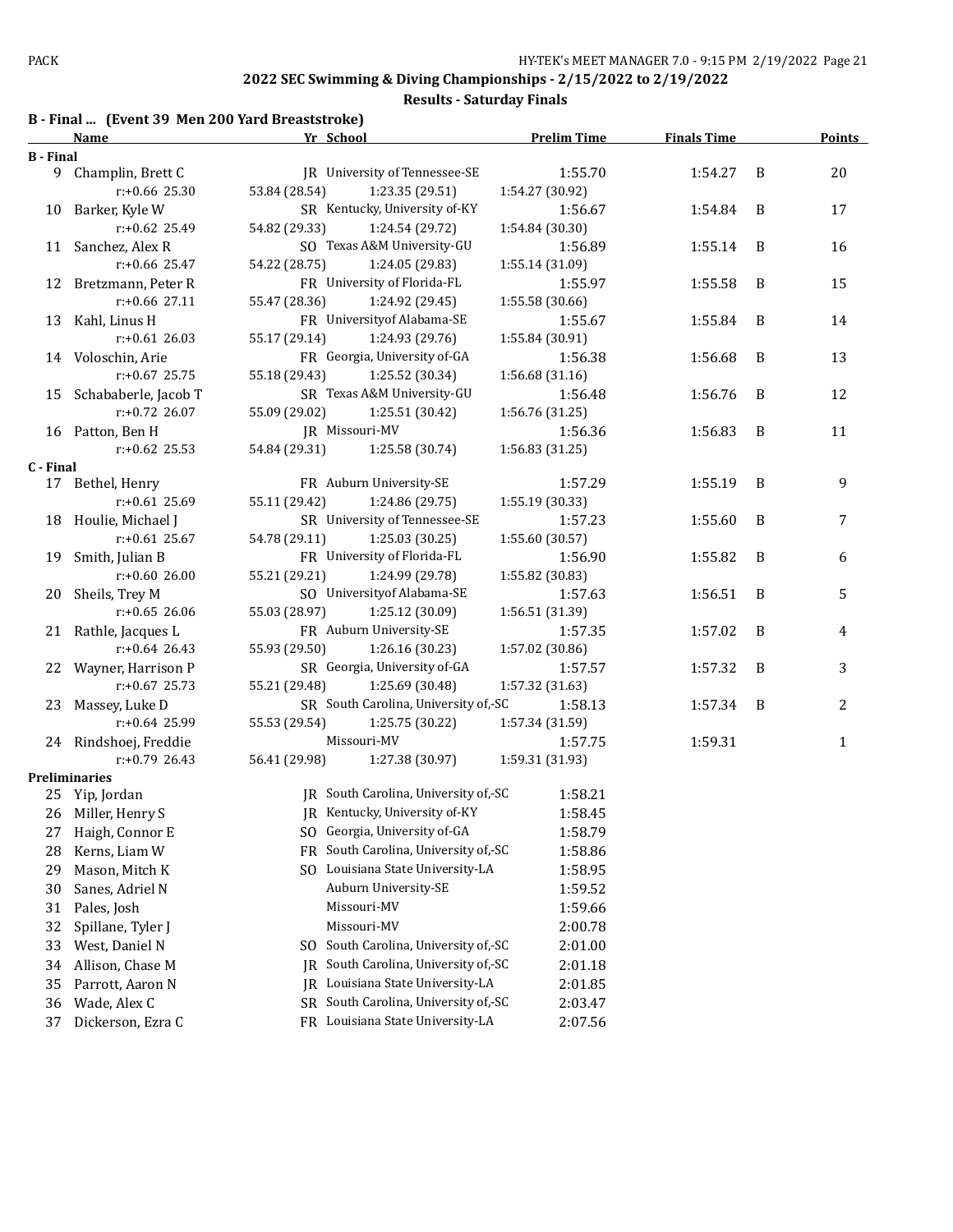|              | <b>Event 40 Women Platform Diving</b> |          |   |            |                                      |                     |                     |   |                         |
|--------------|---------------------------------------|----------|---|------------|--------------------------------------|---------------------|---------------------|---|-------------------------|
|              | SEC:                                  | 356.10   | S | 2/22/2014  | Victoria Lamp                        |                     | <b>Tennessee</b>    |   |                         |
|              | <b>SEC Meet:</b>                      | 356.10   | M | 2/22/2014  | Victoria Lamp                        |                     | <b>Tennessee</b>    |   |                         |
|              | Pool:                                 | 377.60   | P | 12/18/2012 | Jessica Paratto                      |                     | Unattached          |   |                         |
|              | <b>Name</b>                           | 225.00 A |   |            | Yr School                            | <b>Prelim Score</b> | <b>Finals Score</b> |   | Points                  |
| A - Final    |                                       |          |   |            |                                      |                     |                     |   |                         |
| $\mathbf{1}$ | Lucoe, Tanesha                        |          |   |            | JR University of Alabama-SE          | 284.50              | 304.10              | A | 32                      |
| 2            | Tuxen, Helle                          |          |   |            | SO Louisiana State University-LA     | 285.05              | 303.15              | A | 28                      |
| 3            | Knight, Kyndal                        |          |   |            | SR Kentucky, University of-KY        | 266.40              | 289.95              | A | 27                      |
| 4            | Lavenant, Montserrat G                |          |   |            | SO Louisiana State University-LA     | 269.05              | 275.70              | A | 26                      |
| 5            | Wensuc, Gretchen N                    |          |   | IR         | Auburn University-SE                 | 247.25              | 271.95              | A | 25                      |
| 6            | Amer, Maha                            |          |   |            | SO University of Florida-FL          | 286.80              | 260.15              | A | 24                      |
| 7            | Neroni, Elettra                       |          |   |            | University of Florida-FL             | 261.60              | 232.00              | A | 23                      |
| 8            | Wenzel, Meghan E                      |          |   |            | SO Georgia, University of-GA         | 275.35              | 197.90              |   | 22                      |
|              | <b>Preliminaries</b>                  |          |   |            |                                      |                     |                     |   |                         |
| 9            | Snider, Lauren E                      |          |   | SR.        | University of Florida-FL             | 244.25              |                     |   | 20                      |
| 10           | Buckley, Maggie L                     |          |   | FR         | Louisiana State University-LA        | 233.35              |                     |   | 17                      |
| 11           | Clairmont, Alyssa P                   |          |   | SR         | Texas A&M University-GU              | 229.25              |                     |   | 16                      |
| 12           | Sullivan, Ashlynn J                   |          |   |            | JR Auburn University-SE              | 224.25              |                     |   | 15                      |
| 13           | Farrar, Abigail V                     |          |   |            | FR Auburn University-SE              | 223.55              |                     |   | 14                      |
| 14           | Pellacani, Chiara                     |          |   |            | Louisiana State University-LA        | 222.30              |                     |   | 13                      |
| 15           | Holt, Kara E                          |          |   |            | JR University of Tennessee-SE        | 221.05              |                     |   | 12                      |
| 16           | Gray, Abby                            |          |   |            | SO South Carolina, University of,-SC | 216.75              |                     |   | 11                      |
| 17           | Rousseau, Sarah R                     |          |   |            | SR Missouri-MV                       | 214.15              |                     |   | 9                       |
| 18           | Tuxen, Anne                           |          |   |            | JR Louisiana State University-LA     | 208.50              |                     |   | 7                       |
| 19           | Wilson, Kayla                         |          |   |            | Missouri-MV                          | 208.35              |                     |   | 6                       |
| 20           | Southall, Morgan                      |          |   | IR         | Kentucky, University of-KY           | 206.35              |                     |   | 5                       |
| 21           | Perez, Elizabeth                      |          |   | SR         | University of Florida-FL             | 199.45              |                     |   | $\overline{\mathbf{4}}$ |
| 22           | Cable, Grace M                        |          |   | SR         | University of Tennessee-SE           | 199.25              |                     |   | 3                       |
| 23           | Lumia, Carina                         |          |   | FR         | University of Florida-FL             | 198.90              |                     |   | $\overline{\mathbf{c}}$ |
| 24           | Caufield, Regan                       |          |   | IR         | University of Arkansas-AR            | 191.60              |                     |   | $\mathbf{1}$            |
| 25           | Matalone, Josie M                     |          |   | IR         | University of Arkansas-AR            | 189.00              |                     |   |                         |
| 26           | Isenhour, Blair B                     |          |   | FR         | South Carolina, University of,-SC    | 181.25              |                     |   |                         |
| 27           | Donkle, Natalie R                     |          |   | SR         | University of Alabama-SE             | 175.15              |                     |   |                         |
| 28           | Bower, Halia S                        |          |   | SR         | Universityof Alabama-SE              | 171.00              |                     |   |                         |
| 29           | Crump, Ellie E                        |          |   | SR         | Georgia, University of-GA            | 164.20              |                     |   |                         |
| 30           | Verzyl, Sophie G                      |          |   |            | FR South Carolina, University of,-SC | 147.60              |                     |   |                         |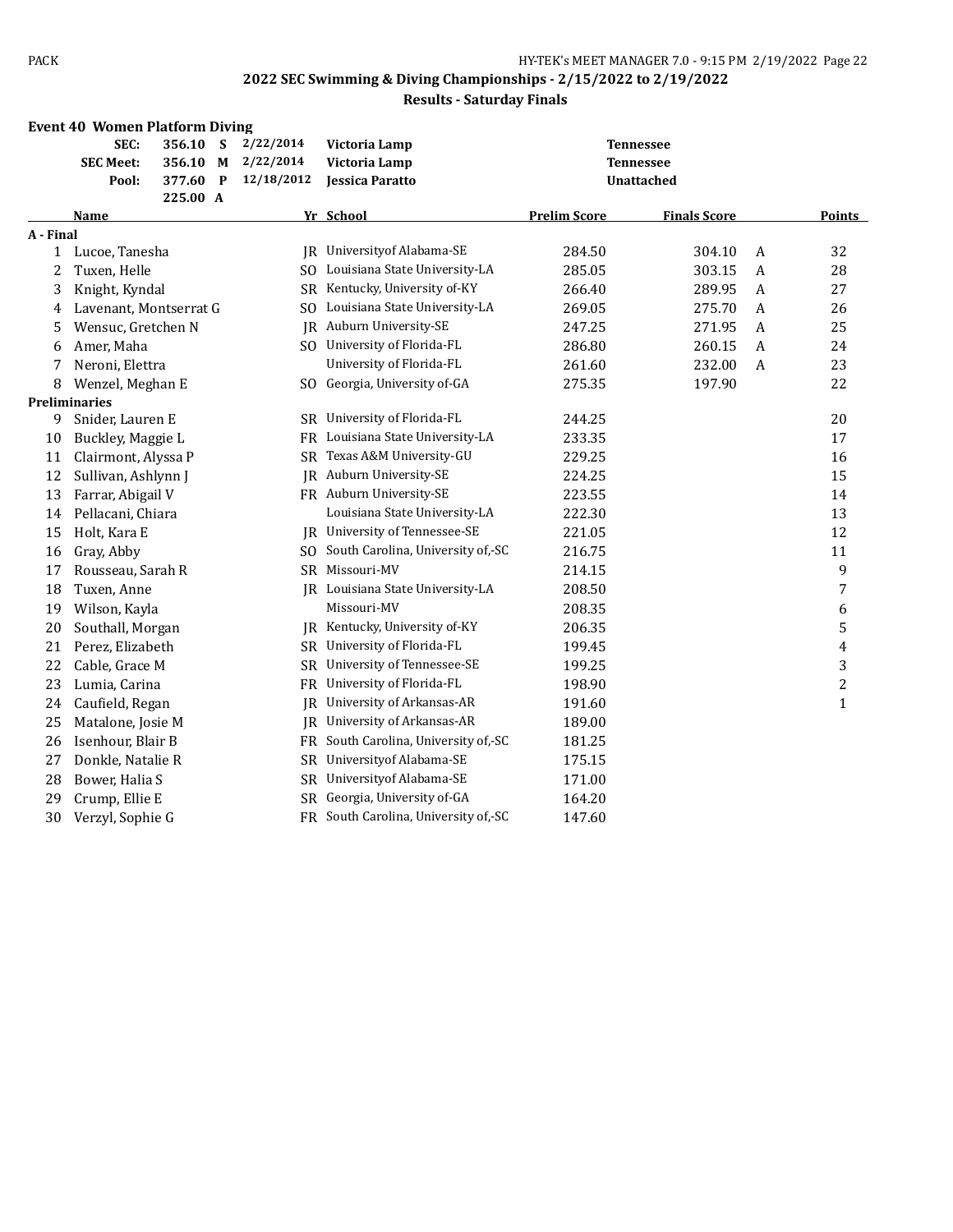|   | Event 41 Women 400 Yard Freestyle Relay |                      |                                                  |                                                              |                              |               |
|---|-----------------------------------------|----------------------|--------------------------------------------------|--------------------------------------------------------------|------------------------------|---------------|
|   | $3:06.96$ N<br>NCAA:                    | 3/23/2019            | California                                       |                                                              |                              |               |
|   |                                         |                      | I. Ivey, K. McLaughlin, A. Bilquist, A. Weitzeil |                                                              |                              |               |
|   | SEC:<br>3:08.97 S                       | 3/18/2017            | Georgia                                          |                                                              |                              |               |
|   |                                         |                      |                                                  | O Smoliga, V Burchill, M Raab, C Van Landeghem               |                              |               |
|   | $3:09.18$ M<br><b>SEC Meet:</b>         | 2/22/2020            | Auburn                                           |                                                              |                              |               |
|   |                                         |                      | J. Meynan, C. Fisch, R. Clevenger, A. Webb       |                                                              |                              |               |
|   | Pool:                                   | 3:10.59 P 11/20/2021 | Alabama                                          |                                                              |                              |               |
|   |                                         |                      | K Antoniou, M Scott, D Petkova, C Dupre          |                                                              |                              |               |
|   | 3:14.50 A                               |                      |                                                  |                                                              |                              |               |
|   | $3:16.35$ B                             |                      |                                                  |                                                              |                              |               |
|   | <b>Team</b>                             |                      | <b>Relay</b>                                     | <b>Seed Time</b>                                             | <b>Finals Time</b>           | <b>Points</b> |
|   | 1 University of Alabama-SE              |                      | $\boldsymbol{A}$                                 | 3:10.59                                                      | 3:10.36P A                   | 64            |
|   | 1) Petkova, Diana P SO                  |                      | 2) r:0.16 Scott, Morgan SR                       | 3) r:0.31 Antoniou, Kalia JR                                 | 4) r:0.25 Dupre, Cora JR     |               |
|   | r:+0.65 22.70                           | 47.69 (47.69)        | 1:09.77 (22.08)                                  | 1:34.86 (47.17)                                              |                              |               |
|   | 1:57.85 (22.99)                         | 2:22.85 (47.99)      | 2:45.40 (22.55)                                  | 3:10.36 (47.51)                                              |                              |               |
|   | 2 University of Tennessee-SE            |                      | $\boldsymbol{A}$                                 | 3:14.59                                                      | 3:11.38<br>A                 | 56            |
|   | 1) Mrozinski, Julia M FR                |                      | 2) r:0.39 Walshe, Ellen FR                       | 3) r:0.26 Rumley, Jasmine SO                                 | 4) r:0.29 Pintar, Tjasa SR   |               |
|   | $r: +0.65$ 23.10                        | 47.92 (47.92)        | 1:11.15(23.23)                                   | 1:36.13 (48.21)                                              |                              |               |
|   | 1:58.82 (22.69)                         | 2:23.69 (47.56)      | 2:46.60 (22.91)                                  | 3:11.38 (47.69)                                              |                              |               |
| 3 | University of Florida-FL                |                      | A                                                | 3:15.03                                                      | 3:12.37<br>A                 | 54            |
|   | 1) Bates, Talia B JR                    |                      |                                                  | 2) r:0.32 Nikonova, Ekaterina FR 3) r:0.23 Cronk, Micayla FR | 4) r:0.37 Mack, Katelyn JR   |               |
|   | r:+0.56 23.05                           | 47.96 (47.96)        | 1:11.11(23.15)                                   | 1:35.94 (47.98)                                              |                              |               |
|   | 1:58.89 (22.95)                         | 2:24.25 (48.31)      | 2:46.89 (22.64)                                  | 3:12.37(48.12)                                               |                              |               |
| 4 | Texas A&M University-GU                 |                      | A                                                | 3:17.45                                                      | 3:14.24<br>A                 | 52            |
|   | 1) Kennett, Bobbi G SO                  |                      | 2) r:0.08 Buechler, Jordan SO                    | 3) r:0.18 Owens, Kaitlyn FR                                  | 4) r:0.24 Stepanek, Chloe SO |               |
|   | r:+0.70 23.12                           | 48.47 (48.47)        | 1:11.82 (23.35)                                  | 1:37.42 (48.95)                                              |                              |               |
|   | 2:00.31 (22.89)                         | 2:26.42 (49.00)      | 2:49.17 (22.75)                                  | 3:14.24 (47.82)                                              |                              |               |
| 5 | <b>University of Arkansas-AR</b>        |                      | A                                                | 3:15.01                                                      | 3:14.69<br>B                 | 50            |
|   | 1) Melton, Kobie M SR                   |                      | 2) r:0.41 Sansores, Andrea SR                    | 3) r:-0.03 Cothern, Bella SO                                 | 4) r:0.17 Barclay, Emily SR  |               |
|   | r:+0.63 23.12                           | 48.42 (48.42)        | 1:11.55(23.13)                                   | 1:37.33 (48.91)                                              |                              |               |
|   | 1:59.97 (22.64)                         | 2:26.01 (48.68)      | 2:49.04 (23.03)                                  | 3:14.69 (48.68)                                              |                              |               |
| 6 | Georgia, University of-GA               |                      | $\boldsymbol{A}$                                 | 3:14.77                                                      | 3:15.20<br>$\overline{B}$    | 48            |
|   | 1) Parker, Maxine C SO                  |                      | 2) r:0.51 Hartman, Zoie JR                       | 3) r:0.27 Dickinson, Callie SR                               | 4) r:0.38 McCarty, Eboni FR  |               |
|   | $r: +0.72$ 23.43                        | 48.48 (48.48)        | 1:11.49 (23.01)                                  | 1:36.74 (48.26)                                              |                              |               |
|   | 2:00.11 (23.37)                         | 2:25.92 (49.18)      | 2:49.03 (23.11)                                  | 3:15.20 (49.28)                                              |                              |               |
|   | 7 Louisiana State University-LA         |                      | A                                                | 3:18.14                                                      | 3:15.71<br>B                 | 46            |
|   | 1) Milutinovich, Katarina JR            |                      | 2) r:0.25 Bellina, Hannah SO                     | 3) r:0.16 Osborne, Reagan SO                                 | 4) r:0.00 Kucsan, Natalie SR |               |
|   | $r$ :+0.62 23.25                        | 48.41 (48.41)        | 1:11.76 (23.35)                                  | 1:38.12 (49.71)                                              |                              |               |
|   | 2:01.26 (23.14)                         | 2:27.20 (49.08)      | 2:49.91 (22.71)                                  | 3:15.71 (48.51)                                              |                              |               |
| 8 | Missouri-MV                             |                      | A                                                | 3:16.33                                                      | $3:16.29$ B                  | 44            |
|   | 1) Feddersen, Amy J JR                  |                      | 2) r:0.22 Thompson, Sarah SR                     | 3) r:0.26 Smith, Sierra                                      | 4) r:0.33 Keil, Megan SR     |               |
|   | $r: +0.69$ 23.73                        | 49.12 (49.12)        | 1:11.88(22.76)                                   | 1:38.08 (48.96)                                              |                              |               |
|   | 2:01.36 (23.28)                         | 2:27.04 (48.96)      | 2:50.49 (23.45)                                  | 3:16.29 (49.25)                                              |                              |               |
| 9 | Kentucky, University of-KY              |                      | A                                                | 3:18.06                                                      | 3:16.53                      | 40            |
|   | 1) Gati, Izzy G SR                      |                      | 2) r:0.14 Sorenson, Sophie SR                    | 3) r:0.26 Wheeler, Kaitlynn JR                               | 4) r:0.32 Bonnett, Bailey    |               |
|   | r:+0.58 23.52                           | 48.94 (48.94)        | 1:12.17 (23.23)                                  | 1:37.68 (48.74)                                              |                              |               |
|   | 2:01.15 (23.47)                         | 2:27.12 (49.44)      | 2:50.63 (23.51)                                  | 3:16.53 (49.41)                                              |                              |               |
|   | 10 Auburn University-SE                 |                      | A                                                | 3:15.29                                                      | 3:16.59                      | 34            |
|   | 1) Hamilton, Rebekah L FR               |                      | 2) r:0.18 Leehy, Mykenzie                        | 3) r:0.22 Mulvihill, Lexie FR                                | 4) r:0.21 Thamm, Claudia JR  |               |
|   | r:+0.66 23.66                           | 49.67 (49.67)        | 1:12.81 (23.14)                                  | 1:38.30 (48.63)                                              |                              |               |
|   | 2:01.35 (23.05)                         | 2:27.20 (48.90)      | 2:50.17 (22.97)                                  | 3:16.59 (49.39)                                              |                              |               |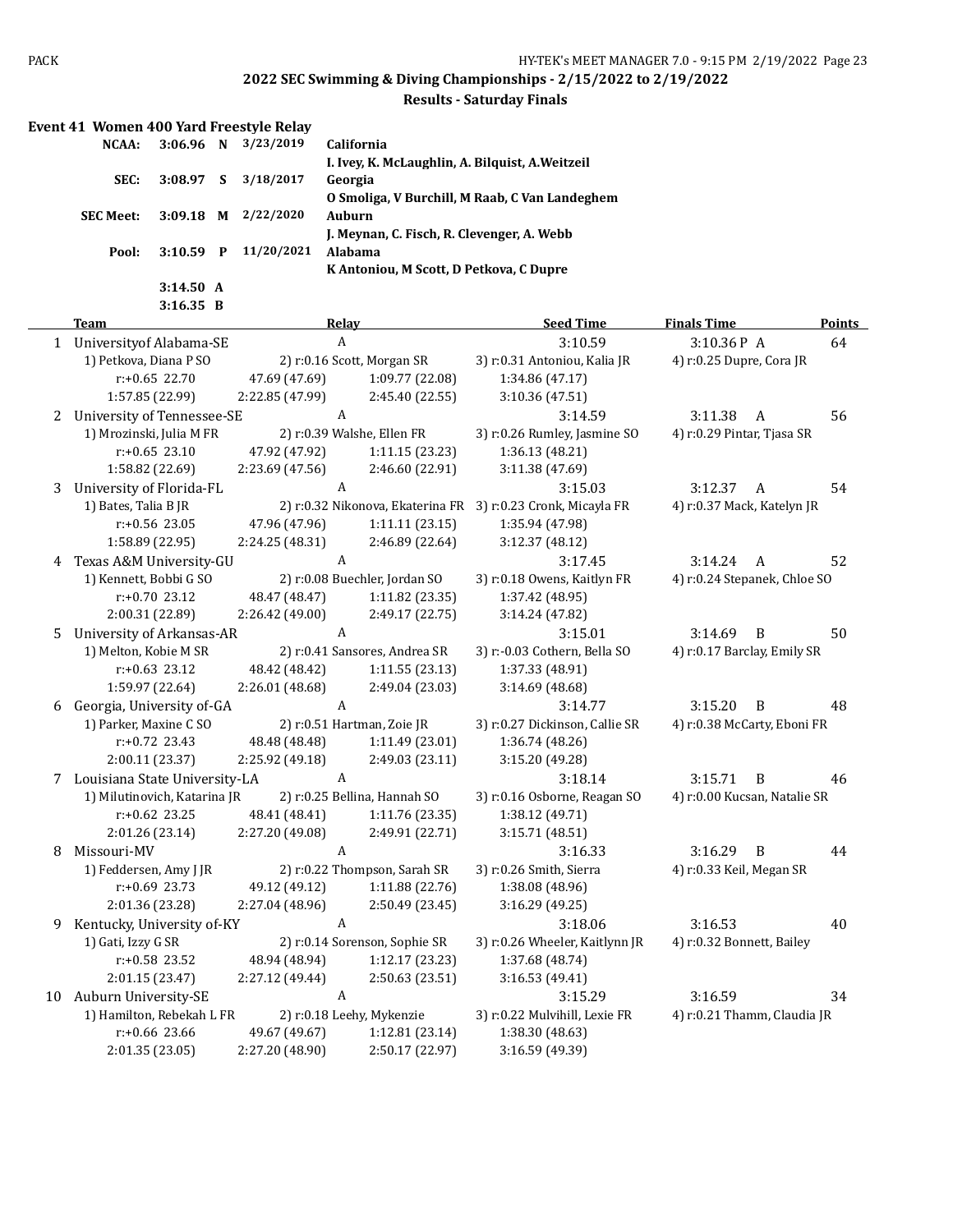| <b>Seed Time</b><br>Team<br>Relay<br><b>Finals Time</b><br><b>Points</b><br>A<br>3:18.39<br>3:18.14<br>32<br>South Carolina, University of,-SC<br>11<br>1) Smith, Janie L JR<br>2) r:0.42 Kraus, Mari SR<br>3) r:0.35 Doennebrink, Danielle GF4) r:0.19 Shanks, Cory FR<br>$r: +0.67$ 23.56<br>49.05 (49.05)<br>1:12.69 (23.64)<br>1:38.35 (49.30)<br>2:01.79 (23.44)<br>2:27.95 (49.60)<br>2:51.43 (23.48)<br>3:18.14(50.19)<br>12 Vanderbilt University-SE<br>A<br>3:25.71<br>3:26.25<br>30<br>1) Beers, Eleanor D SO<br>2) r:0.31 Debeer, Tonner SR<br>3) r:0.16 Pierobon Mays, Gabriela (4) r:0.35 Almasi, Grayson FR<br>$r: +0.73$ 24.63<br>51.22 (51.22)<br>1:15.59 (24.37)<br>1:43.23 (52.01)<br>2:07.12 (23.89)<br>2:33.83 (50.60)<br>2:58.12 (24.29)<br>3:26.25 (52.42)<br>Event 42 Men 400 Yard Freestyle Relay<br><b>NCAA:</b><br>2:44.31 N<br>3/24/2018<br><b>NC State</b><br>R. Held, J. Ress, J. Molacek, C. Stewart<br>3/24/2018<br>Florida<br>SEC:<br>$2:45.73$ S<br>K Baqlah, J Switkowski, C Dressel, M Szaranek<br>2/21/2009<br>Auburn<br><b>SEC Meet:</b><br>$2:46.03$ M<br>J. Andkjaer, G. Louw, K. Norys, M. Targett<br>2/17/2017<br>Florida<br>Pool:<br>2:47.09 P<br>M Rooney, M Szaranek, C Dressel, J Switkowski<br>2:50.99 A<br>2:52.46 B<br><b>Seed Time</b><br><b>Finals Time</b><br>Team<br><b>Relay</b><br>$\boldsymbol{A}$<br>2:49.82<br>2:46.91P A<br>1 University of Florida-FL<br>64<br>1) McDuff, Macguire V FR<br>2) r:0.24 Chaney, Adam SO<br>3) r:0.13 Friese, Eric JR<br>4) r:0.21 Smith, Kieran SR<br>r:+0.63 20.09<br>42.65 (42.65)<br>1:02.24 (19.59)<br>1:23.97 (41.32)<br>2:05.60 (41.63)<br>2:25.16 (19.56)<br>1:43.29 (19.32)<br>2:46.91 (41.31)<br>A<br>University of Tennessee-SE<br>2:51.98<br>2:48.46<br>$\mathbf{A}$<br>56<br>2<br>3) r:0.33 Kammann, Bjoern<br>4) r:0.12 Tarasenko, Aleksey<br>1) Crooks, Jordan J FR<br>2) r:0.06 Chambers, Micah SO<br>r:+0.61 19.38<br>41.44 (41.44)<br>1:01.22 (19.78)<br>1:24.19 (42.75)<br>1:44.22 (20.03)<br>2:06.36 (42.17)<br>2:26.25 (19.89)<br>2:48.46 (42.10)<br>A<br>Universityof Alabama-SE<br>2:50.41<br>2:49.11<br>$\mathbf{A}$<br>54<br>3<br>1) Alves, Kaique K FR<br>2) r:0.17 Berneburg, Jonathan SR 3) r:0.26 Maas, Derek JR<br>4) r:0.11 Menke, Matthew JR<br>$r: +0.65$ 20.34<br>42.60 (42.60)<br>1:02.31 (19.71)<br>1:24.65 (42.05)<br>2:26.97 (19.74)<br>1:44.80 (20.15)<br>2:07.23 (42.58)<br>2:49.11 (41.88)<br>$\boldsymbol{A}$<br>52<br>4 Georgia, University of-GA<br>2:50.89<br>2:50.65<br>A<br>1) Sates, Matthew E FR<br>2) r:0.16 Hils, Zach JR<br>3) r:0.31 Branzell, Reese FR<br>4) r:0.37 Magahey, Jake SO<br>$r: +0.65$ 20.40<br>42.71 (42.71)<br>1:02.53 (19.82)<br>1:24.80 (42.09)<br>1:45.01 (20.21)<br>2:07.45 (42.65)<br>2:27.98 (20.53)<br>2:50.65 (43.20)<br>$\boldsymbol{A}$<br>2:56.36<br>$\boldsymbol{B}$<br>50<br>Texas A&M University-GU<br>2:52.05<br>5<br>3) r:0.17 Fuchs, Collin SO<br>1) Bratanov, Kaloyan D SR<br>2) r:0.24 Gogulski, Ethan JR<br>4) r:0.22 Bobo, Clayton SR<br>$r: +0.64$ 20.23<br>42.57 (42.57)<br>1:03.30 (20.73)<br>1:25.65 (43.08)<br>2:08.64 (42.99)<br>2:29.18 (20.54)<br>1:45.92 (20.27)<br>2:52.05 (43.41)<br>$\boldsymbol{A}$<br>Louisiana State University-LA<br>2:53.54<br>2:52.07<br>B<br>48<br>6<br>1) Curry, Brooks V JR<br>2) r:0.20 Hassling, Emil SO<br>3) r:0.30 Jannasch, Jack SR<br>4) r:0.08 Adrian, Spencer JR<br>r:+0.59 19.74<br>41.42 (41.42)<br>1:01.86 (20.44)<br>1:25.20 (43.78)<br>2:29.17 (20.08)<br>1:45.54 (20.34)<br>2:09.09 (43.89)<br>2:52.07 (42.98)<br>Auburn University-SE<br>A<br>B<br>2:51.39<br>2:52.16<br>46<br>7<br>1) Stoffle, Aidan F JR<br>2) r:0.08 Stoffle, Nathaniel FR<br>3) r:0.16 Tirheimer, Logan SO<br>4) r:0.11 Husband, Ryan SO<br>$r.+0.61$ 20.44<br>43.36 (43.36)<br>1:03.45(20.09)<br>1:26.74 (43.38)<br>1:46.68 (19.94)<br>2:29.51 (20.33)<br>2:09.18 (42.44)<br>2:52.16 (42.98)<br>A<br>Kentucky, University of-KY<br>2:57.12<br>2:53.13<br>44<br>8<br>1) Berg, Max SO<br>2) r:0.24 Wilby, Mason SR<br>3) r:0.31 Martin Roig, Victor FR<br>4) r:0.28 Clark, Jakob JR<br>r:+0.61 20.29<br>42.66 (42.66)<br>1:26.03 (43.37)<br>1:03.07 (20.41)<br>1:46.62 (20.59)<br>2:09.39 (43.36)<br>2:30.33 (20.94)<br>2:53.13 (43.74) |  |  |  |  | (Event 41 Women 400 Yard Freestyle Relay) |  |  |  |  |  |  |
|-------------------------------------------------------------------------------------------------------------------------------------------------------------------------------------------------------------------------------------------------------------------------------------------------------------------------------------------------------------------------------------------------------------------------------------------------------------------------------------------------------------------------------------------------------------------------------------------------------------------------------------------------------------------------------------------------------------------------------------------------------------------------------------------------------------------------------------------------------------------------------------------------------------------------------------------------------------------------------------------------------------------------------------------------------------------------------------------------------------------------------------------------------------------------------------------------------------------------------------------------------------------------------------------------------------------------------------------------------------------------------------------------------------------------------------------------------------------------------------------------------------------------------------------------------------------------------------------------------------------------------------------------------------------------------------------------------------------------------------------------------------------------------------------------------------------------------------------------------------------------------------------------------------------------------------------------------------------------------------------------------------------------------------------------------------------------------------------------------------------------------------------------------------------------------------------------------------------------------------------------------------------------------------------------------------------------------------------------------------------------------------------------------------------------------------------------------------------------------------------------------------------------------------------------------------------------------------------------------------------------------------------------------------------------------------------------------------------------------------------------------------------------------------------------------------------------------------------------------------------------------------------------------------------------------------------------------------------------------------------------------------------------------------------------------------------------------------------------------------------------------------------------------------------------------------------------------------------------------------------------------------------------------------------------------------------------------------------------------------------------------------------------------------------------------------------------------------------------------------------------------------------------------------------------------------------------------------------------------------------------------------------------------------------------------------------------------------------------------------------------------------------------------------------------------------------------------------------------------------------------------------------------------------------------------------------------------------------------------------------------------------------------------------------------------------------------------------------------------------------------------------------------------------------------------------------------------------------------------------------------|--|--|--|--|-------------------------------------------|--|--|--|--|--|--|
|                                                                                                                                                                                                                                                                                                                                                                                                                                                                                                                                                                                                                                                                                                                                                                                                                                                                                                                                                                                                                                                                                                                                                                                                                                                                                                                                                                                                                                                                                                                                                                                                                                                                                                                                                                                                                                                                                                                                                                                                                                                                                                                                                                                                                                                                                                                                                                                                                                                                                                                                                                                                                                                                                                                                                                                                                                                                                                                                                                                                                                                                                                                                                                                                                                                                                                                                                                                                                                                                                                                                                                                                                                                                                                                                                                                                                                                                                                                                                                                                                                                                                                                                                                                                                                                 |  |  |  |  |                                           |  |  |  |  |  |  |
| <b>Points</b>                                                                                                                                                                                                                                                                                                                                                                                                                                                                                                                                                                                                                                                                                                                                                                                                                                                                                                                                                                                                                                                                                                                                                                                                                                                                                                                                                                                                                                                                                                                                                                                                                                                                                                                                                                                                                                                                                                                                                                                                                                                                                                                                                                                                                                                                                                                                                                                                                                                                                                                                                                                                                                                                                                                                                                                                                                                                                                                                                                                                                                                                                                                                                                                                                                                                                                                                                                                                                                                                                                                                                                                                                                                                                                                                                                                                                                                                                                                                                                                                                                                                                                                                                                                                                                   |  |  |  |  |                                           |  |  |  |  |  |  |
|                                                                                                                                                                                                                                                                                                                                                                                                                                                                                                                                                                                                                                                                                                                                                                                                                                                                                                                                                                                                                                                                                                                                                                                                                                                                                                                                                                                                                                                                                                                                                                                                                                                                                                                                                                                                                                                                                                                                                                                                                                                                                                                                                                                                                                                                                                                                                                                                                                                                                                                                                                                                                                                                                                                                                                                                                                                                                                                                                                                                                                                                                                                                                                                                                                                                                                                                                                                                                                                                                                                                                                                                                                                                                                                                                                                                                                                                                                                                                                                                                                                                                                                                                                                                                                                 |  |  |  |  |                                           |  |  |  |  |  |  |
|                                                                                                                                                                                                                                                                                                                                                                                                                                                                                                                                                                                                                                                                                                                                                                                                                                                                                                                                                                                                                                                                                                                                                                                                                                                                                                                                                                                                                                                                                                                                                                                                                                                                                                                                                                                                                                                                                                                                                                                                                                                                                                                                                                                                                                                                                                                                                                                                                                                                                                                                                                                                                                                                                                                                                                                                                                                                                                                                                                                                                                                                                                                                                                                                                                                                                                                                                                                                                                                                                                                                                                                                                                                                                                                                                                                                                                                                                                                                                                                                                                                                                                                                                                                                                                                 |  |  |  |  |                                           |  |  |  |  |  |  |
|                                                                                                                                                                                                                                                                                                                                                                                                                                                                                                                                                                                                                                                                                                                                                                                                                                                                                                                                                                                                                                                                                                                                                                                                                                                                                                                                                                                                                                                                                                                                                                                                                                                                                                                                                                                                                                                                                                                                                                                                                                                                                                                                                                                                                                                                                                                                                                                                                                                                                                                                                                                                                                                                                                                                                                                                                                                                                                                                                                                                                                                                                                                                                                                                                                                                                                                                                                                                                                                                                                                                                                                                                                                                                                                                                                                                                                                                                                                                                                                                                                                                                                                                                                                                                                                 |  |  |  |  |                                           |  |  |  |  |  |  |
|                                                                                                                                                                                                                                                                                                                                                                                                                                                                                                                                                                                                                                                                                                                                                                                                                                                                                                                                                                                                                                                                                                                                                                                                                                                                                                                                                                                                                                                                                                                                                                                                                                                                                                                                                                                                                                                                                                                                                                                                                                                                                                                                                                                                                                                                                                                                                                                                                                                                                                                                                                                                                                                                                                                                                                                                                                                                                                                                                                                                                                                                                                                                                                                                                                                                                                                                                                                                                                                                                                                                                                                                                                                                                                                                                                                                                                                                                                                                                                                                                                                                                                                                                                                                                                                 |  |  |  |  |                                           |  |  |  |  |  |  |
|                                                                                                                                                                                                                                                                                                                                                                                                                                                                                                                                                                                                                                                                                                                                                                                                                                                                                                                                                                                                                                                                                                                                                                                                                                                                                                                                                                                                                                                                                                                                                                                                                                                                                                                                                                                                                                                                                                                                                                                                                                                                                                                                                                                                                                                                                                                                                                                                                                                                                                                                                                                                                                                                                                                                                                                                                                                                                                                                                                                                                                                                                                                                                                                                                                                                                                                                                                                                                                                                                                                                                                                                                                                                                                                                                                                                                                                                                                                                                                                                                                                                                                                                                                                                                                                 |  |  |  |  |                                           |  |  |  |  |  |  |
|                                                                                                                                                                                                                                                                                                                                                                                                                                                                                                                                                                                                                                                                                                                                                                                                                                                                                                                                                                                                                                                                                                                                                                                                                                                                                                                                                                                                                                                                                                                                                                                                                                                                                                                                                                                                                                                                                                                                                                                                                                                                                                                                                                                                                                                                                                                                                                                                                                                                                                                                                                                                                                                                                                                                                                                                                                                                                                                                                                                                                                                                                                                                                                                                                                                                                                                                                                                                                                                                                                                                                                                                                                                                                                                                                                                                                                                                                                                                                                                                                                                                                                                                                                                                                                                 |  |  |  |  |                                           |  |  |  |  |  |  |
|                                                                                                                                                                                                                                                                                                                                                                                                                                                                                                                                                                                                                                                                                                                                                                                                                                                                                                                                                                                                                                                                                                                                                                                                                                                                                                                                                                                                                                                                                                                                                                                                                                                                                                                                                                                                                                                                                                                                                                                                                                                                                                                                                                                                                                                                                                                                                                                                                                                                                                                                                                                                                                                                                                                                                                                                                                                                                                                                                                                                                                                                                                                                                                                                                                                                                                                                                                                                                                                                                                                                                                                                                                                                                                                                                                                                                                                                                                                                                                                                                                                                                                                                                                                                                                                 |  |  |  |  |                                           |  |  |  |  |  |  |
|                                                                                                                                                                                                                                                                                                                                                                                                                                                                                                                                                                                                                                                                                                                                                                                                                                                                                                                                                                                                                                                                                                                                                                                                                                                                                                                                                                                                                                                                                                                                                                                                                                                                                                                                                                                                                                                                                                                                                                                                                                                                                                                                                                                                                                                                                                                                                                                                                                                                                                                                                                                                                                                                                                                                                                                                                                                                                                                                                                                                                                                                                                                                                                                                                                                                                                                                                                                                                                                                                                                                                                                                                                                                                                                                                                                                                                                                                                                                                                                                                                                                                                                                                                                                                                                 |  |  |  |  |                                           |  |  |  |  |  |  |
|                                                                                                                                                                                                                                                                                                                                                                                                                                                                                                                                                                                                                                                                                                                                                                                                                                                                                                                                                                                                                                                                                                                                                                                                                                                                                                                                                                                                                                                                                                                                                                                                                                                                                                                                                                                                                                                                                                                                                                                                                                                                                                                                                                                                                                                                                                                                                                                                                                                                                                                                                                                                                                                                                                                                                                                                                                                                                                                                                                                                                                                                                                                                                                                                                                                                                                                                                                                                                                                                                                                                                                                                                                                                                                                                                                                                                                                                                                                                                                                                                                                                                                                                                                                                                                                 |  |  |  |  |                                           |  |  |  |  |  |  |
|                                                                                                                                                                                                                                                                                                                                                                                                                                                                                                                                                                                                                                                                                                                                                                                                                                                                                                                                                                                                                                                                                                                                                                                                                                                                                                                                                                                                                                                                                                                                                                                                                                                                                                                                                                                                                                                                                                                                                                                                                                                                                                                                                                                                                                                                                                                                                                                                                                                                                                                                                                                                                                                                                                                                                                                                                                                                                                                                                                                                                                                                                                                                                                                                                                                                                                                                                                                                                                                                                                                                                                                                                                                                                                                                                                                                                                                                                                                                                                                                                                                                                                                                                                                                                                                 |  |  |  |  |                                           |  |  |  |  |  |  |
|                                                                                                                                                                                                                                                                                                                                                                                                                                                                                                                                                                                                                                                                                                                                                                                                                                                                                                                                                                                                                                                                                                                                                                                                                                                                                                                                                                                                                                                                                                                                                                                                                                                                                                                                                                                                                                                                                                                                                                                                                                                                                                                                                                                                                                                                                                                                                                                                                                                                                                                                                                                                                                                                                                                                                                                                                                                                                                                                                                                                                                                                                                                                                                                                                                                                                                                                                                                                                                                                                                                                                                                                                                                                                                                                                                                                                                                                                                                                                                                                                                                                                                                                                                                                                                                 |  |  |  |  |                                           |  |  |  |  |  |  |
|                                                                                                                                                                                                                                                                                                                                                                                                                                                                                                                                                                                                                                                                                                                                                                                                                                                                                                                                                                                                                                                                                                                                                                                                                                                                                                                                                                                                                                                                                                                                                                                                                                                                                                                                                                                                                                                                                                                                                                                                                                                                                                                                                                                                                                                                                                                                                                                                                                                                                                                                                                                                                                                                                                                                                                                                                                                                                                                                                                                                                                                                                                                                                                                                                                                                                                                                                                                                                                                                                                                                                                                                                                                                                                                                                                                                                                                                                                                                                                                                                                                                                                                                                                                                                                                 |  |  |  |  |                                           |  |  |  |  |  |  |
|                                                                                                                                                                                                                                                                                                                                                                                                                                                                                                                                                                                                                                                                                                                                                                                                                                                                                                                                                                                                                                                                                                                                                                                                                                                                                                                                                                                                                                                                                                                                                                                                                                                                                                                                                                                                                                                                                                                                                                                                                                                                                                                                                                                                                                                                                                                                                                                                                                                                                                                                                                                                                                                                                                                                                                                                                                                                                                                                                                                                                                                                                                                                                                                                                                                                                                                                                                                                                                                                                                                                                                                                                                                                                                                                                                                                                                                                                                                                                                                                                                                                                                                                                                                                                                                 |  |  |  |  |                                           |  |  |  |  |  |  |
|                                                                                                                                                                                                                                                                                                                                                                                                                                                                                                                                                                                                                                                                                                                                                                                                                                                                                                                                                                                                                                                                                                                                                                                                                                                                                                                                                                                                                                                                                                                                                                                                                                                                                                                                                                                                                                                                                                                                                                                                                                                                                                                                                                                                                                                                                                                                                                                                                                                                                                                                                                                                                                                                                                                                                                                                                                                                                                                                                                                                                                                                                                                                                                                                                                                                                                                                                                                                                                                                                                                                                                                                                                                                                                                                                                                                                                                                                                                                                                                                                                                                                                                                                                                                                                                 |  |  |  |  |                                           |  |  |  |  |  |  |
|                                                                                                                                                                                                                                                                                                                                                                                                                                                                                                                                                                                                                                                                                                                                                                                                                                                                                                                                                                                                                                                                                                                                                                                                                                                                                                                                                                                                                                                                                                                                                                                                                                                                                                                                                                                                                                                                                                                                                                                                                                                                                                                                                                                                                                                                                                                                                                                                                                                                                                                                                                                                                                                                                                                                                                                                                                                                                                                                                                                                                                                                                                                                                                                                                                                                                                                                                                                                                                                                                                                                                                                                                                                                                                                                                                                                                                                                                                                                                                                                                                                                                                                                                                                                                                                 |  |  |  |  |                                           |  |  |  |  |  |  |
|                                                                                                                                                                                                                                                                                                                                                                                                                                                                                                                                                                                                                                                                                                                                                                                                                                                                                                                                                                                                                                                                                                                                                                                                                                                                                                                                                                                                                                                                                                                                                                                                                                                                                                                                                                                                                                                                                                                                                                                                                                                                                                                                                                                                                                                                                                                                                                                                                                                                                                                                                                                                                                                                                                                                                                                                                                                                                                                                                                                                                                                                                                                                                                                                                                                                                                                                                                                                                                                                                                                                                                                                                                                                                                                                                                                                                                                                                                                                                                                                                                                                                                                                                                                                                                                 |  |  |  |  |                                           |  |  |  |  |  |  |
|                                                                                                                                                                                                                                                                                                                                                                                                                                                                                                                                                                                                                                                                                                                                                                                                                                                                                                                                                                                                                                                                                                                                                                                                                                                                                                                                                                                                                                                                                                                                                                                                                                                                                                                                                                                                                                                                                                                                                                                                                                                                                                                                                                                                                                                                                                                                                                                                                                                                                                                                                                                                                                                                                                                                                                                                                                                                                                                                                                                                                                                                                                                                                                                                                                                                                                                                                                                                                                                                                                                                                                                                                                                                                                                                                                                                                                                                                                                                                                                                                                                                                                                                                                                                                                                 |  |  |  |  |                                           |  |  |  |  |  |  |
|                                                                                                                                                                                                                                                                                                                                                                                                                                                                                                                                                                                                                                                                                                                                                                                                                                                                                                                                                                                                                                                                                                                                                                                                                                                                                                                                                                                                                                                                                                                                                                                                                                                                                                                                                                                                                                                                                                                                                                                                                                                                                                                                                                                                                                                                                                                                                                                                                                                                                                                                                                                                                                                                                                                                                                                                                                                                                                                                                                                                                                                                                                                                                                                                                                                                                                                                                                                                                                                                                                                                                                                                                                                                                                                                                                                                                                                                                                                                                                                                                                                                                                                                                                                                                                                 |  |  |  |  |                                           |  |  |  |  |  |  |
|                                                                                                                                                                                                                                                                                                                                                                                                                                                                                                                                                                                                                                                                                                                                                                                                                                                                                                                                                                                                                                                                                                                                                                                                                                                                                                                                                                                                                                                                                                                                                                                                                                                                                                                                                                                                                                                                                                                                                                                                                                                                                                                                                                                                                                                                                                                                                                                                                                                                                                                                                                                                                                                                                                                                                                                                                                                                                                                                                                                                                                                                                                                                                                                                                                                                                                                                                                                                                                                                                                                                                                                                                                                                                                                                                                                                                                                                                                                                                                                                                                                                                                                                                                                                                                                 |  |  |  |  |                                           |  |  |  |  |  |  |
|                                                                                                                                                                                                                                                                                                                                                                                                                                                                                                                                                                                                                                                                                                                                                                                                                                                                                                                                                                                                                                                                                                                                                                                                                                                                                                                                                                                                                                                                                                                                                                                                                                                                                                                                                                                                                                                                                                                                                                                                                                                                                                                                                                                                                                                                                                                                                                                                                                                                                                                                                                                                                                                                                                                                                                                                                                                                                                                                                                                                                                                                                                                                                                                                                                                                                                                                                                                                                                                                                                                                                                                                                                                                                                                                                                                                                                                                                                                                                                                                                                                                                                                                                                                                                                                 |  |  |  |  |                                           |  |  |  |  |  |  |
|                                                                                                                                                                                                                                                                                                                                                                                                                                                                                                                                                                                                                                                                                                                                                                                                                                                                                                                                                                                                                                                                                                                                                                                                                                                                                                                                                                                                                                                                                                                                                                                                                                                                                                                                                                                                                                                                                                                                                                                                                                                                                                                                                                                                                                                                                                                                                                                                                                                                                                                                                                                                                                                                                                                                                                                                                                                                                                                                                                                                                                                                                                                                                                                                                                                                                                                                                                                                                                                                                                                                                                                                                                                                                                                                                                                                                                                                                                                                                                                                                                                                                                                                                                                                                                                 |  |  |  |  |                                           |  |  |  |  |  |  |
|                                                                                                                                                                                                                                                                                                                                                                                                                                                                                                                                                                                                                                                                                                                                                                                                                                                                                                                                                                                                                                                                                                                                                                                                                                                                                                                                                                                                                                                                                                                                                                                                                                                                                                                                                                                                                                                                                                                                                                                                                                                                                                                                                                                                                                                                                                                                                                                                                                                                                                                                                                                                                                                                                                                                                                                                                                                                                                                                                                                                                                                                                                                                                                                                                                                                                                                                                                                                                                                                                                                                                                                                                                                                                                                                                                                                                                                                                                                                                                                                                                                                                                                                                                                                                                                 |  |  |  |  |                                           |  |  |  |  |  |  |
|                                                                                                                                                                                                                                                                                                                                                                                                                                                                                                                                                                                                                                                                                                                                                                                                                                                                                                                                                                                                                                                                                                                                                                                                                                                                                                                                                                                                                                                                                                                                                                                                                                                                                                                                                                                                                                                                                                                                                                                                                                                                                                                                                                                                                                                                                                                                                                                                                                                                                                                                                                                                                                                                                                                                                                                                                                                                                                                                                                                                                                                                                                                                                                                                                                                                                                                                                                                                                                                                                                                                                                                                                                                                                                                                                                                                                                                                                                                                                                                                                                                                                                                                                                                                                                                 |  |  |  |  |                                           |  |  |  |  |  |  |
|                                                                                                                                                                                                                                                                                                                                                                                                                                                                                                                                                                                                                                                                                                                                                                                                                                                                                                                                                                                                                                                                                                                                                                                                                                                                                                                                                                                                                                                                                                                                                                                                                                                                                                                                                                                                                                                                                                                                                                                                                                                                                                                                                                                                                                                                                                                                                                                                                                                                                                                                                                                                                                                                                                                                                                                                                                                                                                                                                                                                                                                                                                                                                                                                                                                                                                                                                                                                                                                                                                                                                                                                                                                                                                                                                                                                                                                                                                                                                                                                                                                                                                                                                                                                                                                 |  |  |  |  |                                           |  |  |  |  |  |  |
|                                                                                                                                                                                                                                                                                                                                                                                                                                                                                                                                                                                                                                                                                                                                                                                                                                                                                                                                                                                                                                                                                                                                                                                                                                                                                                                                                                                                                                                                                                                                                                                                                                                                                                                                                                                                                                                                                                                                                                                                                                                                                                                                                                                                                                                                                                                                                                                                                                                                                                                                                                                                                                                                                                                                                                                                                                                                                                                                                                                                                                                                                                                                                                                                                                                                                                                                                                                                                                                                                                                                                                                                                                                                                                                                                                                                                                                                                                                                                                                                                                                                                                                                                                                                                                                 |  |  |  |  |                                           |  |  |  |  |  |  |
|                                                                                                                                                                                                                                                                                                                                                                                                                                                                                                                                                                                                                                                                                                                                                                                                                                                                                                                                                                                                                                                                                                                                                                                                                                                                                                                                                                                                                                                                                                                                                                                                                                                                                                                                                                                                                                                                                                                                                                                                                                                                                                                                                                                                                                                                                                                                                                                                                                                                                                                                                                                                                                                                                                                                                                                                                                                                                                                                                                                                                                                                                                                                                                                                                                                                                                                                                                                                                                                                                                                                                                                                                                                                                                                                                                                                                                                                                                                                                                                                                                                                                                                                                                                                                                                 |  |  |  |  |                                           |  |  |  |  |  |  |
|                                                                                                                                                                                                                                                                                                                                                                                                                                                                                                                                                                                                                                                                                                                                                                                                                                                                                                                                                                                                                                                                                                                                                                                                                                                                                                                                                                                                                                                                                                                                                                                                                                                                                                                                                                                                                                                                                                                                                                                                                                                                                                                                                                                                                                                                                                                                                                                                                                                                                                                                                                                                                                                                                                                                                                                                                                                                                                                                                                                                                                                                                                                                                                                                                                                                                                                                                                                                                                                                                                                                                                                                                                                                                                                                                                                                                                                                                                                                                                                                                                                                                                                                                                                                                                                 |  |  |  |  |                                           |  |  |  |  |  |  |
|                                                                                                                                                                                                                                                                                                                                                                                                                                                                                                                                                                                                                                                                                                                                                                                                                                                                                                                                                                                                                                                                                                                                                                                                                                                                                                                                                                                                                                                                                                                                                                                                                                                                                                                                                                                                                                                                                                                                                                                                                                                                                                                                                                                                                                                                                                                                                                                                                                                                                                                                                                                                                                                                                                                                                                                                                                                                                                                                                                                                                                                                                                                                                                                                                                                                                                                                                                                                                                                                                                                                                                                                                                                                                                                                                                                                                                                                                                                                                                                                                                                                                                                                                                                                                                                 |  |  |  |  |                                           |  |  |  |  |  |  |
|                                                                                                                                                                                                                                                                                                                                                                                                                                                                                                                                                                                                                                                                                                                                                                                                                                                                                                                                                                                                                                                                                                                                                                                                                                                                                                                                                                                                                                                                                                                                                                                                                                                                                                                                                                                                                                                                                                                                                                                                                                                                                                                                                                                                                                                                                                                                                                                                                                                                                                                                                                                                                                                                                                                                                                                                                                                                                                                                                                                                                                                                                                                                                                                                                                                                                                                                                                                                                                                                                                                                                                                                                                                                                                                                                                                                                                                                                                                                                                                                                                                                                                                                                                                                                                                 |  |  |  |  |                                           |  |  |  |  |  |  |
|                                                                                                                                                                                                                                                                                                                                                                                                                                                                                                                                                                                                                                                                                                                                                                                                                                                                                                                                                                                                                                                                                                                                                                                                                                                                                                                                                                                                                                                                                                                                                                                                                                                                                                                                                                                                                                                                                                                                                                                                                                                                                                                                                                                                                                                                                                                                                                                                                                                                                                                                                                                                                                                                                                                                                                                                                                                                                                                                                                                                                                                                                                                                                                                                                                                                                                                                                                                                                                                                                                                                                                                                                                                                                                                                                                                                                                                                                                                                                                                                                                                                                                                                                                                                                                                 |  |  |  |  |                                           |  |  |  |  |  |  |
|                                                                                                                                                                                                                                                                                                                                                                                                                                                                                                                                                                                                                                                                                                                                                                                                                                                                                                                                                                                                                                                                                                                                                                                                                                                                                                                                                                                                                                                                                                                                                                                                                                                                                                                                                                                                                                                                                                                                                                                                                                                                                                                                                                                                                                                                                                                                                                                                                                                                                                                                                                                                                                                                                                                                                                                                                                                                                                                                                                                                                                                                                                                                                                                                                                                                                                                                                                                                                                                                                                                                                                                                                                                                                                                                                                                                                                                                                                                                                                                                                                                                                                                                                                                                                                                 |  |  |  |  |                                           |  |  |  |  |  |  |
|                                                                                                                                                                                                                                                                                                                                                                                                                                                                                                                                                                                                                                                                                                                                                                                                                                                                                                                                                                                                                                                                                                                                                                                                                                                                                                                                                                                                                                                                                                                                                                                                                                                                                                                                                                                                                                                                                                                                                                                                                                                                                                                                                                                                                                                                                                                                                                                                                                                                                                                                                                                                                                                                                                                                                                                                                                                                                                                                                                                                                                                                                                                                                                                                                                                                                                                                                                                                                                                                                                                                                                                                                                                                                                                                                                                                                                                                                                                                                                                                                                                                                                                                                                                                                                                 |  |  |  |  |                                           |  |  |  |  |  |  |
|                                                                                                                                                                                                                                                                                                                                                                                                                                                                                                                                                                                                                                                                                                                                                                                                                                                                                                                                                                                                                                                                                                                                                                                                                                                                                                                                                                                                                                                                                                                                                                                                                                                                                                                                                                                                                                                                                                                                                                                                                                                                                                                                                                                                                                                                                                                                                                                                                                                                                                                                                                                                                                                                                                                                                                                                                                                                                                                                                                                                                                                                                                                                                                                                                                                                                                                                                                                                                                                                                                                                                                                                                                                                                                                                                                                                                                                                                                                                                                                                                                                                                                                                                                                                                                                 |  |  |  |  |                                           |  |  |  |  |  |  |
|                                                                                                                                                                                                                                                                                                                                                                                                                                                                                                                                                                                                                                                                                                                                                                                                                                                                                                                                                                                                                                                                                                                                                                                                                                                                                                                                                                                                                                                                                                                                                                                                                                                                                                                                                                                                                                                                                                                                                                                                                                                                                                                                                                                                                                                                                                                                                                                                                                                                                                                                                                                                                                                                                                                                                                                                                                                                                                                                                                                                                                                                                                                                                                                                                                                                                                                                                                                                                                                                                                                                                                                                                                                                                                                                                                                                                                                                                                                                                                                                                                                                                                                                                                                                                                                 |  |  |  |  |                                           |  |  |  |  |  |  |
|                                                                                                                                                                                                                                                                                                                                                                                                                                                                                                                                                                                                                                                                                                                                                                                                                                                                                                                                                                                                                                                                                                                                                                                                                                                                                                                                                                                                                                                                                                                                                                                                                                                                                                                                                                                                                                                                                                                                                                                                                                                                                                                                                                                                                                                                                                                                                                                                                                                                                                                                                                                                                                                                                                                                                                                                                                                                                                                                                                                                                                                                                                                                                                                                                                                                                                                                                                                                                                                                                                                                                                                                                                                                                                                                                                                                                                                                                                                                                                                                                                                                                                                                                                                                                                                 |  |  |  |  |                                           |  |  |  |  |  |  |
|                                                                                                                                                                                                                                                                                                                                                                                                                                                                                                                                                                                                                                                                                                                                                                                                                                                                                                                                                                                                                                                                                                                                                                                                                                                                                                                                                                                                                                                                                                                                                                                                                                                                                                                                                                                                                                                                                                                                                                                                                                                                                                                                                                                                                                                                                                                                                                                                                                                                                                                                                                                                                                                                                                                                                                                                                                                                                                                                                                                                                                                                                                                                                                                                                                                                                                                                                                                                                                                                                                                                                                                                                                                                                                                                                                                                                                                                                                                                                                                                                                                                                                                                                                                                                                                 |  |  |  |  |                                           |  |  |  |  |  |  |
|                                                                                                                                                                                                                                                                                                                                                                                                                                                                                                                                                                                                                                                                                                                                                                                                                                                                                                                                                                                                                                                                                                                                                                                                                                                                                                                                                                                                                                                                                                                                                                                                                                                                                                                                                                                                                                                                                                                                                                                                                                                                                                                                                                                                                                                                                                                                                                                                                                                                                                                                                                                                                                                                                                                                                                                                                                                                                                                                                                                                                                                                                                                                                                                                                                                                                                                                                                                                                                                                                                                                                                                                                                                                                                                                                                                                                                                                                                                                                                                                                                                                                                                                                                                                                                                 |  |  |  |  |                                           |  |  |  |  |  |  |
|                                                                                                                                                                                                                                                                                                                                                                                                                                                                                                                                                                                                                                                                                                                                                                                                                                                                                                                                                                                                                                                                                                                                                                                                                                                                                                                                                                                                                                                                                                                                                                                                                                                                                                                                                                                                                                                                                                                                                                                                                                                                                                                                                                                                                                                                                                                                                                                                                                                                                                                                                                                                                                                                                                                                                                                                                                                                                                                                                                                                                                                                                                                                                                                                                                                                                                                                                                                                                                                                                                                                                                                                                                                                                                                                                                                                                                                                                                                                                                                                                                                                                                                                                                                                                                                 |  |  |  |  |                                           |  |  |  |  |  |  |
|                                                                                                                                                                                                                                                                                                                                                                                                                                                                                                                                                                                                                                                                                                                                                                                                                                                                                                                                                                                                                                                                                                                                                                                                                                                                                                                                                                                                                                                                                                                                                                                                                                                                                                                                                                                                                                                                                                                                                                                                                                                                                                                                                                                                                                                                                                                                                                                                                                                                                                                                                                                                                                                                                                                                                                                                                                                                                                                                                                                                                                                                                                                                                                                                                                                                                                                                                                                                                                                                                                                                                                                                                                                                                                                                                                                                                                                                                                                                                                                                                                                                                                                                                                                                                                                 |  |  |  |  |                                           |  |  |  |  |  |  |
|                                                                                                                                                                                                                                                                                                                                                                                                                                                                                                                                                                                                                                                                                                                                                                                                                                                                                                                                                                                                                                                                                                                                                                                                                                                                                                                                                                                                                                                                                                                                                                                                                                                                                                                                                                                                                                                                                                                                                                                                                                                                                                                                                                                                                                                                                                                                                                                                                                                                                                                                                                                                                                                                                                                                                                                                                                                                                                                                                                                                                                                                                                                                                                                                                                                                                                                                                                                                                                                                                                                                                                                                                                                                                                                                                                                                                                                                                                                                                                                                                                                                                                                                                                                                                                                 |  |  |  |  |                                           |  |  |  |  |  |  |
|                                                                                                                                                                                                                                                                                                                                                                                                                                                                                                                                                                                                                                                                                                                                                                                                                                                                                                                                                                                                                                                                                                                                                                                                                                                                                                                                                                                                                                                                                                                                                                                                                                                                                                                                                                                                                                                                                                                                                                                                                                                                                                                                                                                                                                                                                                                                                                                                                                                                                                                                                                                                                                                                                                                                                                                                                                                                                                                                                                                                                                                                                                                                                                                                                                                                                                                                                                                                                                                                                                                                                                                                                                                                                                                                                                                                                                                                                                                                                                                                                                                                                                                                                                                                                                                 |  |  |  |  |                                           |  |  |  |  |  |  |
|                                                                                                                                                                                                                                                                                                                                                                                                                                                                                                                                                                                                                                                                                                                                                                                                                                                                                                                                                                                                                                                                                                                                                                                                                                                                                                                                                                                                                                                                                                                                                                                                                                                                                                                                                                                                                                                                                                                                                                                                                                                                                                                                                                                                                                                                                                                                                                                                                                                                                                                                                                                                                                                                                                                                                                                                                                                                                                                                                                                                                                                                                                                                                                                                                                                                                                                                                                                                                                                                                                                                                                                                                                                                                                                                                                                                                                                                                                                                                                                                                                                                                                                                                                                                                                                 |  |  |  |  |                                           |  |  |  |  |  |  |
|                                                                                                                                                                                                                                                                                                                                                                                                                                                                                                                                                                                                                                                                                                                                                                                                                                                                                                                                                                                                                                                                                                                                                                                                                                                                                                                                                                                                                                                                                                                                                                                                                                                                                                                                                                                                                                                                                                                                                                                                                                                                                                                                                                                                                                                                                                                                                                                                                                                                                                                                                                                                                                                                                                                                                                                                                                                                                                                                                                                                                                                                                                                                                                                                                                                                                                                                                                                                                                                                                                                                                                                                                                                                                                                                                                                                                                                                                                                                                                                                                                                                                                                                                                                                                                                 |  |  |  |  |                                           |  |  |  |  |  |  |
|                                                                                                                                                                                                                                                                                                                                                                                                                                                                                                                                                                                                                                                                                                                                                                                                                                                                                                                                                                                                                                                                                                                                                                                                                                                                                                                                                                                                                                                                                                                                                                                                                                                                                                                                                                                                                                                                                                                                                                                                                                                                                                                                                                                                                                                                                                                                                                                                                                                                                                                                                                                                                                                                                                                                                                                                                                                                                                                                                                                                                                                                                                                                                                                                                                                                                                                                                                                                                                                                                                                                                                                                                                                                                                                                                                                                                                                                                                                                                                                                                                                                                                                                                                                                                                                 |  |  |  |  |                                           |  |  |  |  |  |  |
|                                                                                                                                                                                                                                                                                                                                                                                                                                                                                                                                                                                                                                                                                                                                                                                                                                                                                                                                                                                                                                                                                                                                                                                                                                                                                                                                                                                                                                                                                                                                                                                                                                                                                                                                                                                                                                                                                                                                                                                                                                                                                                                                                                                                                                                                                                                                                                                                                                                                                                                                                                                                                                                                                                                                                                                                                                                                                                                                                                                                                                                                                                                                                                                                                                                                                                                                                                                                                                                                                                                                                                                                                                                                                                                                                                                                                                                                                                                                                                                                                                                                                                                                                                                                                                                 |  |  |  |  |                                           |  |  |  |  |  |  |
|                                                                                                                                                                                                                                                                                                                                                                                                                                                                                                                                                                                                                                                                                                                                                                                                                                                                                                                                                                                                                                                                                                                                                                                                                                                                                                                                                                                                                                                                                                                                                                                                                                                                                                                                                                                                                                                                                                                                                                                                                                                                                                                                                                                                                                                                                                                                                                                                                                                                                                                                                                                                                                                                                                                                                                                                                                                                                                                                                                                                                                                                                                                                                                                                                                                                                                                                                                                                                                                                                                                                                                                                                                                                                                                                                                                                                                                                                                                                                                                                                                                                                                                                                                                                                                                 |  |  |  |  |                                           |  |  |  |  |  |  |
|                                                                                                                                                                                                                                                                                                                                                                                                                                                                                                                                                                                                                                                                                                                                                                                                                                                                                                                                                                                                                                                                                                                                                                                                                                                                                                                                                                                                                                                                                                                                                                                                                                                                                                                                                                                                                                                                                                                                                                                                                                                                                                                                                                                                                                                                                                                                                                                                                                                                                                                                                                                                                                                                                                                                                                                                                                                                                                                                                                                                                                                                                                                                                                                                                                                                                                                                                                                                                                                                                                                                                                                                                                                                                                                                                                                                                                                                                                                                                                                                                                                                                                                                                                                                                                                 |  |  |  |  |                                           |  |  |  |  |  |  |
|                                                                                                                                                                                                                                                                                                                                                                                                                                                                                                                                                                                                                                                                                                                                                                                                                                                                                                                                                                                                                                                                                                                                                                                                                                                                                                                                                                                                                                                                                                                                                                                                                                                                                                                                                                                                                                                                                                                                                                                                                                                                                                                                                                                                                                                                                                                                                                                                                                                                                                                                                                                                                                                                                                                                                                                                                                                                                                                                                                                                                                                                                                                                                                                                                                                                                                                                                                                                                                                                                                                                                                                                                                                                                                                                                                                                                                                                                                                                                                                                                                                                                                                                                                                                                                                 |  |  |  |  |                                           |  |  |  |  |  |  |
|                                                                                                                                                                                                                                                                                                                                                                                                                                                                                                                                                                                                                                                                                                                                                                                                                                                                                                                                                                                                                                                                                                                                                                                                                                                                                                                                                                                                                                                                                                                                                                                                                                                                                                                                                                                                                                                                                                                                                                                                                                                                                                                                                                                                                                                                                                                                                                                                                                                                                                                                                                                                                                                                                                                                                                                                                                                                                                                                                                                                                                                                                                                                                                                                                                                                                                                                                                                                                                                                                                                                                                                                                                                                                                                                                                                                                                                                                                                                                                                                                                                                                                                                                                                                                                                 |  |  |  |  |                                           |  |  |  |  |  |  |
|                                                                                                                                                                                                                                                                                                                                                                                                                                                                                                                                                                                                                                                                                                                                                                                                                                                                                                                                                                                                                                                                                                                                                                                                                                                                                                                                                                                                                                                                                                                                                                                                                                                                                                                                                                                                                                                                                                                                                                                                                                                                                                                                                                                                                                                                                                                                                                                                                                                                                                                                                                                                                                                                                                                                                                                                                                                                                                                                                                                                                                                                                                                                                                                                                                                                                                                                                                                                                                                                                                                                                                                                                                                                                                                                                                                                                                                                                                                                                                                                                                                                                                                                                                                                                                                 |  |  |  |  |                                           |  |  |  |  |  |  |
|                                                                                                                                                                                                                                                                                                                                                                                                                                                                                                                                                                                                                                                                                                                                                                                                                                                                                                                                                                                                                                                                                                                                                                                                                                                                                                                                                                                                                                                                                                                                                                                                                                                                                                                                                                                                                                                                                                                                                                                                                                                                                                                                                                                                                                                                                                                                                                                                                                                                                                                                                                                                                                                                                                                                                                                                                                                                                                                                                                                                                                                                                                                                                                                                                                                                                                                                                                                                                                                                                                                                                                                                                                                                                                                                                                                                                                                                                                                                                                                                                                                                                                                                                                                                                                                 |  |  |  |  |                                           |  |  |  |  |  |  |
|                                                                                                                                                                                                                                                                                                                                                                                                                                                                                                                                                                                                                                                                                                                                                                                                                                                                                                                                                                                                                                                                                                                                                                                                                                                                                                                                                                                                                                                                                                                                                                                                                                                                                                                                                                                                                                                                                                                                                                                                                                                                                                                                                                                                                                                                                                                                                                                                                                                                                                                                                                                                                                                                                                                                                                                                                                                                                                                                                                                                                                                                                                                                                                                                                                                                                                                                                                                                                                                                                                                                                                                                                                                                                                                                                                                                                                                                                                                                                                                                                                                                                                                                                                                                                                                 |  |  |  |  |                                           |  |  |  |  |  |  |